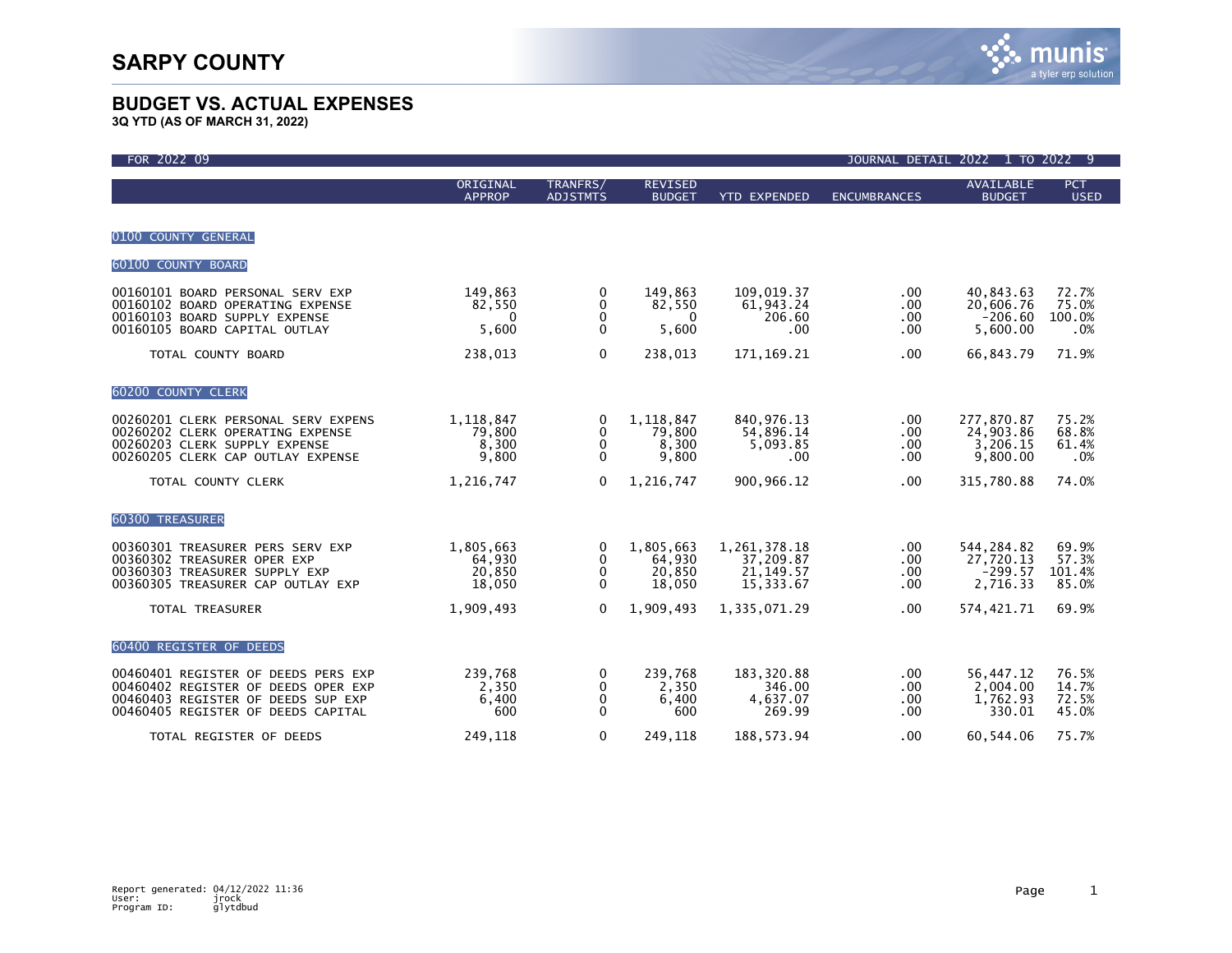

**3Q YTD (AS OF MARCH 31, 2022)**

| FOR 2022 09                                                                                                                                                                       |                                                |                                  |                                                |                                                                |                                 | JOURNAL DETAIL 2022 1 TO 2022                                    | -9                                      |
|-----------------------------------------------------------------------------------------------------------------------------------------------------------------------------------|------------------------------------------------|----------------------------------|------------------------------------------------|----------------------------------------------------------------|---------------------------------|------------------------------------------------------------------|-----------------------------------------|
|                                                                                                                                                                                   | ORIGINAL<br><b>APPROP</b>                      | TRANFRS/<br><b>ADJSTMTS</b>      | <b>REVISED</b><br><b>BUDGET</b>                | <b>YTD EXPENDED</b>                                            | <b>ENCUMBRANCES</b>             | <b>AVAILABLE</b><br><b>BUDGET</b>                                | <b>PCT</b><br><b>USED</b>               |
| 60500 ASSESSOR                                                                                                                                                                    |                                                |                                  |                                                |                                                                |                                 |                                                                  |                                         |
| 00560501 ASSESSOR PERSONAL SERV EXP<br>00560502 ASSESSOR OPER EXPENSE<br>00560503 ASSESSOR SUPPLY EXPENSE<br>00560505 ASSESSOR CAPITAL EXPENSE                                    | 1,654,221<br>193,393<br>7,950<br>5,386         | 0<br>0<br>0<br>$\mathbf{0}$      | 1,654,221<br>193,393<br>7,950<br>5,386         | 1,221,838.00<br>106,403.16<br>2,877.41<br>5,156.84             | .00<br>.00<br>.00<br>$.00 \,$   | 432.383.00<br>86,989.84<br>5,072.59<br>229.16                    | 73.9%<br>55.0%<br>36.2%<br>95.7%        |
| TOTAL ASSESSOR                                                                                                                                                                    | 1,860,950                                      | $\mathbf{0}$                     | 1,860,950                                      | 1,336,275.41                                                   | .00                             | 524,674.59                                                       | 71.8%                                   |
| 60700 ELECTION COMMISSIONER                                                                                                                                                       |                                                |                                  |                                                |                                                                |                                 |                                                                  |                                         |
| 00660701 ELECTION PERSONAL SERV EXP<br>00660702 ELECTION OPER EXPENSE<br>00660703 ELECTION SUPPLY EXPENSE<br>00660704 ELECTION RENTAL EXPENSE<br>00660705 ELECTION CAP OUTLAY EXP | 477,314<br>169,100<br>7,000<br>3,900<br>16,050 | 0<br>0<br>0<br>0<br>$\mathbf{0}$ | 477,314<br>169,100<br>7,000<br>3,900<br>16,050 | 290,784.21<br>36,903.92<br>13,625.01<br>$.00 \times$<br>166.45 | .00<br>.00<br>.00<br>.00<br>.00 | 186,529.79<br>132,196.08<br>$-6,625.01$<br>3,900.00<br>15,883.55 | 60.9%<br>21.8%<br>194.6%<br>.0%<br>1.0% |
| TOTAL ELECTION COMMISSIONER                                                                                                                                                       | 673,364                                        | $\mathbf{0}$                     | 673,364                                        | 341,479.59                                                     | .00                             | 331,884.41                                                       | 50.7%                                   |
| 60800 PLANNING & ZONING                                                                                                                                                           |                                                |                                  |                                                |                                                                |                                 |                                                                  |                                         |
| 01160801 PLANNING & ZONING PERS EXP<br>01160802 PLANNING & ZONING OPER EXP<br>01160803 PLANNING & ZONING SUPPLY E<br>01160805 PLANNING & ZONING CAP EXP                           | 588,621<br>120,285<br>2,200<br>40,188          | 0<br>0<br>0<br>0                 | 588,621<br>120,285<br>2,200<br>40,188          | 438.093.78<br>59,265.05<br>473.28<br>22,911.40                 | $.00 \,$<br>.00<br>.00.<br>.00  | 150,527.22<br>61,019.95<br>1,726.72<br>17,276.60                 | 74.4%<br>49.3%<br>21.5%<br>57.0%        |
| TOTAL PLANNING & ZONING                                                                                                                                                           | 751,294                                        | $\mathbf 0$                      | 751,294                                        | 520,743.51                                                     | .00                             | 230,550.49                                                       | 69.3%                                   |
| 60910 PURCHASING                                                                                                                                                                  |                                                |                                  |                                                |                                                                |                                 |                                                                  |                                         |
| 04260911 PURCHASING PERSONNEL EXP<br>04260912 PURCHASING OPER EXPENSE<br>04260913 PURCHASING SUPPLY EXP<br>04260915 PURCHASING CAPITAL OUTLAY                                     | 137,277<br>3,280<br>300<br>18,125              | 0<br>0<br>0<br>$\mathbf{0}$      | 137,277<br>3,280<br>300<br>18,125              | 107,505.19<br>2.234.27<br>73.05<br>18,125.00                   | .00.<br>$.00 \,$<br>.00.<br>.00 | 29,771.81<br>1.045.73<br>226.95<br>.00                           | 78.3%<br>68.1%<br>24.4%<br>100.0%       |
| TOTAL PURCHASING                                                                                                                                                                  | 158,982                                        | 0                                | 158,982                                        | 127,937.51                                                     | .00                             | 31,044.49                                                        | 80.5%                                   |

61010 INFORMATION SYSTEMS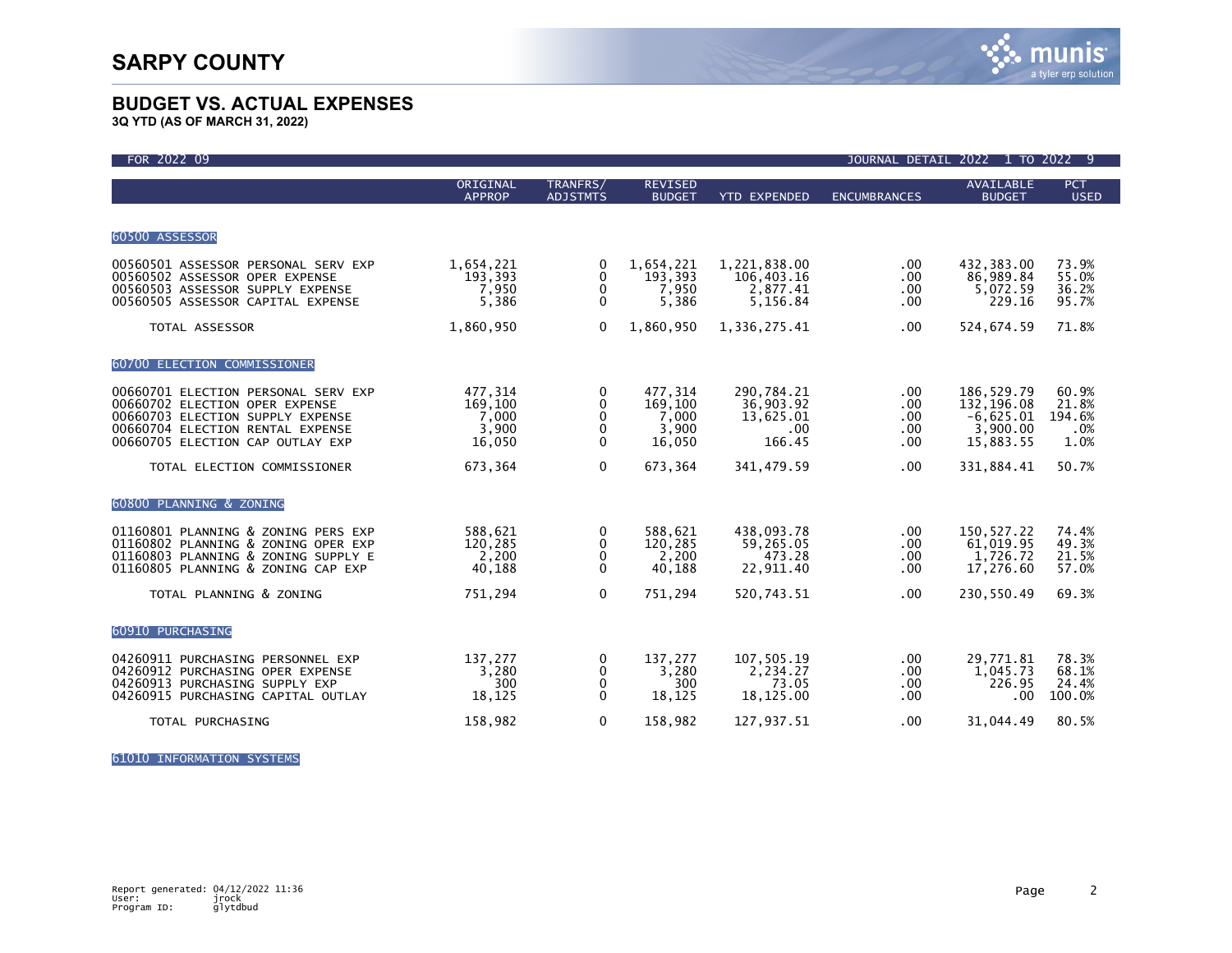

**3Q YTD (AS OF MARCH 31, 2022)**

| FOR 2022 09                                                                                                                                                               |                                                       |                                                               |                                                       |                                                                      | JOURNAL DETAIL 2022                                     |                                                                     | 1 TO 2022 9                               |
|---------------------------------------------------------------------------------------------------------------------------------------------------------------------------|-------------------------------------------------------|---------------------------------------------------------------|-------------------------------------------------------|----------------------------------------------------------------------|---------------------------------------------------------|---------------------------------------------------------------------|-------------------------------------------|
|                                                                                                                                                                           | ORIGINAL<br><b>APPROP</b>                             | TRANFRS/<br><b>ADJSTMTS</b>                                   | <b>REVISED</b><br><b>BUDGET</b>                       | <b>YTD EXPENDED</b>                                                  | <b>ENCUMBRANCES</b>                                     | <b>AVAILABLE</b><br><b>BUDGET</b>                                   | <b>PCT</b><br><b>USED</b>                 |
| 03061011 INFO SYSTEMS PERSONNEL<br>03061012 INFO SYSTEMS OPER EXP<br>03061013 INFO SYSTEMS SUPPLY EXP<br>03061015 INFO SYSTEMS CAP OUTLAY EX<br>TOTAL INFORMATION SYSTEMS | 2,127,557<br>368,800<br>4,000<br>960,600<br>3,460,957 | 0<br>$\mathbf{0}$<br>$\mathbf{0}$<br>$\mathbf{0}$<br>$\Omega$ | 2,127,557<br>368,800<br>4,000<br>960,600<br>3,460,957 | 1,578,084.54<br>195,340.68<br>2,397.80<br>475,839.80<br>2,251,662.82 | $.00 \,$<br>26, 135.85<br>.00<br>33,868.44<br>60,004.29 | 549.472.46<br>147, 323.47<br>1,602.20<br>450,891.76<br>1,149,289.89 | 74.2%<br>60.1%<br>59.9%<br>53.1%<br>66.8% |
| 61020 GEOGRAPHIC INFORMATION SYSTEMS                                                                                                                                      |                                                       |                                                               |                                                       |                                                                      |                                                         |                                                                     |                                           |
| 03161021 GIS PERSONNEL EXP<br>03161022 GIS OPERATING EXP<br>03161023 GIS SUPPLY EXP<br>03161025 GIS CAPITAL OUTLAY EXP<br>TOTAL GEOGRAPHIC INFORMATION SYSTEMS            | 405,355<br>98,697<br>950<br>51,800<br>556,802         | 0<br>0<br>0<br>$\Omega$<br>$\mathbf 0$                        | 405,355<br>98,697<br>950<br>51,800<br>556,802         | 304,788.09<br>51,802.00<br>68.00<br>46, 317.03<br>402,975.12         | .00<br>.00<br>.00<br>.00<br>.00                         | 100,566.91<br>46,895.00<br>882.00<br>5,482.97<br>153,826.88         | 75.2%<br>52.5%<br>7.2%<br>89.4%<br>72.4%  |
| 61100 ADMINISTRATION                                                                                                                                                      |                                                       |                                                               |                                                       |                                                                      |                                                         |                                                                     |                                           |
| 01261101 ADMIN PERSONAL SERV EXPENS<br>01261102 ADMIN OPER EXPENSE<br>01261103 ADMIN SUPPLY EXPENSE<br>01261105 ADMIN CAP OUTLAY EXPENSE                                  | 746.882<br>185,640<br>3,500<br>1,350                  | 0<br>0<br>$\mathbf{0}$<br>$\Omega$                            | 746.882<br>185,640<br>3,500<br>1,350                  | 560, 363. 26<br>30,486.04<br>1,327.65<br>8.669.86                    | .00<br>.00<br>.00<br>.00                                | 186.518.74<br>155, 153.96<br>2,172.35<br>$-7.319.86$                | 75.0%<br>16.4%<br>37.9%<br>642.2%         |
| TOTAL ADMINISTRATION                                                                                                                                                      | 937,372                                               | $\mathbf{0}$                                                  | 937,372                                               | 600,846.81                                                           | $.00 \,$                                                | 336, 525.19                                                         | 64.1%                                     |
| 61200 HUMAN RESOURCES                                                                                                                                                     |                                                       |                                                               |                                                       |                                                                      |                                                         |                                                                     |                                           |
| 04061201 HUMAN RESOURCES PERS SERV<br>04061202 HUMAN RESOURCES OPER EXPEN<br>04061203 HUMAN RESOURCES SUPPLY EX<br>04061205 HUMAN RESOURCES CAPTIAL OU                    | 413,196<br>199,372<br>1,300<br>$\mathbf{0}$           | 0<br>0<br>0<br>$\mathbf{0}$                                   | 413,196<br>199,372<br>1,300<br>0                      | 315,864.64<br>117,076.75<br>662.33<br>1,651.48                       | .00<br>.00<br>.00<br>.00                                | 97,331.36<br>82,295.25<br>637.67<br>$-1,651.48$                     | 76.4%<br>58.7%<br>50.9%<br>100.0%         |
| TOTAL HUMAN RESOURCES                                                                                                                                                     | 613,868                                               | 0                                                             | 613,868                                               | 435,255.20                                                           | .00                                                     | 178,612.80                                                          | 70.9%                                     |

61300 RECORDS MANAGEMENT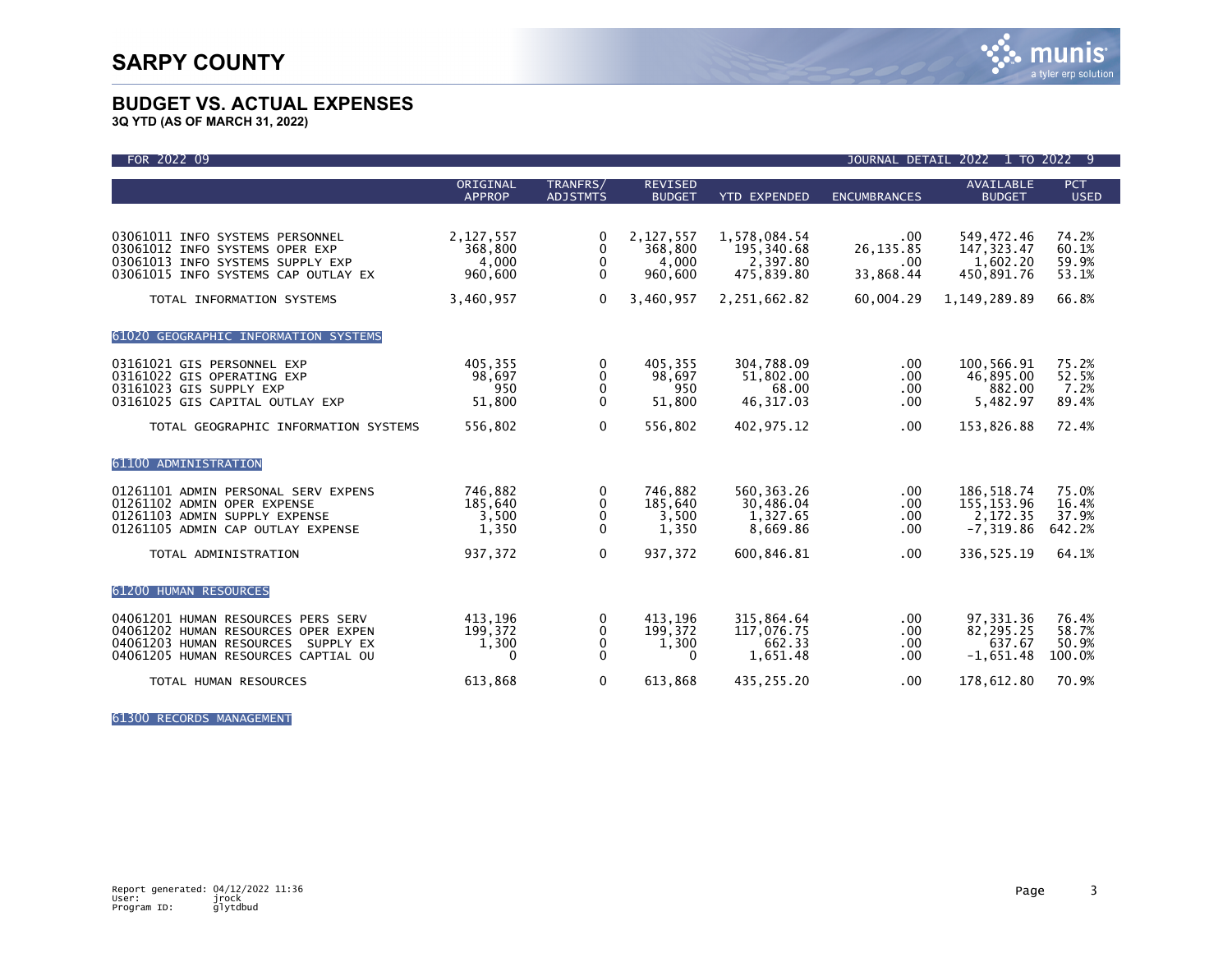**3Q YTD (AS OF MARCH 31, 2022)**

| FOR 2022 09                                                                                                                                                                              |                                               |                                  |                                               |                                                              | <b>JOURNAL DETAIL</b>                     | 2022<br>1                                                     | TO 2022 9                                    |
|------------------------------------------------------------------------------------------------------------------------------------------------------------------------------------------|-----------------------------------------------|----------------------------------|-----------------------------------------------|--------------------------------------------------------------|-------------------------------------------|---------------------------------------------------------------|----------------------------------------------|
|                                                                                                                                                                                          | ORIGINAL<br><b>APPROP</b>                     | TRANFRS/<br><b>ADJSTMTS</b>      | <b>REVISED</b><br><b>BUDGET</b>               | <b>YTD EXPENDED</b>                                          | <b>ENCUMBRANCES</b>                       | <b>AVAILABLE</b><br><b>BUDGET</b>                             | <b>PCT</b><br><b>USED</b>                    |
| 00261301 RECORDS MGT PERS EXP<br>00261302 RECORDS MGT OPER EXP<br>00261303 RECORDS MGT SUPPLY EXP<br>00261305 RECORDS MGT CAP OUTLAY EXP                                                 | 342,890<br>5,250<br>2,500<br>6,300            | 0<br>0<br>0<br>$\mathbf{0}$      | 342,890<br>5.250<br>2,500<br>6,300            | 263,090.28<br>1,645.00<br>1,354.61<br>4,384.00               | $.00 \,$<br>.00<br>.00<br>.00             | 79,799.72<br>3,605.00<br>1,145.39<br>1,916.00                 | 76.7%<br>31.3%<br>54.2%<br>69.6%             |
| TOTAL RECORDS MANAGEMENT                                                                                                                                                                 | 356,940                                       | $\Omega$                         | 356,940                                       | 270,473.89                                                   | .00                                       | 86,466.11                                                     | 75.8%                                        |
| 61400 FISCAL & BUDGET                                                                                                                                                                    |                                               |                                  |                                               |                                                              |                                           |                                                               |                                              |
| 01361401 FISCAL PERSONAL SERV EXPEN<br>01361402 FISCAL OPER EXPENSE<br>01361403 FISCAL SUPPLY EXPENSE<br>01361405 FISCAL CAP OUTLAY EXPENSE                                              | 329,632<br>58,000<br>1,000<br>0               | 0<br>0<br>0<br>$\mathbf{0}$      | 329,632<br>58,000<br>1,000<br>0               | 252,971.03<br>27,205.00<br>118.72<br>1,323.07                | $.00 \,$<br>.00.<br>.00.<br>.00           | 76,660.97<br>30,795.00<br>881.28<br>$-1,323.07$               | 76.7%<br>46.9%<br>11.9%<br>100.0%            |
| TOTAL FISCAL & BUDGET                                                                                                                                                                    | 388,632                                       | 0                                | 388,632                                       | 281,617.82                                                   | .00                                       | 107,014.18                                                    | 72.5%                                        |
| 61800 BOARD OF EQUA                                                                                                                                                                      |                                               |                                  |                                               |                                                              |                                           |                                                               |                                              |
| 03561801 BOE PERSONNEL EXPENSE<br>03561802 BOE OPERATING EXPENSE<br>03561803 BOE SUPPLY EXPENSE                                                                                          | 5.012<br>110,000<br>0                         | 0<br>0<br>$\mathbf{0}$           | 5.012<br>110,000<br>0                         | 5,176.20<br>146,262.04<br>90.00                              | .00<br>.00<br>.00                         | $-164.20$<br>$-36, 262.04$<br>$-90.00$                        | 103.3%<br>133.0%<br>100.0%                   |
| TOTAL BOARD OF EQUA                                                                                                                                                                      | 115,012                                       | $\Omega$                         | 115,012                                       | 151,528.24                                                   | .00.                                      | $-36, 516.24$                                                 | 131.7%                                       |
| 62100 CLERK OF THE DISTRICT COURT                                                                                                                                                        |                                               |                                  |                                               |                                                              |                                           |                                                               |                                              |
| 00762101 CLK DIS CT PERS SERV EXP<br>00762102 CLK DIS CT OPER EXPENSE<br>00762103 CLK DIS CT SUPPLY EXPENSE<br>00762104 CLK DIS CT RENTAL EXPENSE<br>00762105 CLK DIS CT CAP OUTLAY EXPE | 790,526<br>4,100<br>14,000<br>4,020<br>10,950 | 0<br>0<br>0<br>0<br>$\mathbf{0}$ | 790,526<br>4,100<br>14,000<br>4,020<br>10,950 | 557,994.48<br>4,487.94<br>14,834.65<br>3,015.00<br>11,535.14 | $.00 \,$<br>.00<br>.00<br>$.00 \,$<br>.00 | 232,531.52<br>$-387.94$<br>$-834.65$<br>1,005.00<br>$-585.14$ | 70.6%<br>109.5%<br>106.0%<br>75.0%<br>105.3% |
| TOTAL CLERK OF THE DISTRICT COURT                                                                                                                                                        | 823,596                                       | 0                                | 823,596                                       | 591,867.21                                                   | .00                                       | 231,728.79                                                    | 71.9%                                        |

62150 CHILD SUPPORT DISTRICT CT GF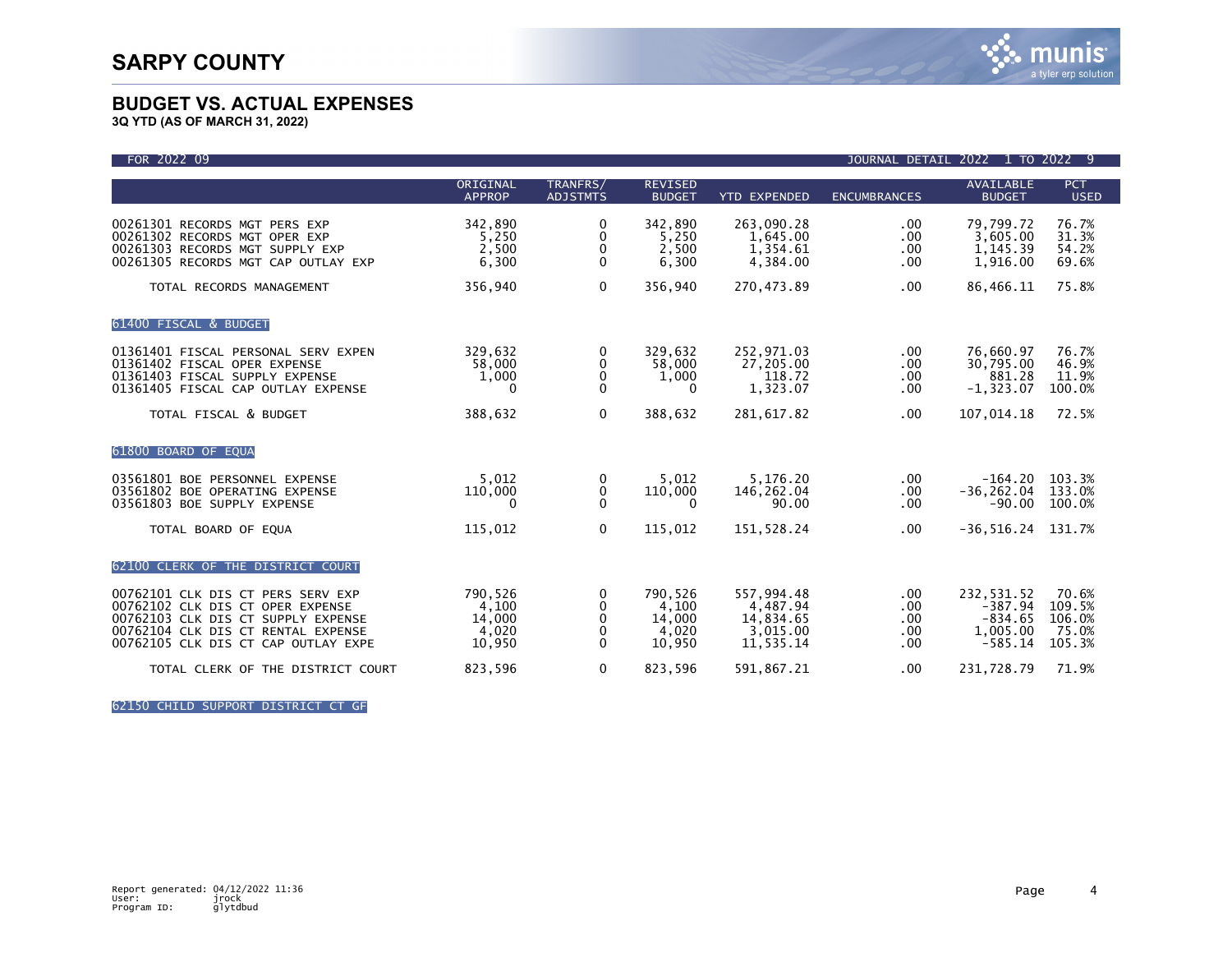

**3Q YTD (AS OF MARCH 31, 2022)**

| FOR 2022 09                                                                                                                                             |                                      |                                                  |                                      |                                                  | <b>JOURNAL DETAIL</b>              | 2022 1 TO 2022 9                                |                                   |
|---------------------------------------------------------------------------------------------------------------------------------------------------------|--------------------------------------|--------------------------------------------------|--------------------------------------|--------------------------------------------------|------------------------------------|-------------------------------------------------|-----------------------------------|
|                                                                                                                                                         | ORIGINAL<br><b>APPROP</b>            | TRANFRS/<br><b>ADJSTMTS</b>                      | <b>REVISED</b><br><b>BUDGET</b>      | <b>YTD EXPENDED</b>                              | <b>ENCUMBRANCES</b>                | <b>AVAILABLE</b><br><b>BUDGET</b>               | <b>PCT</b><br><b>USED</b>         |
| 00762151 CHILD SUPPORT DISTRICT CT<br>00762152 CHILD SUPPORT DIST CT GF O<br>00762153 CHILD SUPPORT DIST CT GF S<br>00762154 CHILD SUPPORT DIST CT GF R | 106,305<br>4,175<br>500<br>945       | 0<br>0<br>0<br>$\mathbf{0}$                      | 106,305<br>4,175<br>500<br>945       | 88,471.84<br>1,860.30<br>269.01<br>$.00 \,$      | .00<br>.00<br>.00<br>$.00 \,$      | 17,833.16<br>2,314.70<br>230.99<br>945.00       | 83.2%<br>44.6%<br>53.8%<br>.0%    |
| TOTAL CHILD SUPPORT DISTRICT CT GF                                                                                                                      | 111,925                              | $\mathbf 0$                                      | 111,925                              | 90,601.15                                        | .00                                | 21,323.85                                       | 80.9%                             |
| 62200 COUNTY COURT                                                                                                                                      |                                      |                                                  |                                      |                                                  |                                    |                                                 |                                   |
| 01462201 COUNTY COURT PERS SERV EXP<br>01462202 COUNTY COURT OPER EXP<br>01462203 COUNTY COURT SUPPLY EXP<br>01462205 COUNTY COURT CAP OUTLAY EX        | 580<br>132,734<br>13,000<br>11,200   | 0<br>0<br>0<br>0                                 | 580<br>132,734<br>13,000<br>11,200   | 215.30<br>93,955.90<br>19,523.70<br>7,442.29     | .00<br>.00<br>.00<br>.00           | 364.70<br>38,778.10<br>$-6, 523.70$<br>3,757.71 | 37.1%<br>70.8%<br>150.2%<br>66.4% |
| TOTAL COUNTY COURT                                                                                                                                      | 157,514                              | $\mathbf{0}$                                     | 157,514                              | 121, 137. 19                                     | .00.                               | 36,376.81                                       | 76.9%                             |
| 62300 JUVENILE PROBATION                                                                                                                                |                                      |                                                  |                                      |                                                  |                                    |                                                 |                                   |
| 01562302 JUVENILE PROB OPER EXP<br>01562303 JUVENILE PROB SUPPLY EXP<br>01562304 JUVENILE PROB RENTAL EXP<br>01562305 JUVENILE PROB CAP OUTLAY E        | 2,950<br>12,000<br>46,834<br>14,325  | 0<br>$\mathbf{0}$<br>$\mathbf 0$<br>$\mathbf{0}$ | 2,950<br>12,000<br>46,834<br>14,325  | 476.09<br>6,450.09<br>35, 125.47<br>2.736.20     | $.00 \,$<br>.00<br>$.00 \,$<br>.00 | 2,473.91<br>5,549.91<br>11,708.53<br>11,588.80  | 16.1%<br>53.8%<br>75.0%<br>19.1%  |
| TOTAL JUVENILE PROBATION                                                                                                                                | 76,109                               | $\mathbf{0}$                                     | 76,109                               | 44,787.85                                        | .00                                | 31, 321. 15                                     | 58.8%                             |
| 62350 JUVENILE COURT JUDGE                                                                                                                              |                                      |                                                  |                                      |                                                  |                                    |                                                 |                                   |
| 01662351 JUV COURT JUDGE PERS SERV<br>01662352 JUV COURT JUDGE OPER EXP<br>01662353 JUV COURT JUDGE SUPPLY EXP<br>01662355 JUV COURT JUDGE CAP OUTLAY   | 228.785<br>478,290<br>1,300<br>6,135 | 0<br>0<br>$\mathbf{0}$<br>$\mathbf 0$            | 228.785<br>478,290<br>1,300<br>6,135 | 175.184.27<br>420,886.66<br>2,080.25<br>2.603.56 | .00<br>.00<br>.00<br>.00           | 53,600.73<br>57.403.34<br>$-780.25$<br>3,531.44 | 76.6%<br>88.0%<br>160.0%<br>42.4% |
| TOTAL JUVENILE COURT JUDGE                                                                                                                              | 714,510                              | $\mathbf 0$                                      | 714,510                              | 600,754.74                                       | .00                                | 113,755.26                                      | 84.1%                             |

62400 DISTRICT JUDGE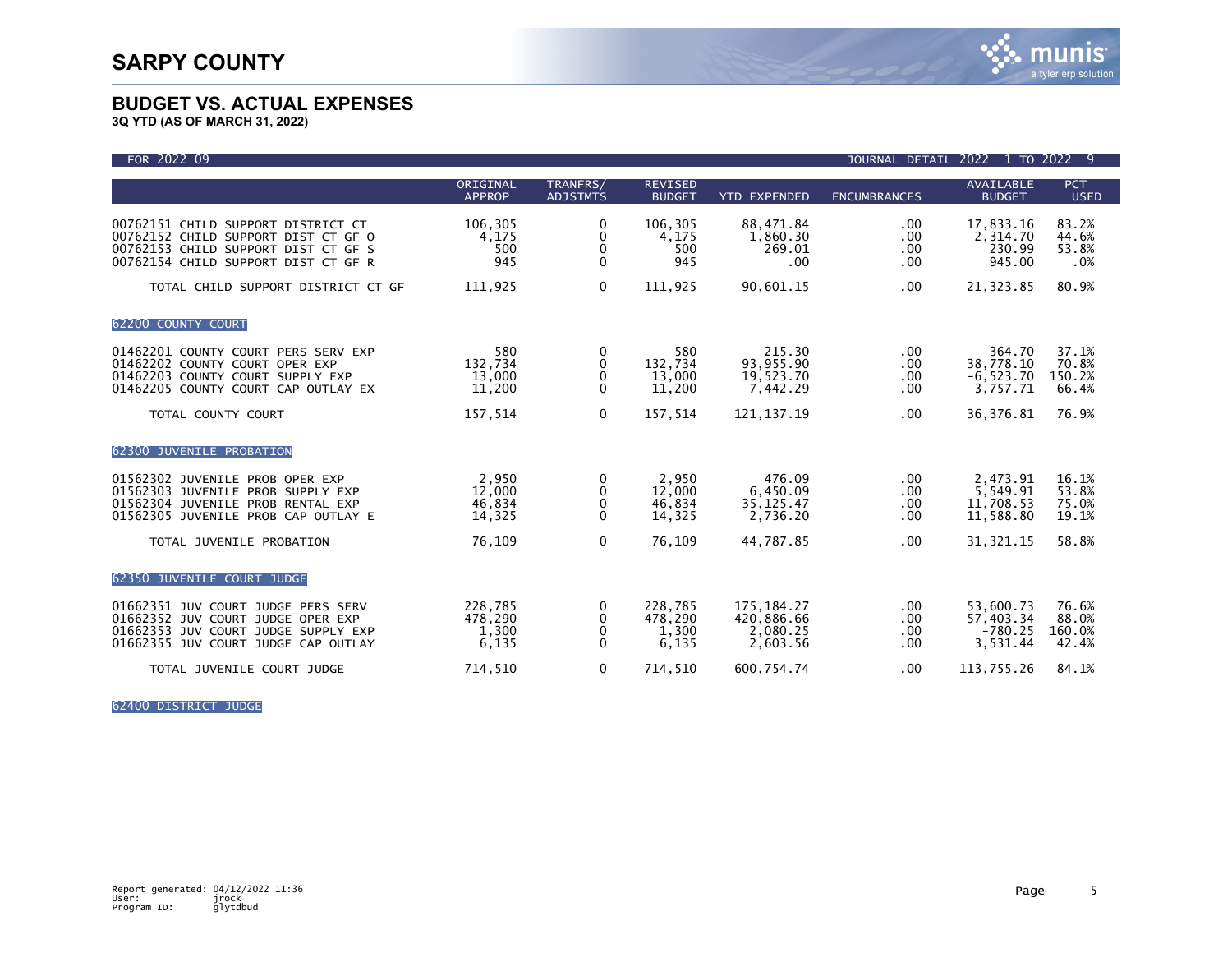

**3Q YTD (AS OF MARCH 31, 2022)**

| FOR 2022 09                                                                                                                                         |                                        |                                    |                                        |                                                  | <b>JOURNAL DETAIL</b>     | 2022                                             | 1 TO 2022 9                       |
|-----------------------------------------------------------------------------------------------------------------------------------------------------|----------------------------------------|------------------------------------|----------------------------------------|--------------------------------------------------|---------------------------|--------------------------------------------------|-----------------------------------|
|                                                                                                                                                     | ORIGINAL<br><b>APPROP</b>              | TRANFRS/<br><b>ADJSTMTS</b>        | <b>REVISED</b><br><b>BUDGET</b>        | <b>YTD EXPENDED</b>                              | <b>ENCUMBRANCES</b>       | <b>AVAILABLE</b><br><b>BUDGET</b>                | <b>PCT</b><br><b>USED</b>         |
| 01762401 DISTRICT JUDGE PERS SERV E<br>01762402 DISTRICT JUDGE OPER EXP<br>01762403 DISTRICT JUDGE SUPPLY EXP<br>01762405 DISTRICT JUDGE CAP OUTLAY | 348,212<br>383.350<br>5,100<br>1,800   | 0<br>0<br>0<br>$\Omega$            | 348,212<br>383,350<br>5,100<br>1,800   | 272,557.60<br>295,447.22<br>2,301.28<br>.00      | .00<br>.00<br>.00<br>.00  | 75,654.40<br>87,902.78<br>2,798.72<br>1,800.00   | 78.3%<br>77.1%<br>45.1%<br>.0%    |
| TOTAL DISTRICT JUDGE                                                                                                                                | 738,462                                | $\mathbf 0$                        | 738,462                                | 570, 306.10                                      | $.00 \,$                  | 168, 155.90                                      | 77.2%                             |
| 62500 PUBLIC DEFENDER                                                                                                                               |                                        |                                    |                                        |                                                  |                           |                                                  |                                   |
| 00862501 PD PERSONAL SERV EXPENSE<br>00862502 PD OPER EXPENSE<br>00862503 PD SUPPLY EXPENSE<br>00862505 PD CAP OUTLAY EXPENSE                       | 2,131,015<br>189,405<br>5,500<br>2,700 | 0<br>$\mathbf 0$<br>0<br>$\Omega$  | 2,131,015<br>189.405<br>5,500<br>2,700 | 1,463,871.53<br>114,960.94<br>3,625.77<br>184.95 | .00.<br>.00<br>.00<br>.00 | 667, 143.47<br>74,444.06<br>1,874.23<br>2,515.05 | 68.7%<br>60.7%<br>65.9%<br>6.9%   |
| TOTAL PUBLIC DEFENDER                                                                                                                               | 2,328,620                              | $\mathbf{0}$                       | 2,328,620                              | 1,582,643.19                                     | .00                       | 745,976.81                                       | 68.0%                             |
| 62700 JURY COMMISSIONER                                                                                                                             |                                        |                                    |                                        |                                                  |                           |                                                  |                                   |
| 00662701 JURY<br>PERSONAL SERV EXPENS<br>00662702 JURY OPER EXPENSE<br>00662703 JURY SUPPLY EXPENSE<br>00662705 JURY CAP OUTLAY EXPENSE             | 107,936<br>90,000<br>3,000<br>80,000   | 0<br>0<br>0<br>$\Omega$            | 107,936<br>90,000<br>3,000<br>80,000   | 60,638.23<br>22,757.60<br>1,878.12<br>.00        | .00<br>.00<br>.00<br>.00  | 47,297.77<br>67,242.40<br>1,121.88<br>80,000.00  | 56.2%<br>25.3%<br>62.6%<br>.0%    |
| TOTAL JURY COMMISSIONER                                                                                                                             | 280,936                                | $\Omega$                           | 280,936                                | 85,273.95                                        | .00.                      | 195,662.05                                       | 30.4%                             |
| 63000 CASA                                                                                                                                          |                                        |                                    |                                        |                                                  |                           |                                                  |                                   |
| 01863001 CASA PERSONAL SERV EXPENSE<br>01863002 CASA OPER EXPENSE<br>01863003 CASA SUPPLY EXPENSE<br>01863005 CASA CAP OUTLAY EXPENSE               | 265,572<br>2,000<br>1,000<br>2,700     | 0<br>$\mathbf{0}$<br>0<br>$\Omega$ | 265,572<br>2,000<br>1,000<br>2,700     | 191, 190.85<br>1,914.25<br>846.53<br>3,198.56    | .00<br>.00<br>.00<br>.00  | 74,381.15<br>85.75<br>153.47<br>$-498.56$        | 72.0%<br>95.7%<br>84.7%<br>118.5% |
| TOTAL CASA                                                                                                                                          | 271,272                                | $\mathbf 0$                        | 271,272                                | 197, 150. 19                                     | .00                       | 74, 121.81                                       | 72.7%                             |

64100 FACILITIES MANAGEMENT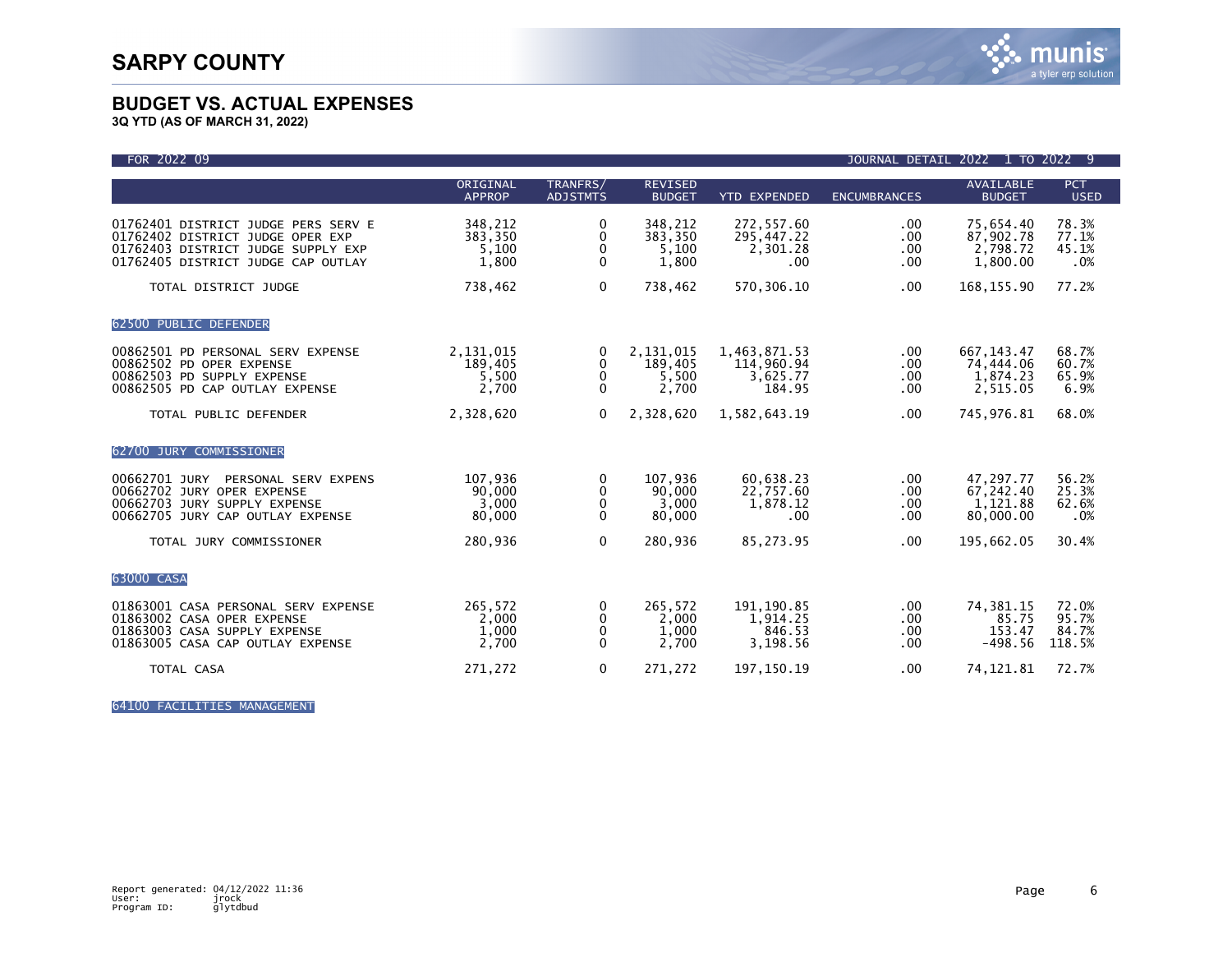| FOR 2022 09                                                                                                                                          |                                          |                                               |                                          |                                               |                                      | JOURNAL DETAIL 2022 1 TO 2022 9                      |                                 |
|------------------------------------------------------------------------------------------------------------------------------------------------------|------------------------------------------|-----------------------------------------------|------------------------------------------|-----------------------------------------------|--------------------------------------|------------------------------------------------------|---------------------------------|
|                                                                                                                                                      | ORIGINAL<br><b>APPROP</b>                | TRANFRS/<br><b>ADJSTMTS</b>                   | <b>REVISED</b><br><b>BUDGET</b>          | <b>YTD EXPENDED</b>                           | <b>ENCUMBRANCES</b>                  | <b>AVAILABLE</b><br><b>BUDGET</b>                    | <b>PCT</b><br><b>USED</b>       |
| 01964101 FACILITIES MGT PERS EXP<br>01964102 FACILITIES MGT OP EXP<br>01964103 FACILITIES MGT SUPPLY EXP<br>01964105 FACILITIES MGT CAP OUTLAY       | 1,074,423<br>398,400<br>77,000<br>12,000 | 0<br>$\Omega$<br>$\mathbf{0}$<br>$\mathbf{0}$ | 1,074,423<br>398,400<br>77,000<br>12,000 | 816, 144.67<br>336,745.52<br>82,576.13<br>.00 | $.00 \,$<br>.00<br>.00.<br>.00       | 258,278.33<br>61,654.48<br>$-5, 576.13$<br>12,000.00 | 76.0%<br>84.5%<br>107.2%<br>.0% |
| TOTAL FACILITIES MANAGEMENT                                                                                                                          | 1,561,823                                | $\mathbf{0}$                                  | 1,561,823                                | 1,235,466.32                                  | $.00 \,$                             | 326, 356.68                                          | 79.1%                           |
| 64200 UTILITIES                                                                                                                                      |                                          |                                               |                                          |                                               |                                      |                                                      |                                 |
| 03564202 PUBLIC PROP UTILITIES OPER                                                                                                                  | 800,000                                  | $\Omega$                                      | 800,000                                  | 597, 104. 16                                  | .00                                  | 202,895.84                                           | 74.6%                           |
| TOTAL UTILITIES                                                                                                                                      | 800,000                                  | $\mathbf 0$                                   | 800,000                                  | 597, 104. 16                                  | .00.                                 | 202,895.84                                           | 74.6%                           |
| 64400 JAIL MAINTENANCE                                                                                                                               |                                          |                                               |                                          |                                               |                                      |                                                      |                                 |
| 01964401 JAIL MAINT PERSONAL SERV E<br>01964402 JAIL MAINT OPER EXPENSE<br>01964403 JAIL MAINT SUPPLY EXPENSE<br>01964405 JAIL MAINT CAP OUTLAY EXPE | 107,767<br>105,000<br>24,000<br>700      | 0<br>$\mathbf{0}$<br>0<br>0                   | 107,767<br>105,000<br>24,000<br>700      | 81,959.58<br>37,995.69<br>27,957.88<br>.00    | $.00 \,$<br>.00.<br>$.00 \,$<br>.00. | 25,807.42<br>67,004.31<br>$-3,957.88$<br>700.00      | 76.1%<br>36.2%<br>116.5%<br>.0% |
| TOTAL JAIL MAINTENANCE                                                                                                                               | 237,467                                  | $\mathbf 0$                                   | 237,467                                  | 147, 913. 15                                  | .00.                                 | 89,553.85                                            | 62.3%                           |
| 64450 JJC MAINTENANCE                                                                                                                                |                                          |                                               |                                          |                                               |                                      |                                                      |                                 |
| 01964451 JJC MAINT PERSONAL SERV EX<br>01964452 JJC MAINT OPER EXPENSE<br>01964453 JJC MAINT SUPPLY EXPENSE                                          | 70.109<br>62,500<br>4,900                | 0<br>0<br>$\mathbf{0}$                        | 70,109<br>62,500<br>4,900                | 25, 166. 17<br>41.488.27<br>3,130.02          | $.00 \,$<br>$.00 \,$<br>.00          | 44,942.83<br>21.011.73<br>1,769.98                   | 35.9%<br>66.4%<br>63.9%         |
| TOTAL JJC MAINTENANCE                                                                                                                                | 137,509                                  | $\mathbf 0$                                   | 137,509                                  | 69,784.46                                     | .00.                                 | 67,724.54                                            | 50.7%                           |
| 64460 SHERIFF MAINTENANCE                                                                                                                            |                                          |                                               |                                          |                                               |                                      |                                                      |                                 |
| 01964461 SHERIFF MAINT PERS EXP<br>01964462 SHERIFF MAINT OP EXP<br>01964463 SHERIFF MAINT SUP EXP                                                   | 82,294<br>41,000<br>3,000                | 0<br>0<br>$\mathbf{0}$                        | 82,294<br>41,000<br>3,000                | 63.701.37<br>31,806.04<br>3,163.00            | $.00 \,$<br>.00.<br>.00              | 18,592.63<br>9,193.96<br>$-163.00$                   | 77.4%<br>77.6%<br>105.4%        |
| TOTAL SHERIFF MAINTENANCE                                                                                                                            | 126,294                                  | $\Omega$                                      | 126,294                                  | 98.670.41                                     | .00                                  | 27,623.59                                            | 78.1%                           |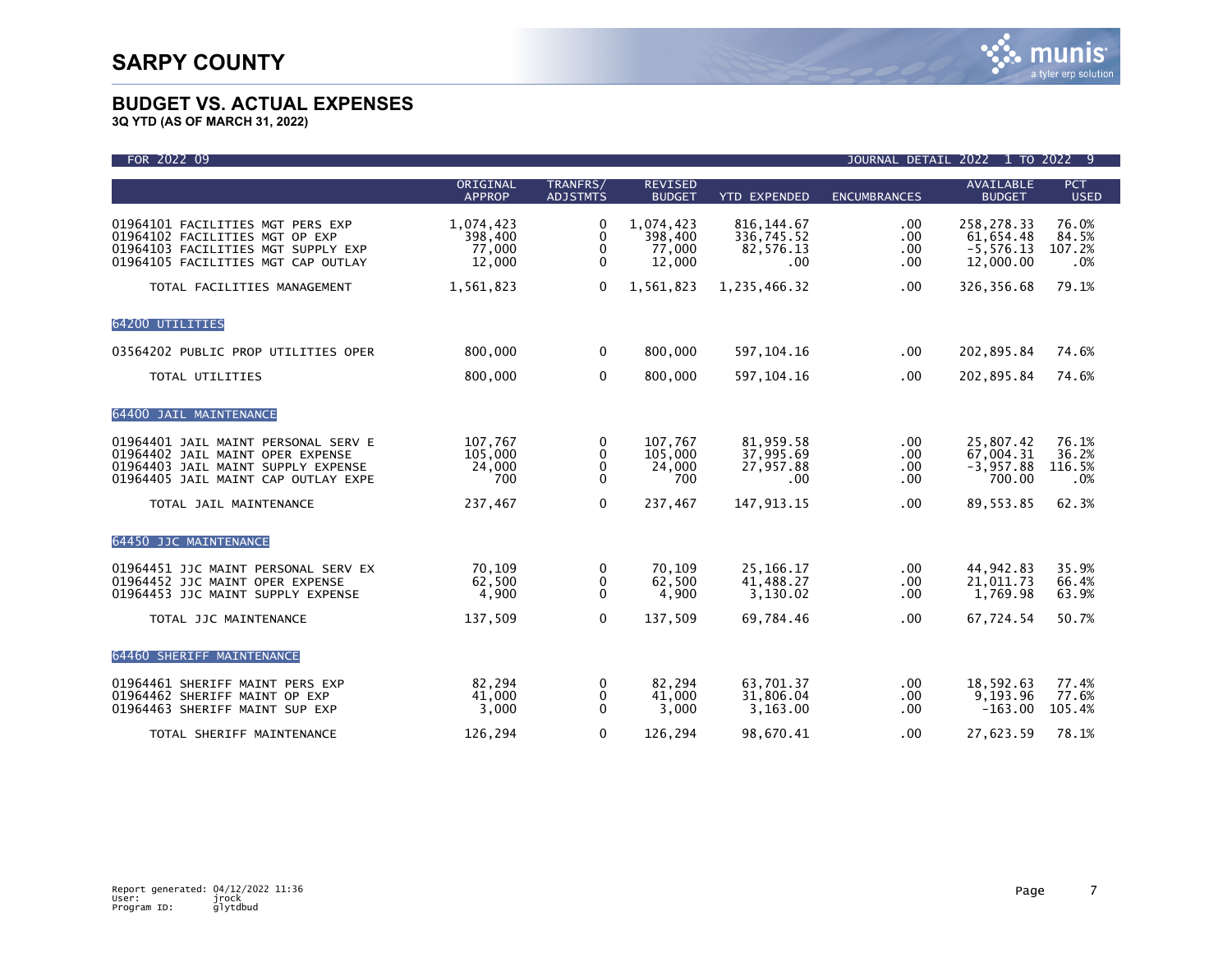**3Q YTD (AS OF MARCH 31, 2022)**

| FOR 2022 09                                                                                                                                    |                                           |                             |                                           |                                                       | JOURNAL DETAIL            | 2022 1 TO 2022 9                                      |                                   |
|------------------------------------------------------------------------------------------------------------------------------------------------|-------------------------------------------|-----------------------------|-------------------------------------------|-------------------------------------------------------|---------------------------|-------------------------------------------------------|-----------------------------------|
|                                                                                                                                                | ORIGINAL<br><b>APPROP</b>                 | TRANFRS/<br><b>ADJSTMTS</b> | <b>REVISED</b><br><b>BUDGET</b>           | <b>YTD EXPENDED</b>                                   | <b>ENCUMBRANCES</b>       | <b>AVAILABLE</b><br><b>BUDGET</b>                     | <b>PCT</b><br><b>USED</b>         |
| 64500 EXTENSION                                                                                                                                |                                           |                             |                                           |                                                       |                           |                                                       |                                   |
| 03364501 EXTENSION PERSONAL SERV EX<br>03364502 EXTENSION OPER EXPENSE                                                                         | 63.049<br>99,764                          | 0<br>$\mathbf{0}$           | 63.049<br>99,764                          | 48.478.97<br>99,764.00                                | $.00 \,$<br>$.00 \,$      | 14,570.03<br>$.00 \,$                                 | 76.9%<br>100.0%                   |
| TOTAL EXTENSION                                                                                                                                | 162,813                                   | $\mathbf 0$                 | 162,813                                   | 148,242.97                                            | $.00 \,$                  | 14,570.03                                             | 91.1%                             |
| 64710 FLEET SERVICES                                                                                                                           |                                           |                             |                                           |                                                       |                           |                                                       |                                   |
| 03264711 FLEET PERSONNEL EXP<br>03264712 FLEET OPERATING EXP<br>03264713 FLEET SUPPLY EXPENSE<br>03264715 FLEET CAPITAL OUTLAY EXP             | 675,762<br>456,293<br>372,200<br>67,135   | 0<br>0<br>0<br>0            | 675,762<br>456,293<br>372,200<br>67,135   | 464,725.55<br>352,812.09<br>294,555.93<br>51,320.65   | .00<br>.00<br>.00<br>.00  | 211,036.45<br>103,480.91<br>77,644.07<br>15,814.35    | 68.8%<br>77.3%<br>79.1%<br>76.4%  |
| TOTAL FLEET SERVICES                                                                                                                           | 1,571,390                                 | $\mathbf{0}$                | 1,571,390                                 | 1, 163, 414. 22                                       | $.00 \,$                  | 407,975.78                                            | 74.0%                             |
| 64800 OTHER INTRAGOVT'L                                                                                                                        |                                           |                             |                                           |                                                       |                           |                                                       |                                   |
| 03564802 OTHER INTRAGOVT'L OPER EXP<br>03564803 OTHER INTRA GOVT'L SUP EXP<br>03564804 OTHER INTRA GOVT'L RENT EX                              | 674,400<br>43,000<br>75,000               | 0<br>0<br>$\mathbf{0}$      | 674,400<br>43,000<br>75,000               | 365, 116. 15<br>19,521.40<br>48, 153. 53              | .00.<br>.00<br>.00        | 309,283.85<br>23,478.60<br>26,846.47                  | 54.1%<br>45.4%<br>64.2%           |
| TOTAL OTHER INTRAGOVT'L                                                                                                                        | 792,400                                   | $\mathbf{0}$                | 792.400                                   | 432.791.08                                            | .00                       | 359.608.92                                            | 54.6%                             |
| 65100 SHERIFF                                                                                                                                  |                                           |                             |                                           |                                                       |                           |                                                       |                                   |
| 01065101 SHERIFF PERSONAL SERV EXPE<br>01065102 SHERIFF OPER EXPENSE<br>01065103 SHERIFF SUPPLY EXPENSE<br>01065105 SHERIFF CAP OUTLAY EXPENSE | 2,349,527<br>106,702<br>91,865<br>361,786 | 0<br>0<br>0<br>0            | 2,349,527<br>106,702<br>91.865<br>361,786 | 1,709,035.43<br>128,675.51<br>51,571.34<br>125,298.07 | .00.<br>.00<br>.00<br>.00 | 640,491.57<br>$-21,973.51$<br>40,293.66<br>236,487.93 | 72.7%<br>120.6%<br>56.1%<br>34.6% |
| <b>TOTAL SHERIFF</b>                                                                                                                           | 2,909,880                                 | 0                           | 2,909,880                                 | 2,014,580.35                                          | $.00 \,$                  | 895,299.65                                            | 69.2%                             |

65120 DRUG ERADICATION GF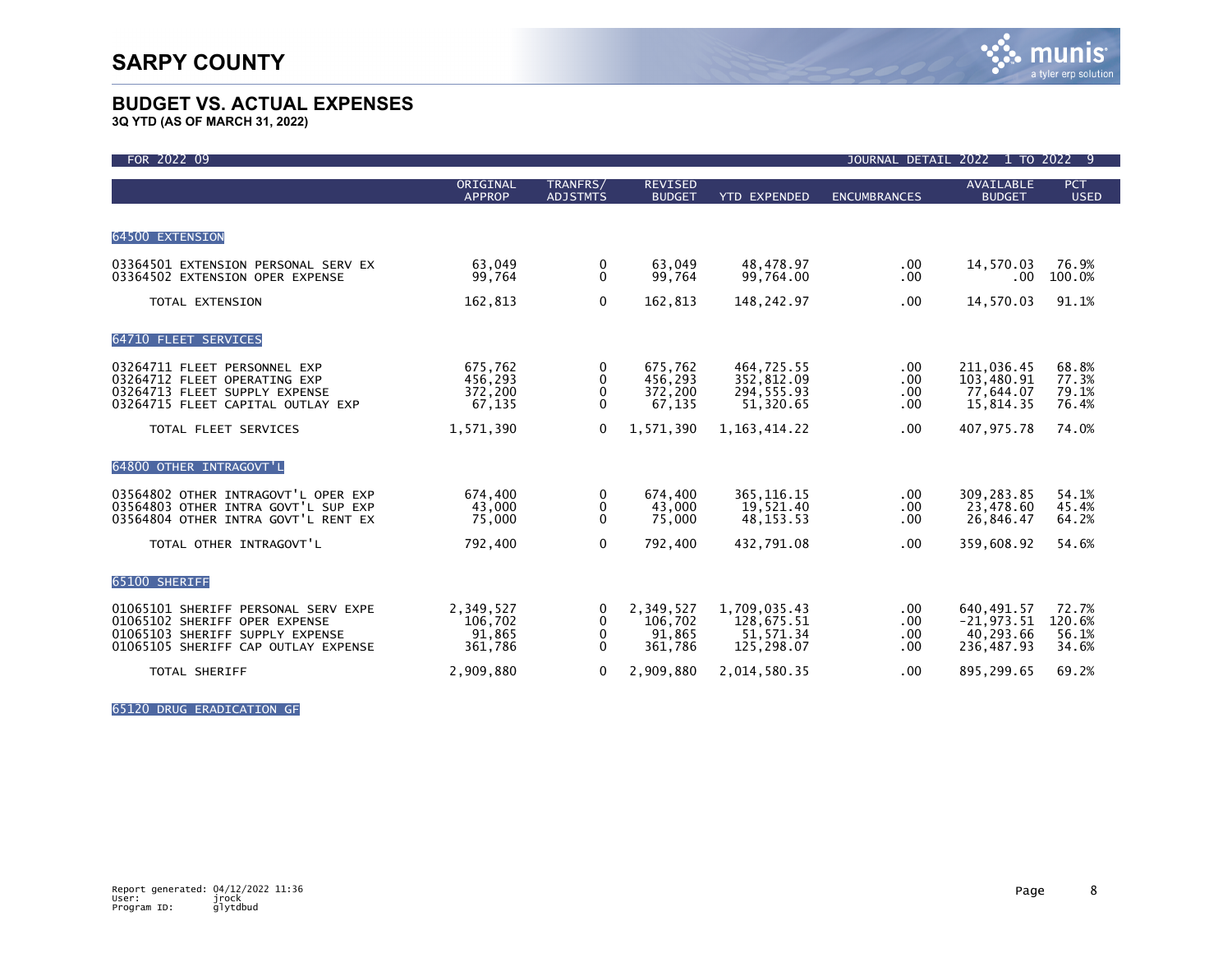

**3Q YTD (AS OF MARCH 31, 2022)**

| FOR 2022 09                                                                                                                                                                   |                                                  |                                                  |                                                  |                                                                |                                 | JOURNAL DETAIL 2022 1 TO 2022 9                                 |                                           |
|-------------------------------------------------------------------------------------------------------------------------------------------------------------------------------|--------------------------------------------------|--------------------------------------------------|--------------------------------------------------|----------------------------------------------------------------|---------------------------------|-----------------------------------------------------------------|-------------------------------------------|
|                                                                                                                                                                               | ORIGINAL<br><b>APPROP</b>                        | TRANFRS/<br><b>ADJSTMTS</b>                      | <b>REVISED</b><br><b>BUDGET</b>                  | <b>YTD EXPENDED</b>                                            | <b>ENCUMBRANCES</b>             | AVAILABLE<br><b>BUDGET</b>                                      | <b>PCT</b><br><b>USED</b>                 |
| 01065121 DRUG ERADICATION GF PERS E<br>01065122 DRUG ERADICATION GF OPS EX<br>01065123 DRUG ERADICATION GF SUP EX<br>01065125 DRUG ERADICATION GF CAP OU                      | 13,800<br>3,600<br>2,000<br>600                  | 0<br>0<br>0<br>$\mathbf{0}$                      | 13.800<br>3,600<br>2,000<br>600                  | 651.56<br>2,439.93<br>3,314.16<br>3,167.31                     | .00<br>.00<br>.00<br>.00        | 13, 148. 44<br>1,160.07<br>$-1, 314.16$<br>$-2, 567.31$         | 4.7%<br>67.8%<br>165.7%<br>527.9%         |
| TOTAL DRUG ERADICATION GF                                                                                                                                                     | 20,000                                           | $\mathbf{0}$                                     | 20,000                                           | 9,572.96                                                       | .00                             | 10,427.04                                                       | 47.9%                                     |
| 65200 COUNTY ATTORNEY                                                                                                                                                         |                                                  |                                                  |                                                  |                                                                |                                 |                                                                 |                                           |
| 00965201 CTY ATTY PERSONAL SERV EXP<br>00965202 CTY ATTY OPER EXPENSE<br>00965203 CTY ATTY SUPPLY EXPENSE<br>00965205 CTY ATTY CAP OUTLAY EXPENS                              | 3,776,874<br>462,500<br>9,000<br>55,245          | 0<br>$\mathbf{0}$<br>$\mathbf 0$<br>$\mathbf{0}$ | 3,776,874<br>462,500<br>9,000<br>55,245          | 2,790,655.61<br>403,156.83<br>7,588.25<br>22,979.91            | .00<br>.00<br>.00<br>.00        | 986,218.39<br>59, 343. 17<br>1,411.75<br>32,265.09              | 73.9%<br>87.2%<br>84.3%<br>41.6%          |
| TOTAL COUNTY ATTORNEY                                                                                                                                                         | 4,303,619                                        | $\Omega$                                         | 4,303,619                                        | 3,224,380.60                                                   | .00                             | 1,079,238.40                                                    | 74.9%                                     |
| 65400 INVESTIGATIONS                                                                                                                                                          |                                                  |                                                  |                                                  |                                                                |                                 |                                                                 |                                           |
| 01065401 INVEST PERSONAL SERV EXPEN<br>01065402 INVEST OPER EXPENSE<br>01065403 INVEST SUPPLY EXPENSE<br>01065404 INVEST RENTAL EXPENSE<br>01065405 INVEST CAP OUTLAY EXPENSE | 2,142,994<br>71.260<br>6,300<br>27,210<br>48,850 | 0<br>0<br>0<br>$\mathbf{0}$<br>$\Omega$          | 2,142,994<br>71,260<br>6,300<br>27,210<br>48,850 | 1,676,043.99<br>45,176.57<br>1,999.99<br>6,014.79<br>15,739.46 | .00<br>.00<br>.00<br>.00<br>.00 | 466,950.01<br>26,083.43<br>4,300.01<br>21, 195. 21<br>33,110.54 | 78.2%<br>63.4%<br>31.7%<br>22.1%<br>32.2% |
| TOTAL INVESTIGATIONS                                                                                                                                                          | 2,296,614                                        | $\mathbf{0}$                                     | 2,296,614                                        | 1,744,974.80                                                   | .00                             | 551,639.20                                                      | 76.0%                                     |
| 65600 ROAD PATROL                                                                                                                                                             |                                                  |                                                  |                                                  |                                                                |                                 |                                                                 |                                           |
| 01065601 ROAD PAT PERS SERV EXPENSE<br>01065602 ROAD PAT OPER EXPENSE<br>01065603 ROAD PATROL SUPPLY EXP<br>01065605 ROAD PAT CAP OUTLAY EXPENS                               | 6,036,465<br>81,350<br>72,850<br>379,895         | 0<br>$\bf{0}$<br>0<br>$\mathbf{0}$               | 6,036,465<br>81,350<br>72,850<br>379.895         | 4,689,569.80<br>50,998.89<br>43,879.34<br>250.257.41           | .00<br>.00<br>.00<br>.00        | 1,346,895.20<br>30, 351. 11<br>28,970.66<br>129,637.59          | 77.7%<br>62.7%<br>60.2%<br>65.9%          |
| TOTAL ROAD PATROL                                                                                                                                                             | 6,570,560                                        | $\mathbf{0}$                                     | 6,570,560                                        | 5,034,705.44                                                   | .00                             | 1,535,854.56                                                    | 76.6%                                     |

65800 VEHICLE INSPECTION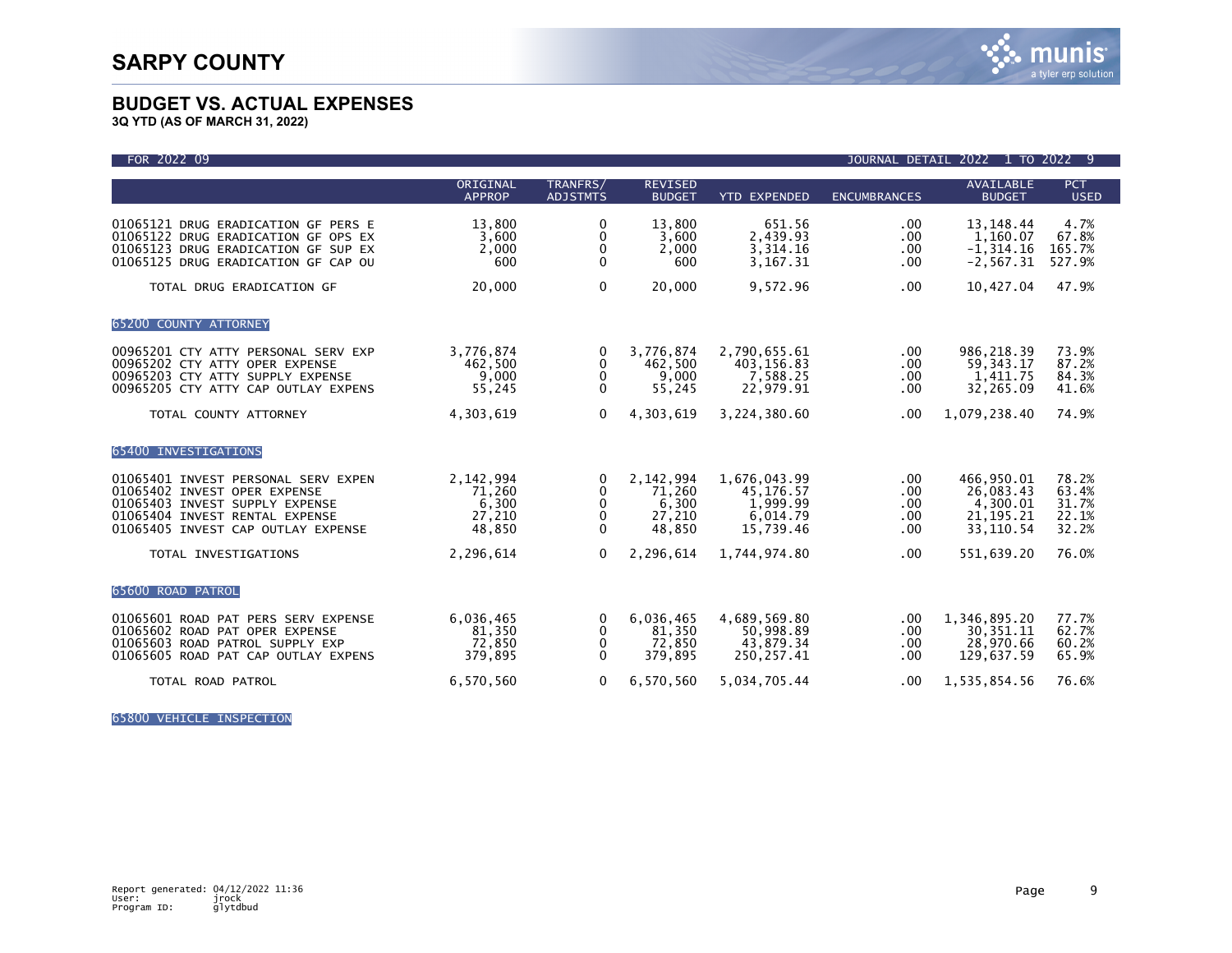

**3Q YTD (AS OF MARCH 31, 2022)**

| FOR 2022 09                                                                                                                                          |                                       |                                           |                                       |                                                   | JOURNAL DETAIL 2022              |                                                    | 1 TO 2022 9                       |
|------------------------------------------------------------------------------------------------------------------------------------------------------|---------------------------------------|-------------------------------------------|---------------------------------------|---------------------------------------------------|----------------------------------|----------------------------------------------------|-----------------------------------|
|                                                                                                                                                      | ORIGINAL<br><b>APPROP</b>             | TRANFRS/<br><b>ADJSTMTS</b>               | <b>REVISED</b><br><b>BUDGET</b>       | <b>YTD EXPENDED</b>                               | <b>ENCUMBRANCES</b>              | <b>AVAILABLE</b><br><b>BUDGET</b>                  | PCT<br><b>USED</b>                |
| 01065801 VEHICLE INSP PERS SERV EXP<br>01065802 VEHICLE INSP OPER EXP<br>01065803 VEHICLE INSP SUPPLY EXP<br>01065805 VEHICLE INSP CAP OUTLAY EX     | 116,978<br>100<br>500<br>13,250       | 0<br>$\mathbf 0$<br>0<br>$\Omega$         | 116,978<br>100<br>500<br>13,250       | 88,624.90<br>137.65<br>214.56<br>10,500.00        | .00<br>.00<br>.00<br>.00         | 28, 353. 10<br>$-37.65$<br>285.44<br>2,750.00      | 75.8%<br>137.7%<br>42.9%<br>79.2% |
| TOTAL VEHICLE INSPECTION                                                                                                                             | 130,828                               | $\Omega$                                  | 130,828                               | 99,477.11                                         | .00                              | 31,350.89                                          | 76.0%                             |
| 65850 TOW LOT                                                                                                                                        |                                       |                                           |                                       |                                                   |                                  |                                                    |                                   |
| 01065851 TOW LOT PERS SERV EXP<br>01065852 TOW LOT OPER EXPENSE<br>01065853 TOW LOT SUPPLY EXPENSE<br>01065855 TOW LOT CAPITAL OUTLAY EXP            | 107,451<br>203,608<br>21,150<br>5,975 | 0<br>0<br>0<br>$\Omega$                   | 107,451<br>203,608<br>21,150<br>5,975 | 69,920.15<br>100,756.24<br>748.32<br>.00          | .00<br>.00<br>22, 223. 72<br>.00 | 37,530.85<br>102,851.76<br>$-1,822.04$<br>5,975.00 | 65.1%<br>49.5%<br>108.6%<br>.0%   |
| TOTAL TOW LOT                                                                                                                                        | 338,184                               | $\mathbf{0}$                              | 338,184                               | 171,424.71                                        | 22, 223. 72                      | 144, 535. 57                                       | 57.3%                             |
| 65900 DIVERSION                                                                                                                                      |                                       |                                           |                                       |                                                   |                                  |                                                    |                                   |
| 02065901 DIVERSION PERS EXP<br>02065902 DIVERSION OPER EXP<br>02065903 DIVERSION SUPPLY EXP<br>02065905 DIVERSION CAPITAL EXP                        | 753,828<br>15,760<br>23,798<br>6,323  | 0<br>0<br>0<br>$\Omega$                   | 753.828<br>15,760<br>23,798<br>6,323  | 616, 207.94<br>13,712.50<br>19,667.62<br>5,102.22 | .00<br>.00<br>.00<br>.00         | 137,620.06<br>2,047.50<br>4,130.38<br>1,220.78     | 81.7%<br>87.0%<br>82.6%<br>80.7%  |
| TOTAL DIVERSION                                                                                                                                      | 799,709                               | $\Omega$                                  | 799.709                               | 654,690.28                                        | .00                              | 145,018.72                                         | 81.9%                             |
| 66210 CHILD SUPPORT COUNTY ATTY GF                                                                                                                   |                                       |                                           |                                       |                                                   |                                  |                                                    |                                   |
| 02666211 CHILD SUPPORT CTY ATTY GF<br>02666212 CHILD SUPPORT CTY ATTY GF<br>02666213 CHILD SUPPORT CTY ATTY GF<br>02666215 CHILD SUPPORT CTY ATTY GF | 1,287,994<br>22.320<br>6,500<br>7,595 | $\Omega$<br>$\mathbf{0}$<br>0<br>$\Omega$ | 1,287,994<br>22,320<br>6,500<br>7,595 | 873, 317.05<br>18,473.37<br>4,084.40<br>1.603.46  | .00<br>.00<br>.00<br>.00         | 414,676.95<br>3.846.63<br>2,415.60<br>5,991.54     | 67.8%<br>82.8%<br>62.8%<br>21.1%  |
| TOTAL CHILD SUPPORT COUNTY ATTY GF                                                                                                                   | 1,324,409                             | $\mathbf{0}$                              | 1,324,409                             | 897,478.28                                        | .00                              | 426,930.72                                         | 67.8%                             |

66300 VICTIM WITNESS-CTY ATTY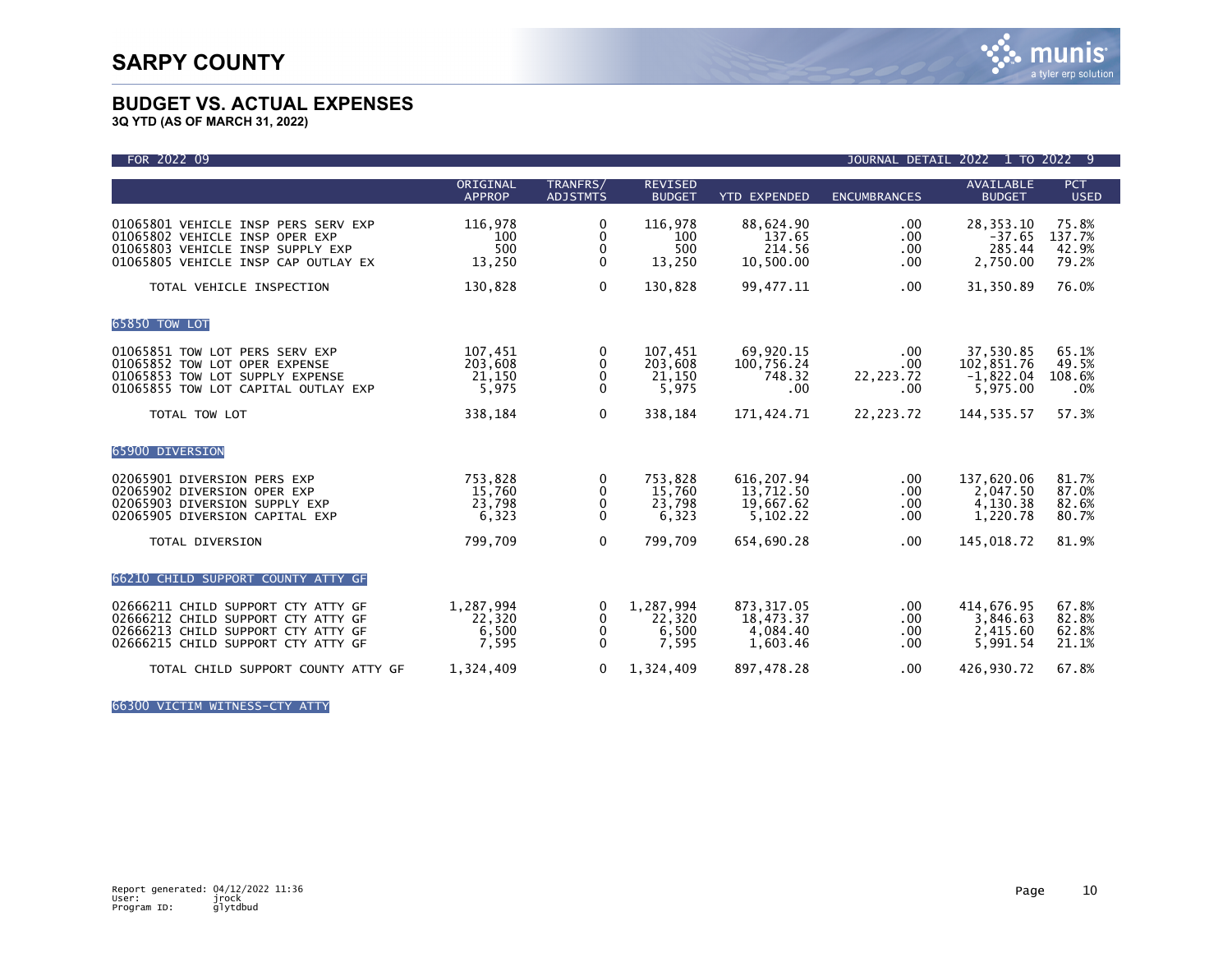| FOR 2022 09                                                                                                                                |                                        |                                   |                                        |                                                   |                                              | JOURNAL DETAIL 2022 1 TO 2022 9                 |                                    |
|--------------------------------------------------------------------------------------------------------------------------------------------|----------------------------------------|-----------------------------------|----------------------------------------|---------------------------------------------------|----------------------------------------------|-------------------------------------------------|------------------------------------|
|                                                                                                                                            | ORIGINAL<br><b>APPROP</b>              | TRANFRS/<br><b>ADJSTMTS</b>       | <b>REVISED</b><br><b>BUDGET</b>        | <b>YTD EXPENDED</b>                               | <b>ENCUMBRANCES</b>                          | <b>AVAILABLE</b><br><b>BUDGET</b>               | <b>PCT</b><br><b>USED</b>          |
| 02066301 VICTIM WITNESS PERS EXP<br>02066302 VICTIM WITNESS OPER EXP<br>02066303 VICTIM WITNESS SUP EXP<br>02066305 VICTIM WITNESS CAP EXP | 470,923<br>900<br>800<br>2,240         | 0<br>0<br>0<br>$\mathbf{0}$       | 470,923<br>900<br>800<br>2,240         | 318,692.06<br>1,075.00<br>826.40<br>1,302.14      | $.00 \,$<br>$.00 \,$<br>$.00 \,$<br>$.00 \,$ | 152,230.94<br>$-175.00$<br>$-26.40$<br>937.86   | 67.7%<br>119.4%<br>103.3%<br>58.1% |
| TOTAL VICTIM WITNESS-CTY ATTY                                                                                                              | 474,863                                | $\mathbf{0}$                      | 474,863                                | 321,895.60                                        | $.00 \,$                                     | 152,967.40                                      | 67.8%                              |
| 66320 MENTAL HEALTH DIVERSION                                                                                                              |                                        |                                   |                                        |                                                   |                                              |                                                 |                                    |
| 02066321 MENTAL HEALTH DIV PERSONNE<br>02066322 MENTAL HEALTH DIVERSION OP                                                                 | 128,551<br>100                         | 0<br>$\Omega$                     | 128,551<br>100                         | 98,569.38<br>99.25                                | $.00 \,$<br>.00                              | 29,981.62<br>.75                                | 76.7%<br>99.3%                     |
| TOTAL MENTAL HEALTH DIVERSION                                                                                                              | 128,651                                | $\mathbf 0$                       | 128,651                                | 98,668.63                                         | .00                                          | 29,982.37                                       | 76.7%                              |
| 66400 COMMUNITY CORRECTIONS                                                                                                                |                                        |                                   |                                        |                                                   |                                              |                                                 |                                    |
| 03866401 COMMUNITY CORR PERS EXP<br>03866402 COMMUNITY CORR OP EXP<br>03866403 COMMUNITY CORR SUP EXP<br>03866405 COMMUNITY CORR CAP EXP   | 715,350<br>280,175<br>17,000<br>10,850 | 0<br>0<br>0<br>$\mathbf{0}$       | 715,350<br>280,175<br>17,000<br>10,850 | 580, 389.55<br>203,668.10<br>9,680.98<br>7,654.65 | $.00 \cdot$<br>.00<br>.00<br>.00             | 134,960.45<br>76,506.90<br>7,319.02<br>3,195.35 | 81.1%<br>72.7%<br>56.9%<br>70.5%   |
| TOTAL COMMUNITY CORRECTIONS                                                                                                                | 1,023,375                              | $\mathbf{0}$                      | 1,023,375                              | 801, 393.28                                       | $.00 \,$                                     | 221,981.72                                      | 78.3%                              |
| 66460 PROBLEM SOLVING COURT                                                                                                                |                                        |                                   |                                        |                                                   |                                              |                                                 |                                    |
| 01766462 PROBLEM SOLVING COURT OPS<br>01766463 PROBLEM SOLVING COURT SUP<br>01766465 PROBLEM SOLVING COURT CAP                             | 19,500<br>2,000<br>4,000               | 0<br>0<br>0                       | 19,500<br>2,000<br>4,000               | 4,860.78<br>255.89<br>.00 <sub>1</sub>            | $.00 \,$<br>.00<br>$.00 \,$                  | 14,639.22<br>1,744.11<br>4,000.00               | 24.9%<br>12.8%<br>.0%              |
| TOTAL PROBLEM SOLVING COURT                                                                                                                | 25,500                                 | $\mathbf 0$                       | 25,500                                 | 5,116.67                                          | .00                                          | 20,383.33                                       | 20.1%                              |
| 66500 CORRECTIONAL CENTER                                                                                                                  |                                        |                                   |                                        |                                                   |                                              |                                                 |                                    |
| 00166501 CORRECTIONAL CTR-PERSNL SE<br>00166502 CORRECTIONAL CTR-OPER EXP<br>00166503 CORRECTIONAL CTR-SUPPLIES                            | 4,241,677<br>1,113,070<br>499,100      | 0<br>$\mathbf{0}$<br>$\mathbf{0}$ | 4,241,677<br>1,113,070<br>499,100      | 3,204,712.87<br>616, 553.32<br>418,044,08         | .00<br>.00<br>.00                            | 1,036,964.13<br>496,516.68<br>81,055.92         | 75.6%<br>55.4%<br>83.8%            |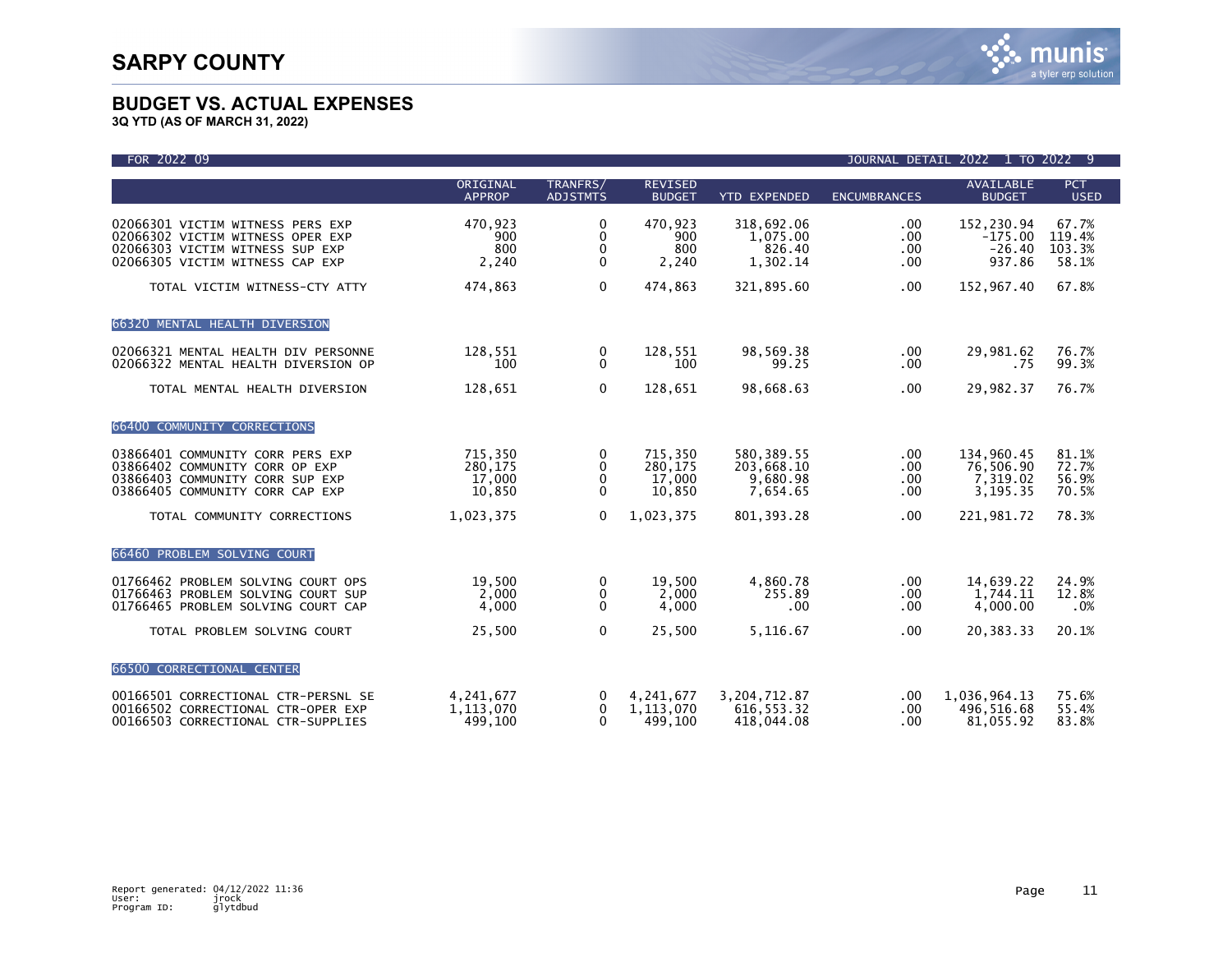| FOR 2022 09                                                                                                                                            |                                          |                                              |                                          |                                                      |                                    | JOURNAL DETAIL 2022 1 TO 2022 9                    |                                  |
|--------------------------------------------------------------------------------------------------------------------------------------------------------|------------------------------------------|----------------------------------------------|------------------------------------------|------------------------------------------------------|------------------------------------|----------------------------------------------------|----------------------------------|
|                                                                                                                                                        | ORIGINAL<br><b>APPROP</b>                | TRANFRS/<br><b>ADJSTMTS</b>                  | <b>REVISED</b><br><b>BUDGET</b>          | <b>YTD EXPENDED</b>                                  | <b>ENCUMBRANCES</b>                | <b>AVAILABLE</b><br><b>BUDGET</b>                  | <b>PCT</b><br><b>USED</b>        |
| 00166505 CORRECTIONAL CTR-CAP OUTLA                                                                                                                    | 102,968                                  | $\mathbf 0$                                  | 102,968                                  | 58,105.81                                            | $.00 \,$                           | 44,862.19                                          | 56.4%                            |
| TOTAL CORRECTIONAL CENTER                                                                                                                              | 5,956,815                                | $\mathbf{0}$                                 | 5,956,815                                | 4,297,416.08                                         | .00 <sub>1</sub>                   | 1,659,398.92                                       | 72.1%                            |
| 66900 JUV JUSTICE CENTER                                                                                                                               |                                          |                                              |                                          |                                                      |                                    |                                                    |                                  |
| 01066901 JJC PERSONAL SERV EXPENSE<br>01066902 JJC OPER EXPENSE<br>01066903 JJC SUPPLY EXPENSE<br>01066905 JJC CAPITAL OUTLAY EXP                      | 2,785,562<br>355,518<br>99,350<br>50,850 | 0<br>$\mathbf{0}$<br>$\mathbf 0$<br>$\Omega$ | 2,785,562<br>355,518<br>99,350<br>50,850 | 1,913,083.60<br>169,994.99<br>43,658.04<br>23,947.57 | .00.<br>.00<br>.00<br>.00          | 872,478.40<br>185,523.01<br>55,691.96<br>26,902.43 | 68.7%<br>47.8%<br>43.9%<br>47.1% |
| TOTAL JUV JUSTICE CENTER                                                                                                                               | 3,291,280                                | $\Omega$                                     | 3,291,280                                | 2,150,684.20                                         | .00                                | 1,140,595.80                                       | 65.3%                            |
| 66957 STATE ED REIMBURSEMENT GF                                                                                                                        |                                          |                                              |                                          |                                                      |                                    |                                                    |                                  |
| 01066951 STATE ED REIMB GF PERS EXP<br>01066952 STATE ED REIMB GF OPS EXP<br>01066953 STATE ED REIMB GF SUP EXP<br>01066955 STATE ED REIMB GF CAP OUTL | 492,281<br>500<br>3,500<br>4,500         | 0<br>$\Omega$<br>0<br>$\Omega$               | 492,281<br>500<br>3,500<br>4,500         | 347, 264. 21<br>$.00 \,$<br>1,262.46<br>2,869.95     | $.00 \,$<br>.00<br>$.00 \,$<br>.00 | 145,016.79<br>500.00<br>2,237.54<br>1,630.05       | 70.5%<br>.0%<br>36.1%<br>63.8%   |
| TOTAL STATE ED REIMBURSEMENT GF                                                                                                                        | 500,781                                  | $\Omega$                                     | 500,781                                  | 351,396.62                                           | .00                                | 149, 384, 38                                       | 70.2%                            |
| 67100 JAIL                                                                                                                                             |                                          |                                              |                                          |                                                      |                                    |                                                    |                                  |
| 01067101 JAIL PERSONAL SERV EXPENSE<br>01067102 JAIL OPER EXPENSE                                                                                      | 926,968<br>2,880                         | 0<br>$\mathbf{0}$                            | 926,968<br>2,880                         | 682,651.91<br>290.00                                 | $.00 \,$<br>$.00 \,$               | 244, 316.09<br>2,590.00                            | 73.6%<br>10.1%                   |
| TOTAL JAIL                                                                                                                                             | 929,848                                  | $\mathbf 0$                                  | 929.848                                  | 682, 941.91                                          | $.00 \,$                           | 246,906.09                                         | 73.4%                            |
| <b>67150 SUPPORT SERVICES</b>                                                                                                                          |                                          |                                              |                                          |                                                      |                                    |                                                    |                                  |
| 01067151 SUPPORT SERVICES PERS EXP<br>01067152 SUPPORT SERVICES OPER EXP<br>01067153 SUPPORT SERVICES SUP EXP<br>01067155 SUPPORT SERVICES CAP OUTLA   | 2,904,561<br>104,790<br>10,375<br>20,675 | 0<br>0<br>$\mathbf{0}$<br>$\mathbf{0}$       | 2,904,561<br>104,790<br>10,375<br>20,675 | 2,319,933.42<br>49, 112, 68<br>3,590.20<br>9,523.60  | $.00 \,$<br>.00<br>.00<br>.00      | 584,627.58<br>55,677.32<br>6,784.80<br>11, 151.40  | 79.9%<br>46.9%<br>34.6%<br>46.1% |
| TOTAL SUPPORT SERVICES                                                                                                                                 | 3.040.401                                | $\Omega$                                     | 3.040.401                                | 2,382,159.90                                         | .00                                | 658.241.10                                         | 78.4%                            |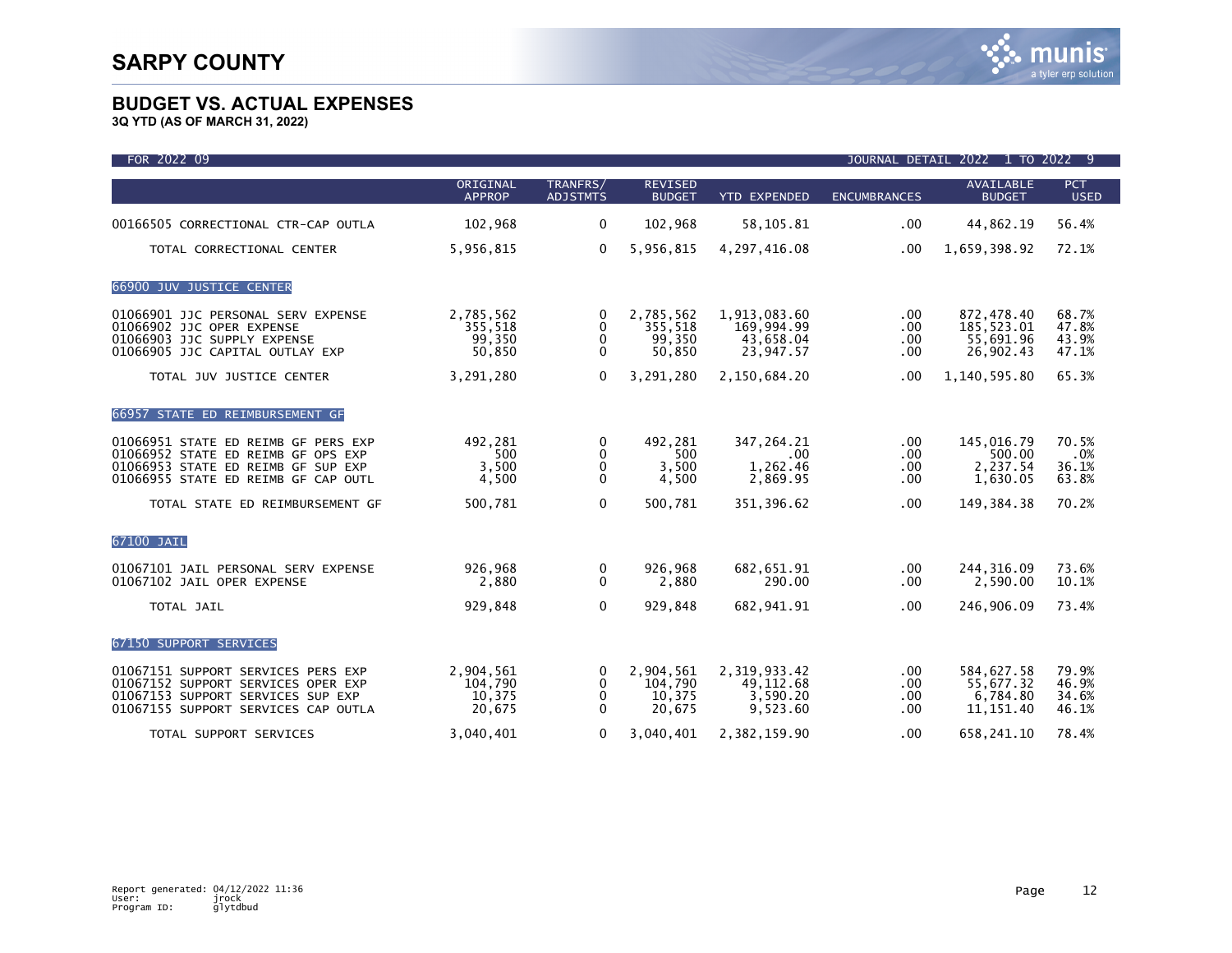**3Q YTD (AS OF MARCH 31, 2022)**

| FOR 2022 09                                                                                                                                             |                                      |                                               |                                      |                                                | JOURNAL DETAIL               | 2022<br>1 TO 2022 9                               |                                  |
|---------------------------------------------------------------------------------------------------------------------------------------------------------|--------------------------------------|-----------------------------------------------|--------------------------------------|------------------------------------------------|------------------------------|---------------------------------------------------|----------------------------------|
|                                                                                                                                                         | ORIGINAL<br><b>APPROP</b>            | TRANFRS/<br><b>ADJSTMTS</b>                   | <b>REVISED</b><br><b>BUDGET</b>      | <b>YTD EXPENDED</b>                            | <b>ENCUMBRANCES</b>          | <b>AVAILABLE</b><br><b>BUDGET</b>                 | <b>PCT</b><br><b>USED</b>        |
| 67160 WARRANTS EXTRADITION                                                                                                                              |                                      |                                               |                                      |                                                |                              |                                                   |                                  |
| 01067161 WARRANTS/EXTRADITION PERS<br>01067162 WARRANT/EXTRADITION OPER E<br>01067163 WARRANT/EXTRADITION SUP EX<br>01067165 WARRANT/EXTRADITION CAP OU | 752,228<br>40,214<br>7,200<br>33,944 | 0<br>$\Omega$<br>$\mathbf{0}$<br>$\mathbf{0}$ | 752,228<br>40,214<br>7,200<br>33,944 | 603,043.62<br>35,404.39<br>503.37<br>1,405.73  | .00.<br>.00.<br>.00<br>.00.  | 149, 184. 38<br>4,809.61<br>6,696.63<br>32,538.27 | 80.2%<br>88.0%<br>7.0%<br>4.1%   |
| TOTAL WARRANTS EXTRADITION                                                                                                                              | 833,586                              | $\mathbf{0}$                                  | 833,586                              | 640, 357. 11                                   | .00.                         | 193,228.89                                        | 76.8%                            |
| 67200 ADULT PROBATION                                                                                                                                   |                                      |                                               |                                      |                                                |                              |                                                   |                                  |
| 01567202 ADULT PROB OPER EXP<br>01567203 ADULT PROB SUPPLY EXP<br>01567204 ADULT PROB RENTAL EXP<br>01567205 ADULT PROB CAP OUTLAY EXP                  | 8.780<br>11,000<br>51,500<br>25,795  | 0<br>0<br>0<br>$\Omega$                       | 8.780<br>11,000<br>51,500<br>25,795  | 2,839.03<br>8,215.45<br>37,000.65<br>10,275.00 | .00.<br>.00.<br>.00.<br>.00. | 5,940.97<br>2,784.55<br>14,499.35<br>15,520.00    | 32.3%<br>74.7%<br>71.8%<br>39.8% |
| TOTAL ADULT PROBATION                                                                                                                                   | 97,075                               | $\mathbf{0}$                                  | 97,075                               | 58,330.13                                      | .00.                         | 38,744.87                                         | 60.1%                            |
| 69300 EMERGENCY MGT                                                                                                                                     |                                      |                                               |                                      |                                                |                              |                                                   |                                  |
| 02269301 EM MGT PERSONAL SERV EXPEN<br>02269302 EM MGT OPER EXPENSE<br>02269303 EM MGT SUPPLY EXPENSE<br>02269305 EM MGT CAP OUTLAY EXPENSE             | 183,590<br>16,574<br>1,000<br>42,700 | 0<br>0<br>0<br>$\Omega$                       | 183,590<br>16,574<br>1,000<br>42,700 | 126,130.22<br>1,451.94<br>82.15<br>2,719.88    | .00.<br>.00.<br>.00.<br>.00. | 57,459.78<br>15, 122.06<br>917.85<br>39,980.12    | 68.7%<br>8.8%<br>8.2%<br>6.4%    |
| TOTAL EMERGENCY MGT                                                                                                                                     | 243,864                              | $\mathbf{0}$                                  | 243,864                              | 130, 384. 19                                   | .00.                         | 113,479.81                                        | 53.5%                            |
| 69400 ANIMAL CONTROL                                                                                                                                    |                                      |                                               |                                      |                                                |                              |                                                   |                                  |
| 03569402 ANIMAL CONTROL OPER EXP                                                                                                                        | 630,000                              | $\mathbf 0$                                   | 630,000                              | 497,619.91                                     | .00.                         | 132,380.09                                        | 79.0%                            |
| TOTAL ANIMAL CONTROL                                                                                                                                    | 630,000                              | $\mathbf 0$                                   | 630,000                              | 497,619.91                                     | .00                          | 132,380.09                                        | 79.0%                            |

73310 NOXIOUS WEED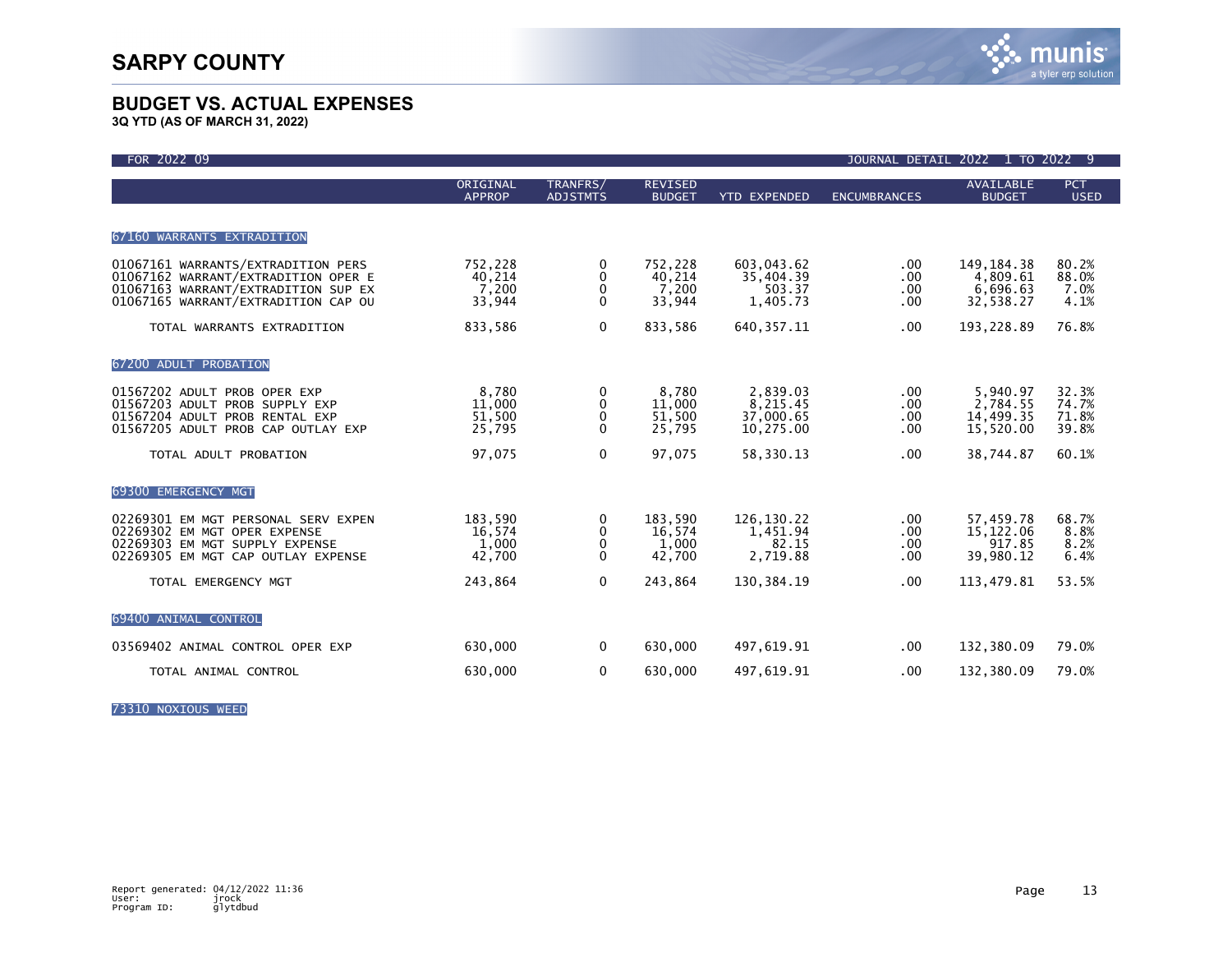| FOR 2022 09                                                                                                                                             |                                        |                                        |                                        |                                              |                                  | JOURNAL DETAIL 2022 1 TO 2022 9               |                                  |
|---------------------------------------------------------------------------------------------------------------------------------------------------------|----------------------------------------|----------------------------------------|----------------------------------------|----------------------------------------------|----------------------------------|-----------------------------------------------|----------------------------------|
|                                                                                                                                                         | ORIGINAL<br><b>APPROP</b>              | TRANFRS/<br><b>ADJSTMTS</b>            | <b>REVISED</b><br><b>BUDGET</b>        | <b>YTD EXPENDED</b>                          | <b>ENCUMBRANCES</b>              | <b>AVAILABLE</b><br><b>BUDGET</b>             | <b>PCT</b><br><b>USED</b>        |
| 02973311 NOXIOUS WEED PERSONNEL EXP<br>02973312 NOXIOUS WEED OPER EXPENSE<br>02973313 NOXIOUS WEED SUPPLY EXPENS<br>02973315 NOXIOUS WEED CAPITAL EXPEN | 86,126<br>6,000<br>1,200<br>300        | $\mathbf 0$<br>0<br>0<br>$\mathbf 0$   | 86,126<br>6.000<br>1,200<br>300        | 61, 322. 28<br>6,008.84<br>74.58<br>.00      | .00<br>.00<br>$.00 \,$<br>.00    | 24,803.72<br>$-8.84$<br>1,125.42<br>300.00    | 71.2%<br>100.1%<br>6.2%<br>.0%   |
| TOTAL NOXIOUS WEED                                                                                                                                      | 93,626                                 | $\mathbf 0$                            | 93,626                                 | 67.405.70                                    | .00                              | 26,220.30                                     | 72.0%                            |
| 75600 MENTAL HEALTH BOARD                                                                                                                               |                                        |                                        |                                        |                                              |                                  |                                               |                                  |
| 03575601 MENTAL HEALTH PERS EXP<br>03575602 MENTAL HEALTH OPER EXP<br>03575603 MENTAL HEALTH SUP EXP                                                    | 19,377<br>26,250<br>1,000              | 0<br>$\mathbf 0$<br>0                  | 19,377<br>26,250<br>1,000              | 19,124.04<br>687.72<br>$.00 \,$              | $.00 \,$<br>$.00 \,$<br>$.00 \,$ | 252.96<br>25,562.28<br>1,000.00               | 98.7%<br>2.6%<br>.0%             |
| TOTAL MENTAL HEALTH BOARD                                                                                                                               | 46,627                                 | 0                                      | 46,627                                 | 19,811.76                                    | .00                              | 26,815.24                                     | 42.5%                            |
| 80300 VETERANS SERVICES                                                                                                                                 |                                        |                                        |                                        |                                              |                                  |                                               |                                  |
| 02380301 VETS PERSONAL SERV EXPENSE<br>02380302 VETS OPER EXPENSE<br>02380303 VETS SUPPLY EXPENSE<br>02380305 VETS CAP OUTLAY EXPENSE                   | 298,790<br>4,150<br>1,500<br>4,388     | 0<br>$\mathbf{0}$<br>0<br>$\mathbf{0}$ | 298,790<br>4,150<br>1,500<br>4,388     | 200,626.39<br>3,161.68<br>547.36<br>1,796.00 | $.00 \,$<br>.00<br>.00.<br>.00   | 98, 163. 61<br>988.32<br>952.64<br>2,592.00   | 67.1%<br>76.2%<br>36.5%<br>40.9% |
| TOTAL VETERANS SERVICES                                                                                                                                 | 308,828                                | $\Omega$                               | 308,828                                | 206, 131.43                                  | .00                              | 102,696.57                                    | 66.7%                            |
| 80600 HUMAN SERVICES                                                                                                                                    |                                        |                                        |                                        |                                              |                                  |                                               |                                  |
| 02480601 HSERV PERSONAL SERV EXPENS<br>02480602 HSERV OPER EXPENSE<br>02480603 HSERV SUPPLY EXPENSE<br>02480605 HSERV CAP OUTLAY EXPENSE                | 115,554<br>1,472,794<br>1,000<br>6,000 | 0<br>0<br>$\Omega$<br>$\mathbf 0$      | 115,554<br>1,472,794<br>1,000<br>6,000 | 84, 157.69<br>864,708.33<br>632.88<br>.00    | $.00 \,$<br>.00<br>.00<br>.00    | 31,396.31<br>608,085.67<br>367.12<br>6.000.00 | 72.8%<br>58.7%<br>63.3%<br>.0%   |
| TOTAL HUMAN SERVICES                                                                                                                                    | 1,595,348                              | $\mathbf{0}$                           | 1,595,348                              | 949,498.90                                   | .00 <sub>1</sub>                 | 645,849.10                                    | 59.5%                            |
| 97000 MISC GENERAL                                                                                                                                      |                                        |                                        |                                        |                                              |                                  |                                               |                                  |
| 03597001 MISC GENERAL PERS EXP                                                                                                                          | 9,032,500                              | 0                                      | 9,032,500                              | 5,755,030.37                                 | $.00 \,$                         | 3,277,469.63                                  | 63.7%                            |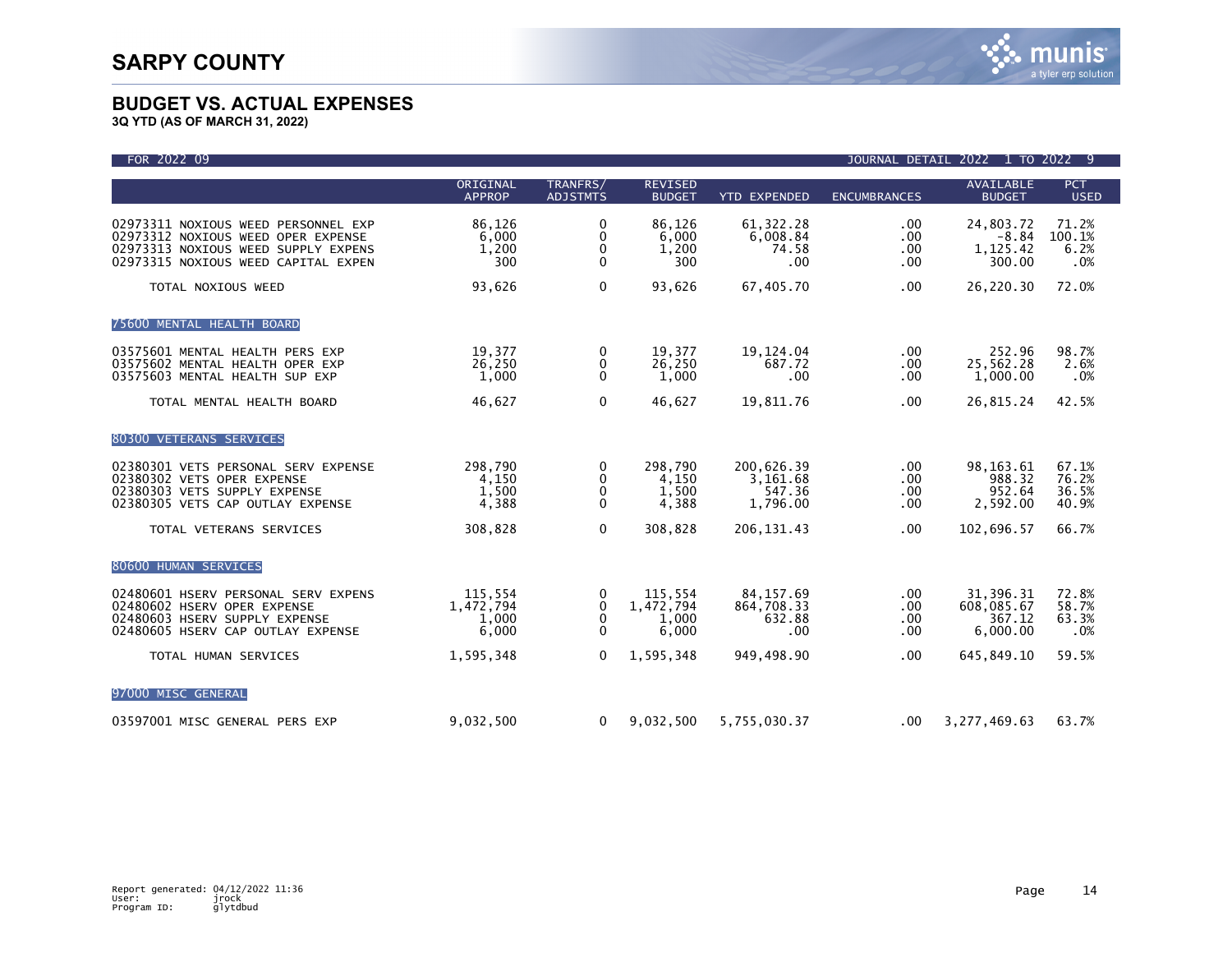| FOR 2022 09                                                                                           | JOURNAL DETAIL 2022 1 TO 2022 9  |                             |                                  |                                           |                     |                                          |                           |
|-------------------------------------------------------------------------------------------------------|----------------------------------|-----------------------------|----------------------------------|-------------------------------------------|---------------------|------------------------------------------|---------------------------|
|                                                                                                       | ORIGINAL<br><b>APPROP</b>        | TRANFRS/<br><b>ADJSTMTS</b> | <b>REVISED</b><br><b>BUDGET</b>  | <b>YTD EXPENDED</b>                       | <b>ENCUMBRANCES</b> | <b>AVAILABLE</b><br><b>BUDGET</b>        | <b>PCT</b><br><b>USED</b> |
| 03597002 MISC GENERAL OPER EXP<br>03597004 MISC GENERAL RENT EXP<br>03597005 MISC GENERAL CAPITAL EXP | 3,989,655<br>72,000<br>1,362,786 | 0<br>0<br>$\Omega$          | 3,989,655<br>72,000<br>1,362,786 | 1,234,842.11<br>57.779.41<br>1,067,633.51 | .00<br>.00<br>.00   | 2,754,812.89<br>14,220.59<br>295, 152.49 | 31.0%<br>80.2%<br>78.3%   |
| TOTAL MISC GENERAL                                                                                    | 14,456,941                       | 0                           | 14,456,941                       | 8, 115, 285, 40                           | $.00 \,$            | 6, 341, 655.60                           | 56.1%                     |
| 97300 PAYROLL ACCRUAL                                                                                 |                                  |                             |                                  |                                           |                     |                                          |                           |
| 03597302 PAYROLL ACCRUAL OPER EXP                                                                     | 1,750,000                        | 0                           | 1,750,000                        | $.00 \,$                                  | .00                 | 1,750,000.00                             | .0%                       |
| TOTAL PAYROLL ACCRUAL                                                                                 | 1,750,000                        | 0                           | 1,750,000                        | .00                                       | .00                 | 1,750,000.00                             | .0%                       |
| 97500 CASH RESERVE                                                                                    |                                  |                             |                                  |                                           |                     |                                          |                           |
| 03597508 CASH RESERVE EXPENSE                                                                         | 6,873,807                        | 0                           | 6,873,807                        | .00                                       | .00                 | 6,873,807.00                             | .0%                       |
| TOTAL CASH RESERVE                                                                                    | 6,873,807                        | $\mathbf{0}$                | 6,873,807                        | .00                                       | .00.                | 6,873,807.00                             | .0%                       |
| 98000 CAPITAL PROJECTS                                                                                |                                  |                             |                                  |                                           |                     |                                          |                           |
| 03598005 CAPITAL PROJ CAPITAL EXP                                                                     | 8,580,000                        | $\Omega$                    | 8,580,000                        | 870,740.64                                | .00                 | 7,709,259.36                             | 10.1%                     |
| TOTAL CAPITAL PROJECTS                                                                                | 8,580,000                        | 0                           | 8,580,000                        | 870,740.64                                | .00                 | 7,709,259.36                             | 10.1%                     |
| 98020 COPS-EMERGENCY COMMS                                                                            |                                  |                             |                                  |                                           |                     |                                          |                           |
| 03598022 COPS EMERGENCY COMMS OP EX                                                                   | 925,888                          | 0                           | 925,888                          | 46,952.76                                 | $.00 \,$            | 878,935.24                               | 5.1%                      |
| TOTAL COPS-EMERGENCY COMMS                                                                            | 925,888                          | 0                           | 925,888                          | 46,952.76                                 | .00                 | 878,935.24                               | 5.1%                      |
| 99000 TRANSFERS                                                                                       |                                  |                             |                                  |                                           |                     |                                          |                           |
| 03599007 TRANSFERS OTHER                                                                              | 7,800,000                        | $\Omega$                    | 7,800,000                        | 7,800,000.00                              | .00                 | .00 <sub>1</sub>                         | 100.0%                    |
| TOTAL TRANSFERS                                                                                       | 7,800,000                        | 0                           | 7,800,000                        | 7,800,000.00                              | .00                 | .00                                      | 100.0%                    |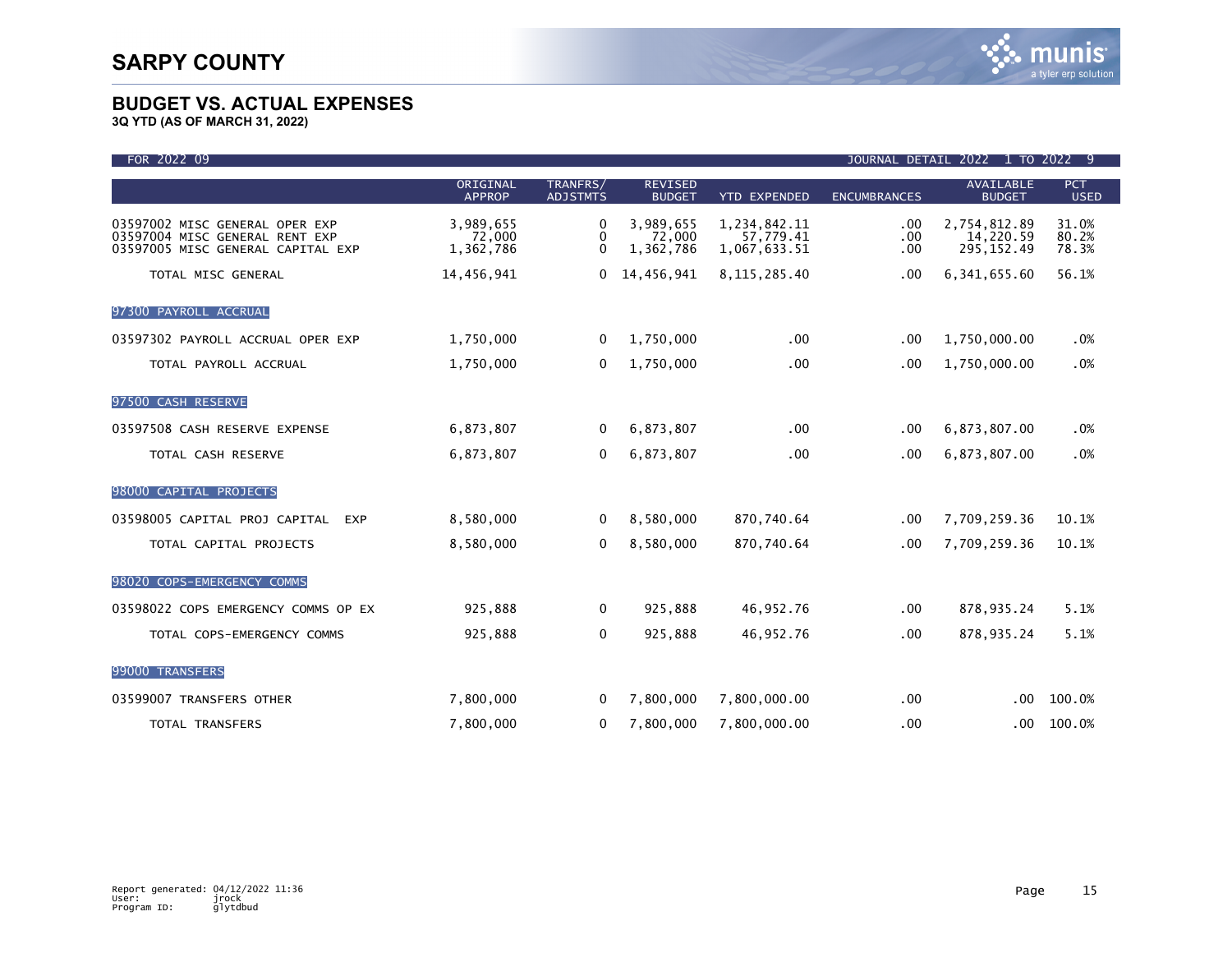| FOR 2022 09                                                                                                                                                                         | JOURNAL DETAIL 2022 1 TO 2022<br>-9                      |                                            |                                                          |                                                                          |                                        |                                                                             |                                           |
|-------------------------------------------------------------------------------------------------------------------------------------------------------------------------------------|----------------------------------------------------------|--------------------------------------------|----------------------------------------------------------|--------------------------------------------------------------------------|----------------------------------------|-----------------------------------------------------------------------------|-------------------------------------------|
|                                                                                                                                                                                     | ORIGINAL<br><b>APPROP</b>                                | TRANFRS/<br><b>ADJSTMTS</b>                | <b>REVISED</b><br><b>BUDGET</b>                          | <b>YTD EXPENDED</b>                                                      | <b>ENCUMBRANCES</b>                    | <b>AVAILABLE</b><br><b>BUDGET</b>                                           | PCT<br><b>USED</b>                        |
| TOTAL COUNTY GENERAL                                                                                                                                                                | 102,681,091                                              |                                            | $0\;102,681,091$                                         | 61,439,960.17                                                            |                                        | 82, 228.01 41, 158, 902.82                                                  | 59.9%                                     |
| 0200 PUBLIC WORKS                                                                                                                                                                   |                                                          |                                            |                                                          |                                                                          |                                        |                                                                             |                                           |
| 70500 PUBLIC WORKS                                                                                                                                                                  |                                                          |                                            |                                                          |                                                                          |                                        |                                                                             |                                           |
| 200251 PUBLIC WORKS PERSONAL EXP<br>200252 PUBLIC WORKS OPERATING EXP<br>200253 PUBLIC WORKS SUPPLY EXPENSE<br>200254 PUBLIC WORKS RENTAL EXP<br>200255 PUBLIC WORKS CAPITAL OUTLAY | 4,064,980<br>986,349<br>2,236,600<br>39,500<br>1,559,389 | 0<br>$\Omega$<br>$\Omega$<br>0<br>$\Omega$ | 4,064,980<br>986,349<br>2,236,600<br>39,500<br>1,559,389 | 2,869,642.44<br>802, 165.56<br>1, 132, 237.61<br>28,006.00<br>319,454.31 | .00<br>.00<br>.00<br>.00<br>564,884.05 | 1, 195, 337.56<br>184, 183. 44<br>1, 104, 362.39<br>11,494.00<br>675,050.64 | 70.6%<br>81.3%<br>50.6%<br>70.9%<br>56.7% |
| TOTAL PUBLIC WORKS                                                                                                                                                                  | 8,886,818                                                | $\mathbf{0}$                               | 8,886,818                                                | 5, 151, 505.92                                                           | 564,884.05                             | 3,170,428.03                                                                | 64.3%                                     |
| TOTAL PUBLIC WORKS                                                                                                                                                                  | 8,886,818                                                | $\mathbf{0}$                               | 8,886,818                                                | 5, 151, 505.92                                                           | 564,884.05                             | 3,170,428.03                                                                | 64.3%                                     |
| 0205 PW - ASIP<br>70600 PUBLIC WORKS - ASIP FEES                                                                                                                                    |                                                          |                                            |                                                          |                                                                          |                                        |                                                                             |                                           |
| 205255 PUBLIC WORKS ASIP FEES CAPIT<br>205257 PUBLIC WORKS-ASIP FEES XFR E                                                                                                          | 1,007,342<br>1,000,000                                   | 0<br>$\Omega$                              | 1,007,342<br>1,000,000                                   | .00.<br>1,000,000.00                                                     | .00<br>.00                             | 1,007,342.00<br>$.00 \,$                                                    | .0%<br>100.0%                             |
| TOTAL PUBLIC WORKS - ASIP FEES                                                                                                                                                      | 2,007,342                                                | $\mathbf{0}$                               | 2,007,342                                                | 1,000,000.00                                                             | .00                                    | 1,007,342.00                                                                | 49.8%                                     |
| TOTAL PW - ASIP                                                                                                                                                                     | 2,007,342                                                | 0                                          | 2,007,342                                                | 1,000,000.00                                                             | .00                                    | 1,007,342.00                                                                | 49.8%                                     |
| 0206 PW - ROAD PROJECTS                                                                                                                                                             |                                                          |                                            |                                                          |                                                                          |                                        |                                                                             |                                           |
| 70700 PW - ROAD PROJECTS                                                                                                                                                            |                                                          |                                            |                                                          |                                                                          |                                        |                                                                             |                                           |
| 206252 ROAD PROJECT OPER EXP<br>206255 ROAD PROJECTS CAP EXP<br>206256 ROAD PROJECTS DEBT<br>206257 ROAD PROJECTS TRANSFER                                                          | 0<br>20,666,313<br>4,790,000<br>4,000,000                | 0<br>0<br>0<br>$\mathbf{0}$                | 0<br>20,666,313<br>4,790,000<br>4,000,000                | 624.00<br>14,588,384.36<br>2,014,404.37<br>4,000,000.00                  | .00<br>.00<br>.00<br>.00               | $-624.00$<br>6,077,928.64<br>2,775,595.63<br>.00                            | 100.0%<br>70.6%<br>42.1%<br>100.0%        |
| TOTAL PW - ROAD PROJECTS                                                                                                                                                            | 29,456,313                                               | 0                                          | 29,456,313                                               | 20,603,412.73                                                            | .00                                    | 8,852,900.27                                                                | 69.9%                                     |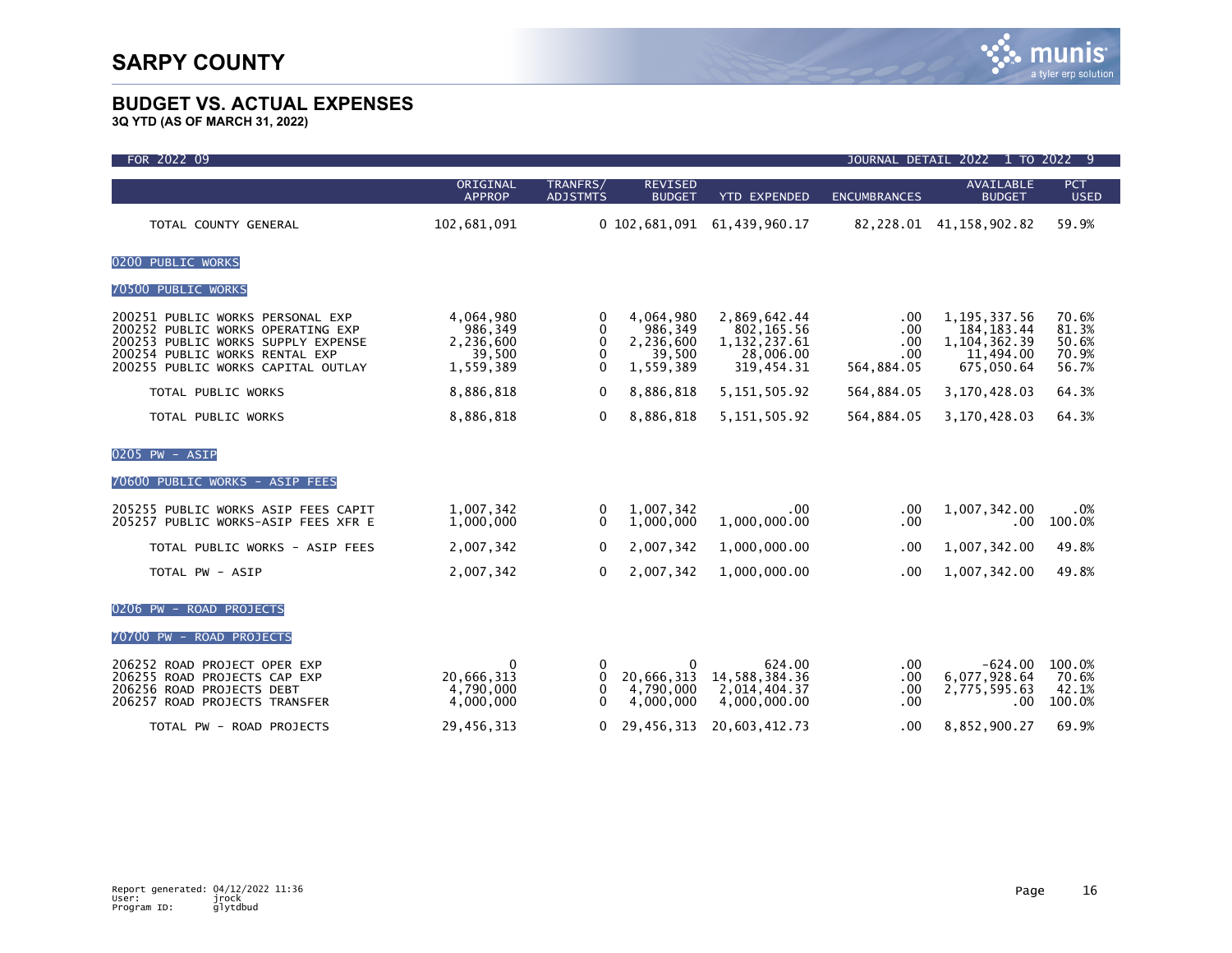# munis a tyler erp solution

### **BUDGET VS. ACTUAL EXPENSES**

| FOR 2022 09                                                                                                                                             |                                                     | JOURNAL DETAIL 2022 1 TO 2022 9 |                                                     |                                                                   |                                  |                                                                    |                                           |  |
|---------------------------------------------------------------------------------------------------------------------------------------------------------|-----------------------------------------------------|---------------------------------|-----------------------------------------------------|-------------------------------------------------------------------|----------------------------------|--------------------------------------------------------------------|-------------------------------------------|--|
| 0206<br><b>ROAD PROJECTS</b><br>$PW -$                                                                                                                  | ORIGINAL<br><b>APPROP</b>                           | TRANFRS/<br><b>ADJSTMTS</b>     | <b>REVISED</b><br><b>BUDGET</b>                     | <b>YTD EXPENDED</b>                                               | <b>ENCUMBRANCES</b>              | <b>AVAILABLE</b><br><b>BUDGET</b>                                  | <b>PCT</b><br><b>USED</b>                 |  |
| TOTAL PW - ROAD PROJECTS                                                                                                                                | 29,456,313                                          |                                 | 0, 29, 456, 313                                     | 20,603,412.73                                                     | .00.                             | 8,852,900.27                                                       | 69.9%                                     |  |
| 0941 E911 COMMUNICATIONS                                                                                                                                |                                                     |                                 |                                                     |                                                                   |                                  |                                                                    |                                           |  |
| 65300 E911 COMMUNICATIONS                                                                                                                               |                                                     |                                 |                                                     |                                                                   |                                  |                                                                    |                                           |  |
| 941221 E911 PERS SERV EXPENSE<br>941222 E911 OPER EXPENSE<br>941223 E911 SUPPLY EXPENSE<br>941224 E911 RENTAL EXPENSE<br>941225 E911 CAP OUTLAY EXPENSE | 4,345,285<br>825,739<br>11,500<br>70,535<br>275,731 | 0<br>0<br>0<br>0<br>$\Omega$    | 4,345,285<br>825,739<br>11,500<br>70,535<br>275,731 | 3,021,038.37<br>471,692.02<br>6,947.88<br>37, 349.52<br>50.093.20 | .00.<br>.00<br>.00<br>.00<br>.00 | 1,324,246.63<br>354,046.98<br>4,552.12<br>33, 185.48<br>225,637.80 | 69.5%<br>57.1%<br>60.4%<br>53.0%<br>18.2% |  |
| TOTAL E911 COMMUNICATIONS                                                                                                                               | 5,528,790                                           | $\Omega$                        | 5,528,790                                           | 3,587,120.99                                                      | .00                              | 1,941,669.01                                                       | 64.9%                                     |  |
| TOTAL E911 COMMUNICATIONS                                                                                                                               | 5,528,790                                           | $\Omega$                        | 5,528,790                                           | 3,587,120.99                                                      | .00                              | 1,941,669.01                                                       | 64.9%                                     |  |
| 0943 E911 WIRELESS SERVICE<br><b>E911 WIRELESS SERVICE</b><br>65305                                                                                     |                                                     |                                 |                                                     |                                                                   |                                  |                                                                    |                                           |  |
| 943221 E911 WIRELESS PERS EXP<br>943222 E911 WIRELESS SERVICE                                                                                           | 165,000<br>62,195                                   | 0<br>$\Omega$                   | 165,000<br>62,195                                   | 164,809.15<br>58,523.83                                           | .00<br>.00                       | 190.85<br>3,671.17                                                 | 99.9%<br>94.1%                            |  |
| TOTAL E911 WIRELESS SERVICE                                                                                                                             | 227,195                                             | 0                               | 227,195                                             | 223, 332.98                                                       | .00                              | 3,862.02                                                           | 98.3%                                     |  |
| TOTAL E911 WIRELESS SERVICE                                                                                                                             | 227,195                                             | $\mathbf 0$                     | 227,195                                             | 223, 332.98                                                       | .00                              | 3,862.02                                                           | 98.3%                                     |  |
| <b>E911 WIRELESS SINKING</b><br>0944                                                                                                                    |                                                     |                                 |                                                     |                                                                   |                                  |                                                                    |                                           |  |
| 65306 E911 WIRELESS SINKING                                                                                                                             |                                                     |                                 |                                                     |                                                                   |                                  |                                                                    |                                           |  |
| 944225 E911 WIRELESS SINKING CAP OU                                                                                                                     | 66,749                                              | 0                               | 66,749                                              | .00                                                               | .00.                             | 66,749.00                                                          | .0%                                       |  |
| TOTAL E911 WIRELESS SINKING                                                                                                                             | 66,749                                              | 0                               | 66,749                                              | .00                                                               | .00                              | 66,749.00                                                          | .0%                                       |  |
| TOTAL E911 WIRELESS SINKING                                                                                                                             | 66,749                                              | $\mathbf 0$                     | 66,749                                              | .00                                                               | .00                              | 66,749.00                                                          | .0%                                       |  |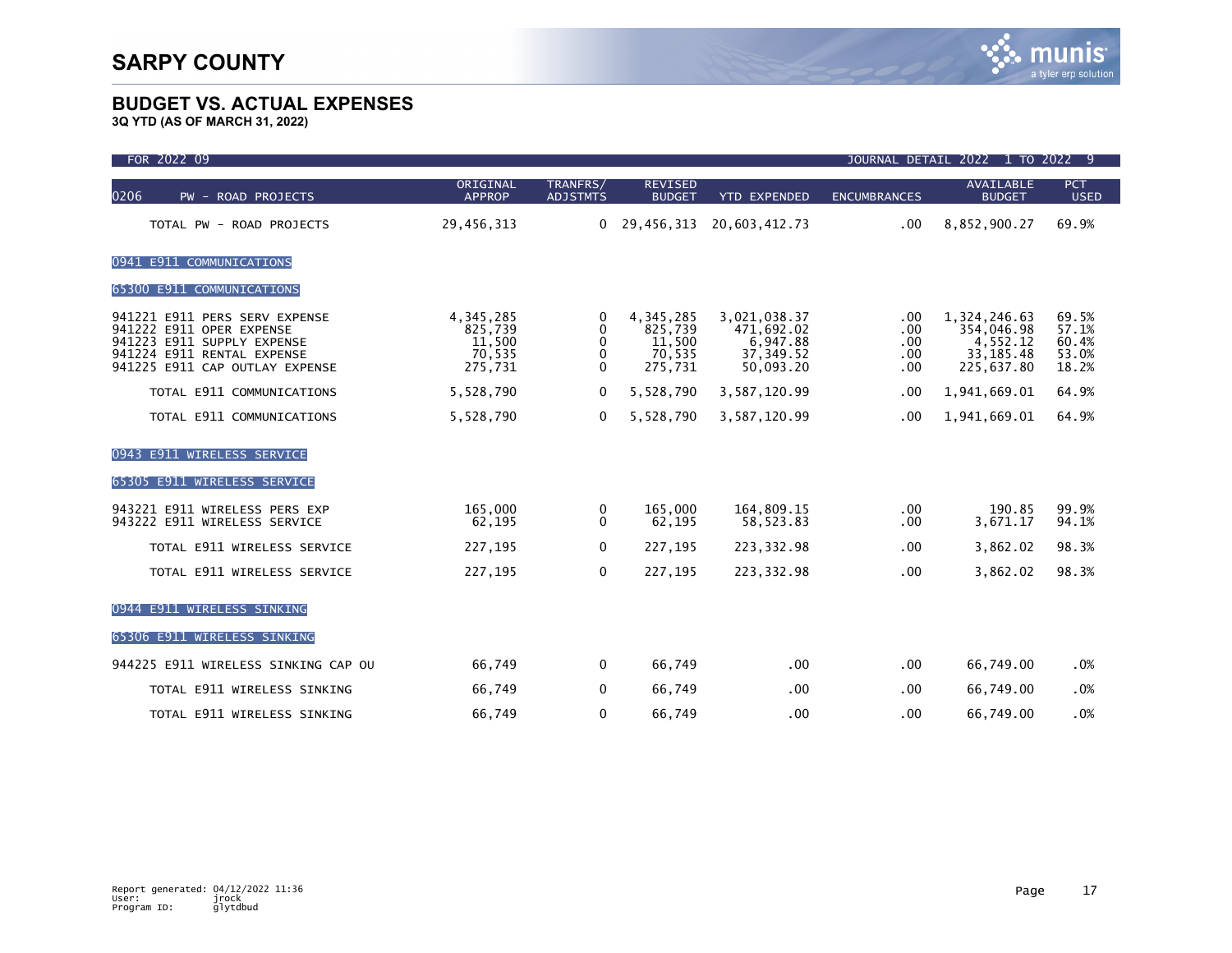**3Q YTD (AS OF MARCH 31, 2022)**

| FOR 2022 09                                                                                                                           |                                      |                                        |                                      |                                           | JOURNAL DETAIL 2022      |                                                 | 1 TO 2022 9                    |
|---------------------------------------------------------------------------------------------------------------------------------------|--------------------------------------|----------------------------------------|--------------------------------------|-------------------------------------------|--------------------------|-------------------------------------------------|--------------------------------|
| 0960<br>PLANNING-WIRELESS TOWERS                                                                                                      | ORIGINAL<br><b>APPROP</b>            | TRANFRS/<br><b>ADJSTMTS</b>            | <b>REVISED</b><br><b>BUDGET</b>      | <b>YTD EXPENDED</b>                       | <b>ENCUMBRANCES</b>      | <b>AVAILABLE</b><br><b>BUDGET</b>               | PCT<br><b>USED</b>             |
| PLANNING-WIRELESS TOWERS<br>0960                                                                                                      |                                      |                                        |                                      |                                           |                          |                                                 |                                |
| 60810 PLANNING-WIRELESS TOWERS                                                                                                        |                                      |                                        |                                      |                                           |                          |                                                 |                                |
| 960112 PLANNING-WIRELESS TOWERS OPE                                                                                                   | 194,708                              | $\mathbf 0$                            | 194,708                              | 11,582.70                                 | $.00 \,$                 | 183, 125.30                                     | 5.9%                           |
| TOTAL PLANNING-WIRELESS TOWERS                                                                                                        | 194,708                              | $\Omega$                               | 194,708                              | 11,582.70                                 | $.00 \,$                 | 183, 125.30                                     | 5.9%                           |
| TOTAL PLANNING-WIRELESS TOWERS                                                                                                        | 194,708                              | $\Omega$                               | 194,708                              | 11,582.70                                 | .00                      | 183, 125.30                                     | 5.9%                           |
| 0986 CSCA INCENTIVE                                                                                                                   |                                      |                                        |                                      |                                           |                          |                                                 |                                |
| 66250 CSCA INCENTIVE                                                                                                                  |                                      |                                        |                                      |                                           |                          |                                                 |                                |
| 986261 CSCA INCENTIVE PERS SERV EXP                                                                                                   | 99,405                               | 0                                      | 99,405                               | 87, 171. 13                               | $.00 \,$                 | 12,233.87                                       | 87.7%                          |
| TOTAL CSCA INCENTIVE                                                                                                                  | 99,405                               | 0                                      | 99,405                               | 87, 171. 13                               | .00 <sub>1</sub>         | 12,233.87                                       | 87.7%                          |
| TOTAL CSCA INCENTIVE                                                                                                                  | 99,405                               | 0                                      | 99,405                               | 87, 171. 13                               | .00 <sub>1</sub>         | 12,233.87                                       | 87.7%                          |
| 0990 TOURISM                                                                                                                          |                                      |                                        |                                      |                                           |                          |                                                 |                                |
| 87900 TOURISM                                                                                                                         |                                      |                                        |                                      |                                           |                          |                                                 |                                |
| 990271 TOURISM PERS SERV EXPENSE<br>990272 TOURISM OPER EXPENSE<br>990273 TOURISM SUPPLY EXPENSE<br>990275 TOURISM CAP OUTLAY EXPENSE | 220,734<br>479,858<br>2,000<br>1,700 | 0<br>$\mathbf{0}$<br>0<br>$\mathbf{0}$ | 220,734<br>479,858<br>2.000<br>1,700 | 167,743.01<br>168,944.02<br>407.74<br>.00 | .00<br>.00<br>.00<br>.00 | 52,990.99<br>310,913.98<br>1.592.26<br>1,700.00 | 76.0%<br>35.2%<br>20.4%<br>.0% |
| <b>TOTAL TOURISM</b>                                                                                                                  | 704,292                              | $\Omega$                               | 704,292                              | 337,094.77                                | $.00 \,$                 | 367, 197.23                                     | 47.9%                          |
| <b>TOTAL TOURISM</b>                                                                                                                  | 704,292                              | $\mathbf 0$                            | 704,292                              | 337,094.77                                | .00                      | 367, 197.23                                     | 47.9%                          |

0991 VISITORS IMPROVEMENT FUND

87901 VISITORS IMPROVEMENT FUND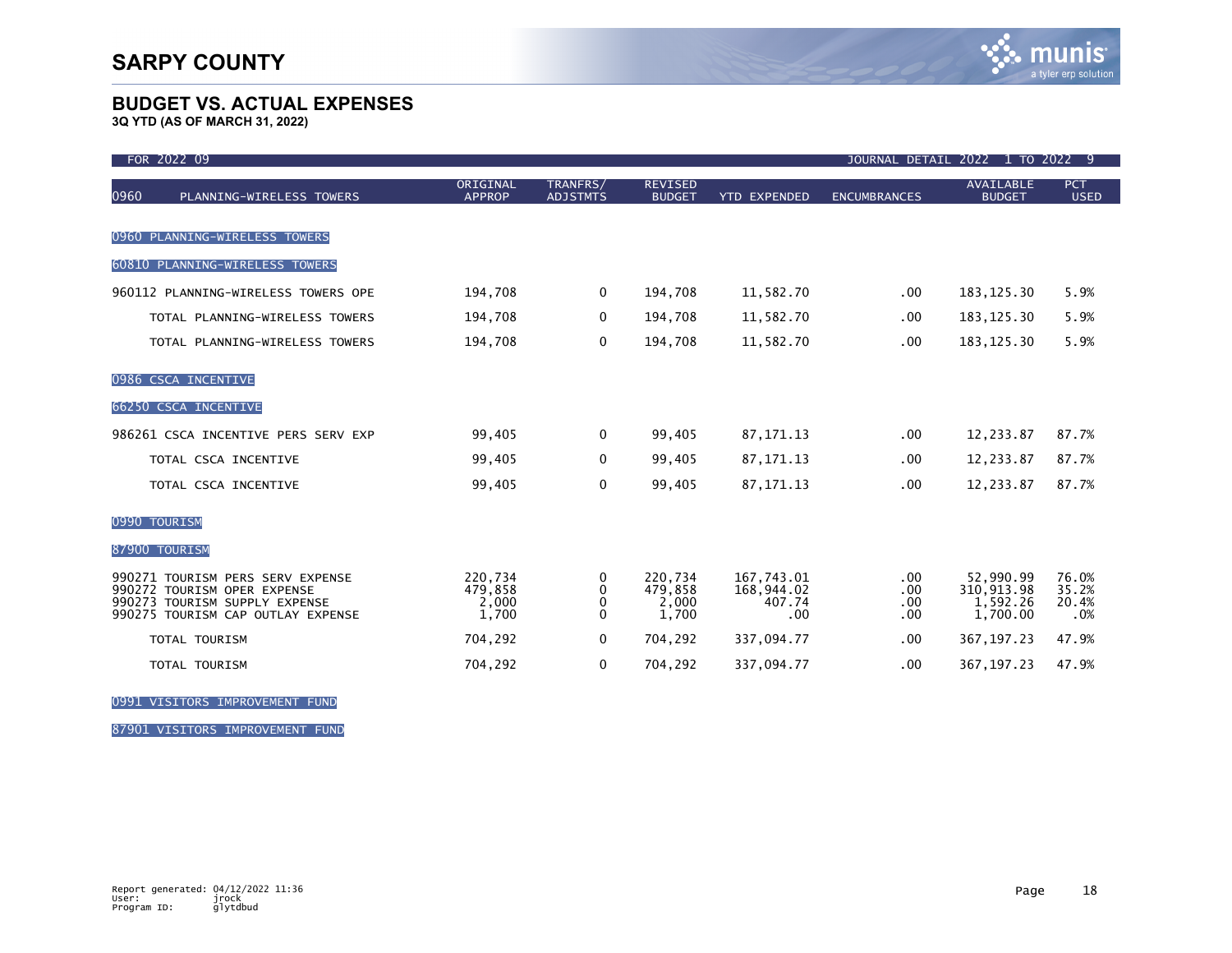| FOR 2022 09                                                                |                           |                             |                                 |                       | JOURNAL DETAIL      | 2022 1 TO 2022 9                  |                    |
|----------------------------------------------------------------------------|---------------------------|-----------------------------|---------------------------------|-----------------------|---------------------|-----------------------------------|--------------------|
| 0991<br>VISITORS IMPROVEMENT FUND                                          | ORIGINAL<br><b>APPROP</b> | TRANFRS/<br><b>ADJSTMTS</b> | <b>REVISED</b><br><b>BUDGET</b> | <b>YTD EXPENDED</b>   | <b>ENCUMBRANCES</b> | <b>AVAILABLE</b><br><b>BUDGET</b> | PCT<br><b>USED</b> |
| 991272 VISITOR IMP OPER EXP<br>991277 VISITOR IMP XFR EXP                  | 289,640<br>500,000        | 0<br>0                      | 289,640<br>500,000              | .00<br>500,000.00     | $.00 \,$<br>.00     | 289,640.00<br>$.00 \,$            | .0%<br>100.0%      |
| TOTAL VISITORS IMPROVEMENT FUND                                            | 789,640                   | $\mathbf{0}$                | 789,640                         | 500,000.00            | .00                 | 289,640.00                        | 63.3%              |
| TOTAL VISITORS IMPROVEMENT FUND                                            | 789,640                   | 0                           | 789,640                         | 500,000.00            | .00.                | 289,640.00                        | 63.3%              |
| 1800 REG OF DEEDS P&M TECH                                                 |                           |                             |                                 |                       |                     |                                   |                    |
| 60410 REG OF DEEDS P&M TECH                                                |                           |                             |                                 |                       |                     |                                   |                    |
| 1800042 REG OF DEEDS P&M TECH OP EX<br>1800045 REG OF DEEDS P&M TECH CAP O | 614,775<br>375,000        | 0<br>0                      | 614,775<br>375,000              | 1,482.00<br>26,825.33 | .00<br>145,669.00   | 613,293.00<br>202,505.67          | .2%<br>46.0%       |
| TOTAL REG OF DEEDS P&M TECH                                                | 989,775                   | 0                           | 989,775                         | 28,307.33             | 145,669.00          | 815,798.67                        | 17.6%              |
| TOTAL REG OF DEEDS P&M TECH                                                | 989,775                   | 0                           | 989,775                         | 28,307.33             | 145,669.00          | 815,798.67                        | 17.6%              |
| 2360 COUNTY DRUG ENFORCEMENT                                               |                           |                             |                                 |                       |                     |                                   |                    |
| 66700 COUNTY DRUG ENF                                                      |                           |                             |                                 |                       |                     |                                   |                    |
| 2360352 COUNTY DRUG ENF OPER EXP<br>2360355 COUNTY DRUG ENF CAPITAL EXP    | 4,000<br>5,124            | 0<br>$\mathbf{0}$           | 4.000<br>5,124                  | 4,925.74<br>1,616.97  | $.00 \,$<br>.00     | $-925.74$<br>3,507.03             | 123.1%<br>31.6%    |
| TOTAL COUNTY DRUG ENF                                                      | 9,124                     | $\mathbf 0$                 | 9,124                           | 6,542.71              | .00                 | 2,581.29                          | 71.7%              |
| TOTAL COUNTY DRUG ENFORCEMENT                                              | 9,124                     | 0                           | 9,124                           | 6,542.71              | .00                 | 2,581.29                          | 71.7%              |
| 2383 SG-JUSTICE REINVESTMENT                                               |                           |                             |                                 |                       |                     |                                   |                    |
| 67170 SG-JUSTICE REINVESTMENT                                              |                           |                             |                                 |                       |                     |                                   |                    |
| 2383102 SG-JUSTICE REINVEST OPER EX                                        | 13,952                    | 0                           | 13,952                          | 12,491.50             | $.00 \,$            | 1,460.50                          | 89.5%              |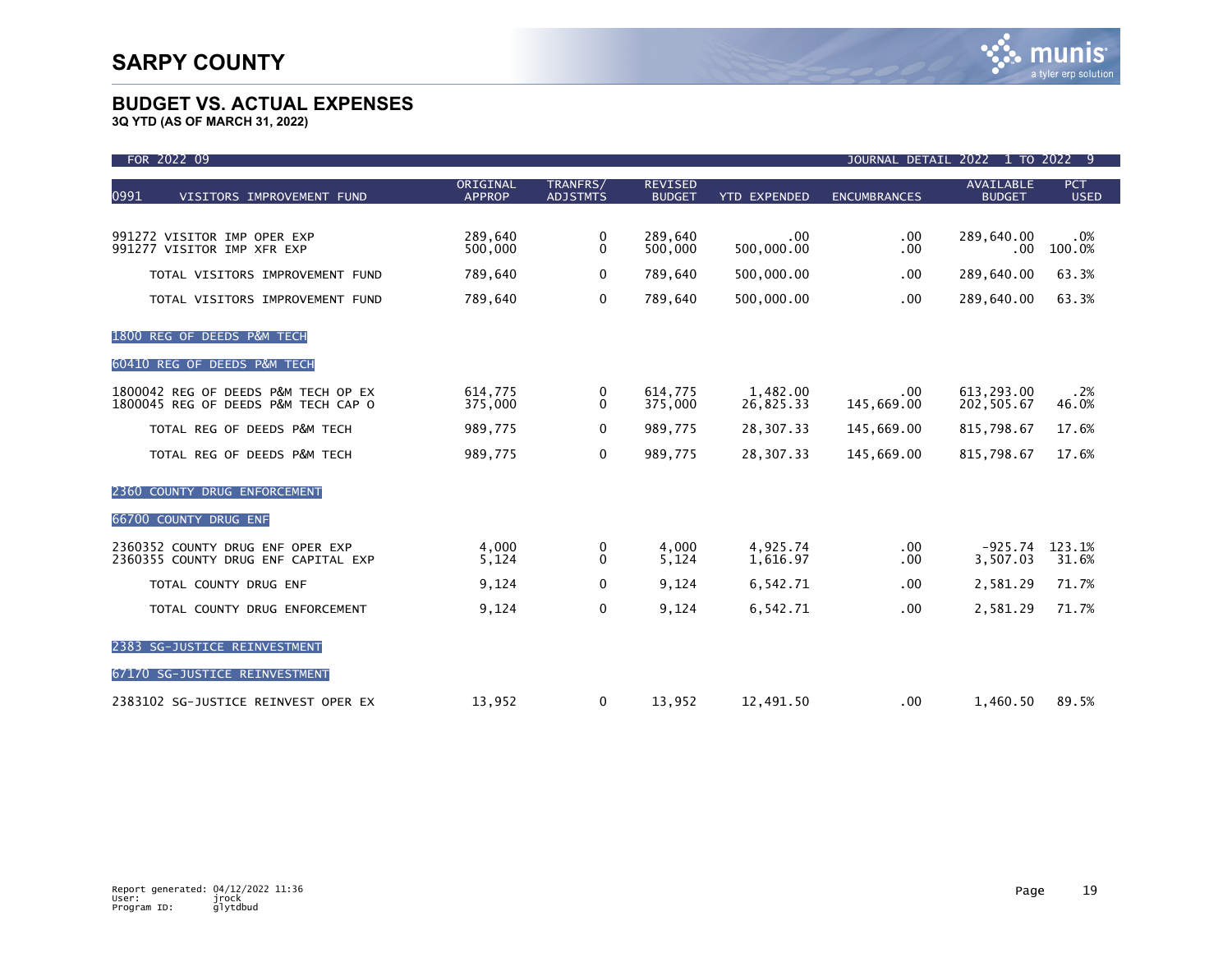**3Q YTD (AS OF MARCH 31, 2022)**

| FOR 2022 09                                                                                         |                            |                                   |                                 |                                     |                     | JOURNAL DETAIL 2022 1 TO 2022 9           |                           |
|-----------------------------------------------------------------------------------------------------|----------------------------|-----------------------------------|---------------------------------|-------------------------------------|---------------------|-------------------------------------------|---------------------------|
| 2383<br>SG-JUSTICE REINVESTMENT                                                                     | ORIGINAL<br><b>APPROP</b>  | TRANFRS/<br><b>ADJSTMTS</b>       | <b>REVISED</b><br><b>BUDGET</b> | <b>YTD EXPENDED</b>                 | <b>ENCUMBRANCES</b> | <b>AVAILABLE</b><br><b>BUDGET</b>         | <b>PCT</b><br><b>USED</b> |
| 2383103 SG-JUSTICE REINVEST SUP EXP                                                                 | $\mathbf{0}$               | $\mathbf 0$                       | $\mathbf 0$                     | 179.98                              | .00.                | $-179.98$                                 | 100.0%                    |
| TOTAL SG-JUSTICE REINVESTMENT                                                                       | 13,952                     | 0                                 | 13,952                          | 12,671.48                           | .00                 | 1,280.52                                  | 90.8%                     |
| TOTAL SG-JUSTICE REINVESTMENT                                                                       | 13,952                     | 0                                 | 13,952                          | 12,671.48                           | .00.                | 1,280.52                                  | 90.8%                     |
| 2387 LB561 GRANT                                                                                    |                            |                                   |                                 |                                     |                     |                                           |                           |
| 65258 SG-LB561 2021 FY                                                                              |                            |                                   |                                 |                                     |                     |                                           |                           |
| 2387021 SG-LB561 2021 FY PERS<br>2387022 SG-LB561 2021 OPER EXP                                     | 45,710<br>345,982          | 0<br>0                            | 45,710<br>345.982               | 28,824.89<br>6.462.00               | .00.<br>.00.        | 16,885.11<br>339.520.00                   | 63.1%<br>1.9%             |
| <b>TOTAL SG-LB561 2021 FY</b>                                                                       | 391,692                    | $\mathbf{0}$                      | 391,692                         | 35,286.89                           | .00.                | 356,405.11                                | 9.0%                      |
| 65259 SG-LB561 2022 FY                                                                              |                            |                                   |                                 |                                     |                     |                                           |                           |
| 2387031 SG-LB561 2022 FY PERS<br>2387032 SG-LB561 2022 OPS EXP<br>2387033 SG_LB561 2022 FY SUP      | 449,236<br>98,546<br>610   | 0<br>$\mathbf{0}$<br>$\mathbf{0}$ | 449,236<br>98,546<br>610        | 310,469.54<br>27,030.38<br>1,827.00 | .00<br>.00.<br>.00  | 138,766.46<br>71,515.62<br>$-1, 217.00$   | 69.1%<br>27.4%<br>299.5%  |
| <b>TOTAL SG-LB561 2022 FY</b>                                                                       | 548,392                    | 0                                 | 548,392                         | 339, 326.92                         | .00.                | 209,065.08                                | 61.9%                     |
| TOTAL LB561 GRANT                                                                                   | 940,084                    | $\mathbf 0$                       | 940,084                         | 374,613.81                          | .00.                | 565,470.19                                | 39.8%                     |
| 2410 FED FORFEITURES-SHERIFF                                                                        |                            |                                   |                                 |                                     |                     |                                           |                           |
| 66600 FED FORFEITURES-SHERIFF                                                                       |                            |                                   |                                 |                                     |                     |                                           |                           |
| 2410102 FED FORFEITURE OPER EXP<br>2410103 FED FORFEITURE SUP EXP<br>2410105 FED FORFEITURE CAP EXP | 13,100<br>45,087<br>80,000 | 0<br>0<br>$\mathbf{0}$            | 13,100<br>45,087<br>80,000      | 4.158.90<br>17,138.88<br>80,000.00  | .00<br>.00.<br>.00. | 8.941.10<br>27,948.12<br>.00 <sub>1</sub> | 31.7%<br>38.0%<br>100.0%  |
| TOTAL FED FORFEITURES-SHERIFF                                                                       | 138,187                    | 0                                 | 138,187                         | 101,297.78                          | .00.                | 36,889.22                                 | 73.3%                     |
| TOTAL FED FORFEITURES-SHERIFF                                                                       | 138,187                    | 0                                 | 138,187                         | 101,297.78                          | .00.                | 36,889.22                                 | 73.3%                     |

2411 FED FORFEITURE-CA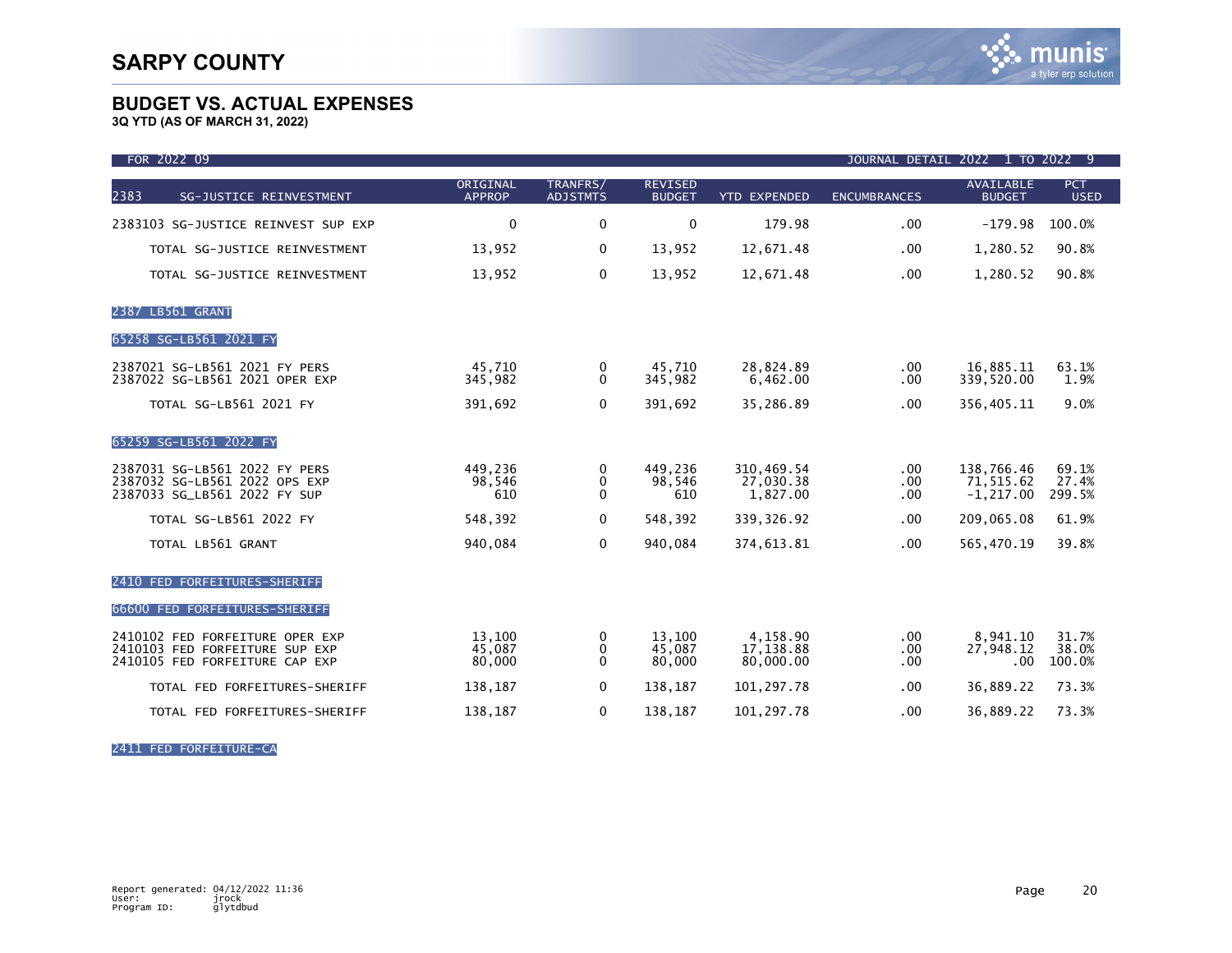| FOR 2022 09                                     |                           |                             |                                 |                     | JOURNAL DETAIL 2022 1 TO 2022 9 |                                   |                           |
|-------------------------------------------------|---------------------------|-----------------------------|---------------------------------|---------------------|---------------------------------|-----------------------------------|---------------------------|
| 2411<br>FED FORFEITURE-CA                       | ORIGINAL<br><b>APPROP</b> | TRANFRS/<br><b>ADJSTMTS</b> | <b>REVISED</b><br><b>BUDGET</b> | <b>YTD EXPENDED</b> | <b>ENCUMBRANCES</b>             | <b>AVAILABLE</b><br><b>BUDGET</b> | <b>PCT</b><br><b>USED</b> |
| 66610 FED FORFEITURES-CA                        |                           |                             |                                 |                     |                                 |                                   |                           |
| 2411092 FED FORFEITURE OPER EXP                 | 73,477                    | 0                           | 73,477                          | 50,000.00           | .00.                            | 23,477.00                         | 68.0%                     |
| TOTAL FED FORFEITURES-CA                        | 73,477                    | $\mathbf 0$                 | 73,477                          | 50,000.00           | .00.                            | 23,477.00                         | 68.0%                     |
| TOTAL FED FORFEITURE-CA                         | 73,477                    | $\mathbf 0$                 | 73,477                          | 50,000.00           | .00                             | 23,477.00                         | 68.0%                     |
| 2412 SCAAP                                      |                           |                             |                                 |                     |                                 |                                   |                           |
| 66611 SCAAP                                     |                           |                             |                                 |                     |                                 |                                   |                           |
| 2412102 SCAAP OPER EXP<br>2412107 SCAAP XFR EXP | 25,579<br>28,000          | 0<br>$\mathbf{0}$           | 25,579<br>28,000                | 31,884.39<br>.00    | $.00 \,$<br>.00.                | $-6, 305.39$<br>28,000.00         | 124.7%<br>.0%             |
| TOTAL SCAAP                                     | 53,579                    | 0                           | 53,579                          | 31,884.39           | .00.                            | 21,694.61                         | 59.5%                     |
| TOTAL SCAAP                                     | 53,579                    | $\mathbf 0$                 | 53,579                          | 31,884.39           | .00                             | 21,694.61                         | 59.5%                     |
| 2413 SOC SECURITY INCENTIVE                     |                           |                             |                                 |                     |                                 |                                   |                           |
| 66612 SOC SECURITY INCENTIVE                    |                           |                             |                                 |                     |                                 |                                   |                           |
| 2413102 SOC SECURITY INCENTIVE OP E             | 10,660                    | $\mathbf 0$                 | 10,660                          | 9,403.54            | .00 <sub>1</sub>                | 1,256.46                          | 88.2%                     |
| TOTAL SOC SECURITY INCENTIVE                    | 10,660                    | 0                           | 10,660                          | 9,403.54            | .00                             | 1,256.46                          | 88.2%                     |
| TOTAL SOC SECURITY INCENTIVE                    | 10,660                    | 0                           | 10,660                          | 9,403.54            | .00.                            | 1,256.46                          | 88.2%                     |
| 2415 STOP PROGRAM                               |                           |                             |                                 |                     |                                 |                                   |                           |
| 65550 STOP PROGRAM                              |                           |                             |                                 |                     |                                 |                                   |                           |
| 2415102 STOP PROGRAM OPER EXP                   | 0                         | 0                           | 0                               | 2,000.00            | .00.                            | $-2,000.00$ 100.0%                |                           |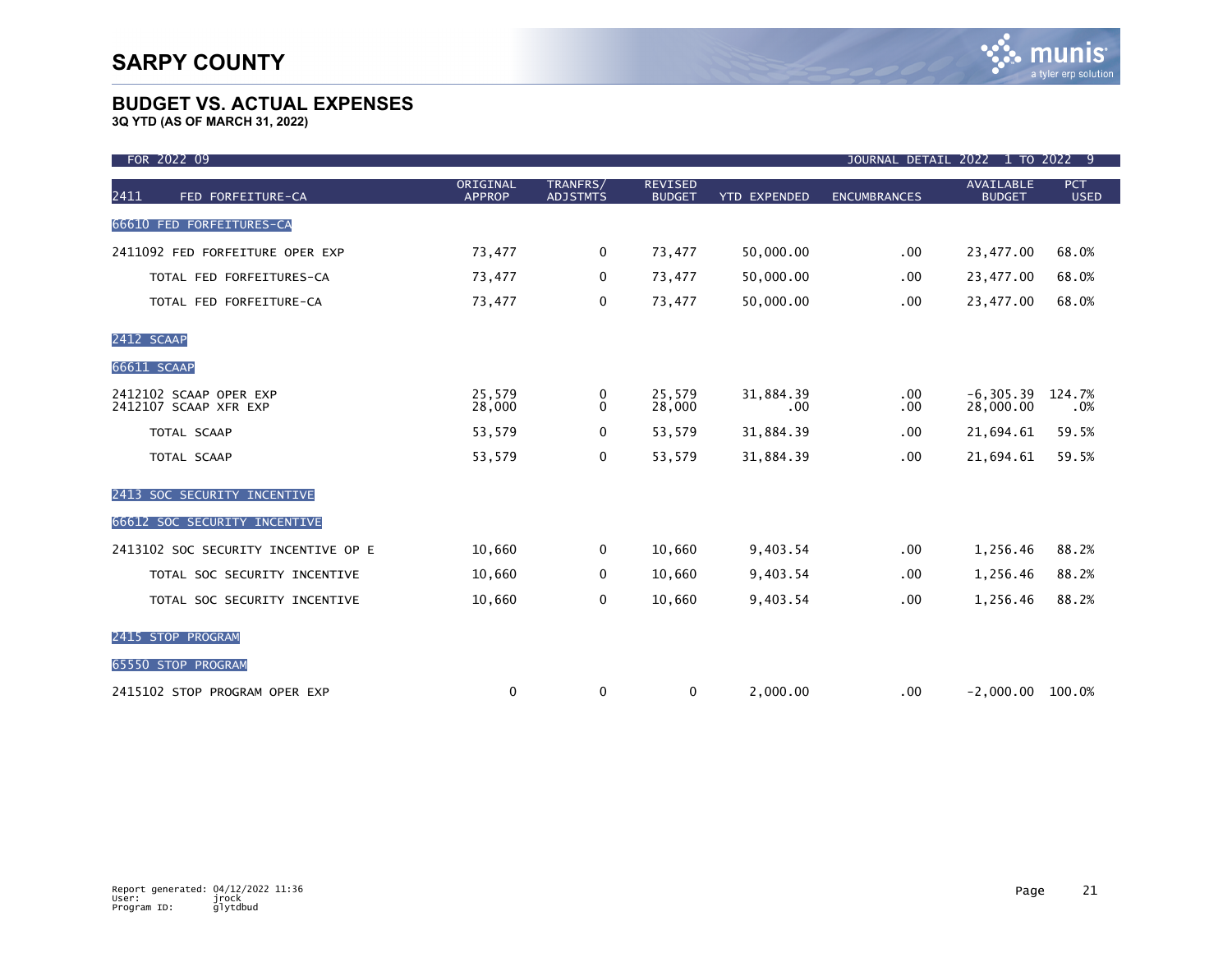| FOR 2022 09                                                                |                           |                             |                                 |                       | JOURNAL DETAIL 2022 1 TO 2022 9 |                                   |                           |
|----------------------------------------------------------------------------|---------------------------|-----------------------------|---------------------------------|-----------------------|---------------------------------|-----------------------------------|---------------------------|
| 2415<br>STOP PROGRAM                                                       | ORIGINAL<br><b>APPROP</b> | TRANFRS/<br><b>ADJSTMTS</b> | <b>REVISED</b><br><b>BUDGET</b> | <b>YTD EXPENDED</b>   | <b>ENCUMBRANCES</b>             | <b>AVAILABLE</b><br><b>BUDGET</b> | <b>PCT</b><br><b>USED</b> |
| 2415103 STOP PROGRAM SUP EXP                                               | 90,703                    | 0                           | 90,703                          | 34, 138. 16           | .00                             | 56,564.84                         | 37.6%                     |
| TOTAL STOP PROGRAM                                                         | 90,703                    | $\mathbf 0$                 | 90,703                          | 36, 138. 16           | $.00 \,$                        | 54, 564.84                        | 39.8%                     |
| TOTAL STOP PROGRAM                                                         | 90,703                    | $\mathbf 0$                 | 90,703                          | 36, 138. 16           | .00                             | 54, 564.84                        | 39.8%                     |
| 2416 SWAT/CNU                                                              |                           |                             |                                 |                       |                                 |                                   |                           |
| 65110 SWAT/CNU                                                             |                           |                             |                                 |                       |                                 |                                   |                           |
| 2416105 SWAT/CNU CAPITAL OUTLAY                                            | 18,439                    | 0                           | 18,439                          | 5,044.53              | $.00 \,$                        | 13,394.47                         | 27.4%                     |
| TOTAL SWAT/CNU                                                             | 18,439                    | 0                           | 18,439                          | 5,044.53              | .00                             | 13,394.47                         | 27.4%                     |
| TOTAL SWAT/CNU                                                             | 18,439                    | 0                           | 18,439                          | 5,044.53              | .00                             | 13,394.47                         | 27.4%                     |
| 2511 FG-MENTAL HEALTH COLLABORATIVE                                        |                           |                             |                                 |                       |                                 |                                   |                           |
| 65256 FG-MENTAL HEALTH COLLABORATIVE                                       |                           |                             |                                 |                       |                                 |                                   |                           |
| 2511102 FG-MH COLLABORATIVE OPER EX<br>2511107 FG-MH COLLABORATIVE XFR EXP | 74,538<br>500             | 0<br>$\Omega$               | 74,538<br>500                   | 21, 311.80<br>500.00  | $.00 \,$<br>.00                 | 53,226.20<br>.00                  | 28.6%<br>100.0%           |
| TOTAL FG-MENTAL HEALTH COLLABORATIVE                                       | 75,038                    | 0                           | 75,038                          | 21,811.80             | $.00 \,$                        | 53,226.20                         | 29.1%                     |
| TOTAL FG-MENTAL HEALTH COLLABORATIVE                                       | 75,038                    | 0                           | 75,038                          | 21,811.80             | .00                             | 53,226.20                         | 29.1%                     |
| 2513 FG-VICTIM WITNESS                                                     |                           |                             |                                 |                       |                                 |                                   |                           |
| 66314 FG-VICTIM WITNESS 2021 FY                                            |                           |                             |                                 |                       |                                 |                                   |                           |
| 2513021 FG-VICTIM WITNESS 2021 FY P<br>2513027 FG-VICTIM WITNESS 2021 FY X | 2.018<br>10,500           | 0<br>$\Omega$               | 2,018<br>10,500                 | 1,268.94<br>10,500.00 | $.00 \,$<br>.00                 | 749.06<br>.00                     | 62.9%<br>100.0%           |
| TOTAL FG-VICTIM WITNESS 2021 FY                                            | 12,518                    | 0                           | 12,518                          | 11,768.94             | .00                             | 749.06                            | 94.0%                     |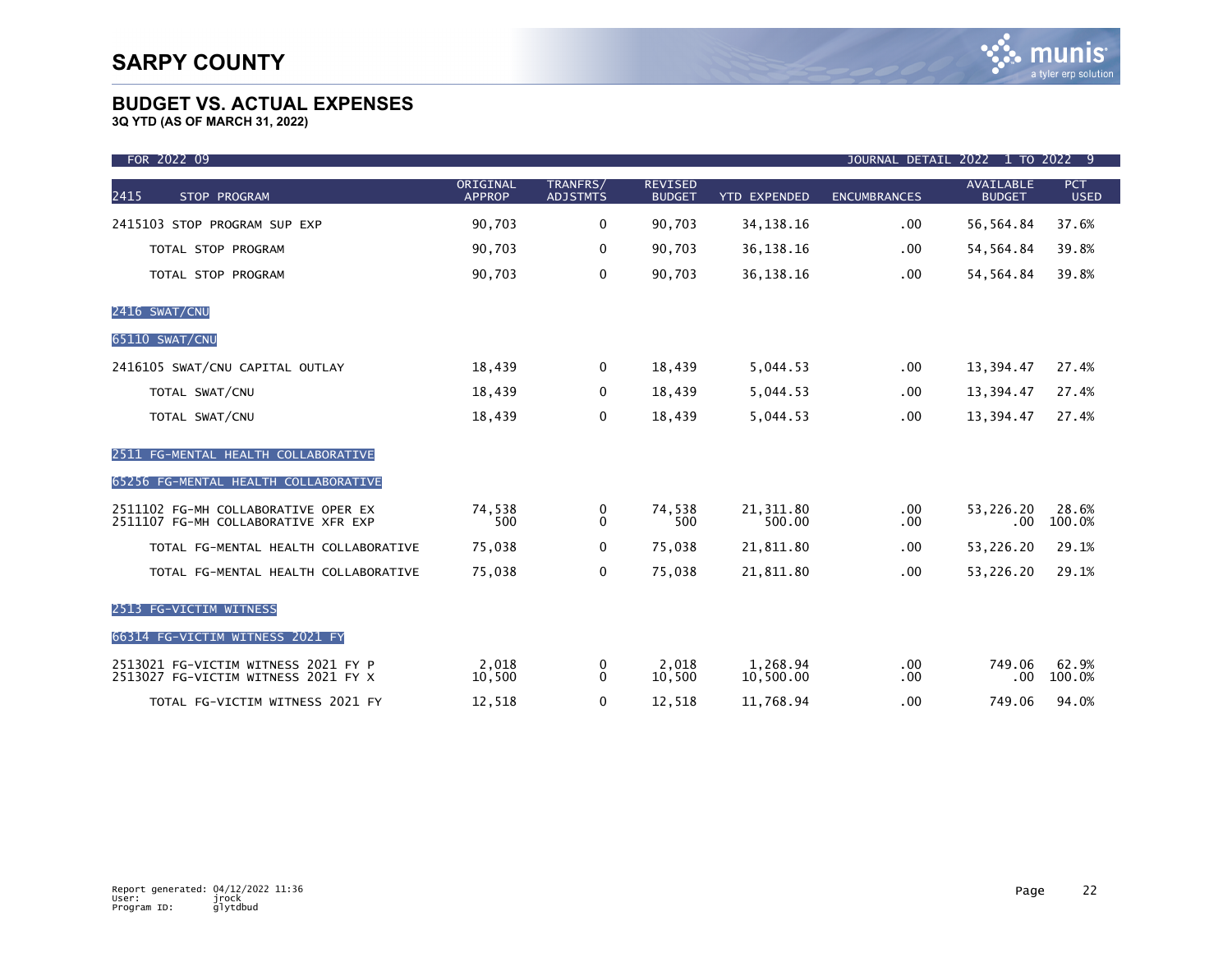**3Q YTD (AS OF MARCH 31, 2022)**

| FOR 2022 09                                                                                                       |                           |                             |                                 |                              | JOURNAL DETAIL 2022 1 TO 2022 9 |                                         |                           |
|-------------------------------------------------------------------------------------------------------------------|---------------------------|-----------------------------|---------------------------------|------------------------------|---------------------------------|-----------------------------------------|---------------------------|
| 2513<br>FG-VICTIM WITNESS                                                                                         | ORIGINAL<br><b>APPROP</b> | TRANFRS/<br><b>ADJSTMTS</b> | <b>REVISED</b><br><b>BUDGET</b> | <b>YTD EXPENDED</b>          | <b>ENCUMBRANCES</b>             | AVAILABLE<br><b>BUDGET</b>              | <b>PCT</b><br><b>USED</b> |
| TOTAL FG-VICTIM WITNESS                                                                                           | 12,518                    | $\mathbf 0$                 | 12,518                          | 11,768.94                    | .00                             | 749.06                                  | 94.0%                     |
| 2514 FG-MENTAL HEALTH                                                                                             |                           |                             |                                 |                              |                                 |                                         |                           |
| 66406 FG-MENTAL HEALTH 2021 FY                                                                                    |                           |                             |                                 |                              |                                 |                                         |                           |
| 2514021 FG-MENTAL HEALTH 2021 FY PE<br>2514027 FG-MENTAL HEALTH 2021 FY XF                                        | 4,570<br>11,000           | 0<br>$\mathbf{0}$           | 4,570<br>11,000                 | 2,076.65<br>11,000.00        | $.00 \,$<br>.00.                | 2,493.35<br>.00                         | 45.4%<br>100.0%           |
| TOTAL FG-MENTAL HEALTH 2021 FY                                                                                    | 15,570                    | 0                           | 15,570                          | 13,076.65                    | .00.                            | 2,493.35                                | 84.0%                     |
| TOTAL FG-MENTAL HEALTH                                                                                            | 15,570                    | $\mathbf 0$                 | 15,570                          | 13,076.65                    | .00                             | 2,493.35                                | 84.0%                     |
| 2520 FEDERAL GRANT FUNDS                                                                                          |                           |                             |                                 |                              |                                 |                                         |                           |
| 64314 FG-MAPA                                                                                                     |                           |                             |                                 |                              |                                 |                                         |                           |
| 2520061 FG-MAPA PERS                                                                                              | 57,403                    | 0                           | 57,403                          | 33,567.03                    | .00.                            | 23,835.97                               | 58.5%                     |
| TOTAL FG-MAPA                                                                                                     | 57,403                    | $\mathbf 0$                 | 57,403                          | 33,567.03                    | .00                             | 23,835.97                               | 58.5%                     |
| 65115 FG-BJA PANDEMIC                                                                                             |                           |                             |                                 |                              |                                 |                                         |                           |
| 2520033 FG-BJA PANDEMIC SUPPLIES                                                                                  | 536,525                   | 0                           | 536,525                         | .00                          | .00                             | 536,525.00                              | .0%                       |
| TOTAL FG-BJA PANDEMIC                                                                                             | 536,525                   | 0                           | 536,525                         | $.00 \,$                     | .00                             | 536,525.00                              | .0%                       |
| 65610 FG-SARPY TRAFFIC TASK FORCE                                                                                 |                           |                             |                                 |                              |                                 |                                         |                           |
| 2520011 SARPY TRAFFIC TASK FORCE-PE<br>2520012 SARPY TRAFFIC TASK FORCE OP<br>2520013 SARPY TRAFFIC TASK FORCE SU | 100,000<br>0<br>25,000    | 0<br>0<br>$\mathbf{0}$      | 100,000<br>$\Omega$<br>25,000   | 9,428.10<br>34,496.52<br>.00 | .00.<br>.00.<br>.00.            | 90,571.90<br>$-34, 496.52$<br>25,000.00 | 9.4%<br>100.0%<br>.0%     |
| TOTAL FG-SARPY TRAFFIC TASK FORCE                                                                                 | 125,000                   | $\mathbf 0$                 | 125,000                         | 43,924.62                    | .00                             | 81,075.38                               | 35.1%                     |

65615 FG-BODY CAMERAS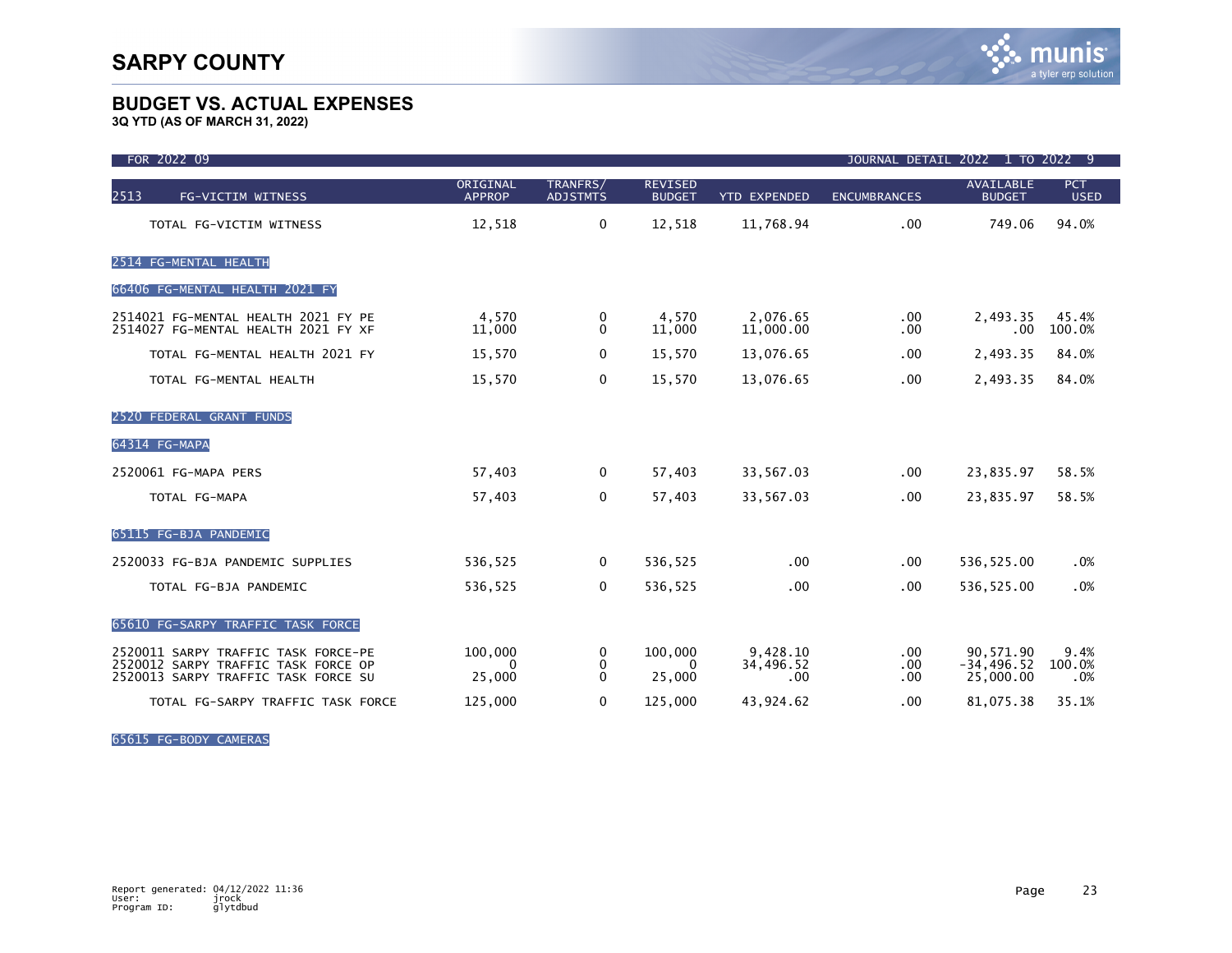| FOR 2022 09                                                                                                                  |                                   |                             |                                   |                                        |                                 | JOURNAL DETAIL 2022 1 TO 2022 9               |                                 |
|------------------------------------------------------------------------------------------------------------------------------|-----------------------------------|-----------------------------|-----------------------------------|----------------------------------------|---------------------------------|-----------------------------------------------|---------------------------------|
|                                                                                                                              | ORIGINAL<br><b>APPROP</b>         | TRANFRS/<br><b>ADJSTMTS</b> | <b>REVISED</b><br><b>BUDGET</b>   | <b>YTD EXPENDED</b>                    | <b>ENCUMBRANCES</b>             | <b>AVAILABLE</b><br><b>BUDGET</b>             | <b>PCT</b><br><b>USED</b>       |
| 2520025 FG-BODYCAM CAPOUTLAY                                                                                                 | 84,000                            | 0                           | 84,000                            | 84,000.00                              | $.00 \,$                        | $.00 \,$                                      | 100.0%                          |
| TOTAL FG-BODY CAMERAS                                                                                                        | 84,000                            | $\mathbf 0$                 | 84,000                            | 84,000.00                              | .00                             | .00.                                          | 100.0%                          |
| 66315 FG-VICTIM WITNESS FY2022                                                                                               |                                   |                             |                                   |                                        |                                 |                                               |                                 |
| 2520041 FG-VICTIM WITNESS FY2022 PE                                                                                          | 141,286                           | $\mathbf 0$                 | 141,286                           | 118,109.29                             | .00.                            | 23, 176. 71                                   | 83.6%                           |
| TOTAL FG-VICTIM WITNESS FY2022                                                                                               | 141,286                           | 0                           | 141,286                           | 118, 109. 29                           | .00.                            | 23, 176. 71                                   | 83.6%                           |
| 66407 FG-MENTAL HEALTH FY2022                                                                                                |                                   |                             |                                   |                                        |                                 |                                               |                                 |
| 2520051 FG-MENTAL HEALTH FY2022 PER                                                                                          | 73,540                            | $\mathbf 0$                 | 73,540                            | 51,091.92                              | .00.                            | 22,448.08                                     | 69.5%                           |
| TOTAL FG-MENTAL HEALTH FY2022                                                                                                | 73,540                            | 0                           | 73,540                            | 51,091.92                              | .00                             | 22,448.08                                     | 69.5%                           |
| 66958 FG-TITLE 1D                                                                                                            |                                   |                             |                                   |                                        |                                 |                                               |                                 |
| 2520071 FG-TITLE1D PERS SVCS<br>2520072 FG-TITLE1D OPS EXP<br>2520073 FG-TITLE1D SUPPLY EXP<br>2520074 FG-TITLE1D RENTAL EXP | 34,320<br>2,000<br>4,000<br>1,000 | 0<br>0<br>0<br>$\mathbf{0}$ | 34,320<br>2,000<br>4,000<br>1,000 | 6,132.49<br>300.00<br>181.50<br>413.34 | .00.<br>$.00 \,$<br>.00<br>.00. | 28, 187. 51<br>1,700.00<br>3,818.50<br>586.66 | 17.9%<br>15.0%<br>4.5%<br>41.3% |
| TOTAL FG-TITLE 1D                                                                                                            | 41,320                            | 0                           | 41,320                            | 7,027.33                               | .00.                            | 34,292.67                                     | 17.0%                           |
| TOTAL FEDERAL GRANT FUNDS                                                                                                    | 1,059,074                         | $\mathbf 0$                 | 1,059,074                         | 337,720.19                             | .00                             | 721, 353.81                                   | 31.9%                           |
| 2530 COVID AMERICAN RESCUE PLAN                                                                                              |                                   |                             |                                   |                                        |                                 |                                               |                                 |
| 97600 COVID AMERICAN RESCUE PLAN                                                                                             |                                   |                             |                                   |                                        |                                 |                                               |                                 |
| 2530012 COVID AMERICAN RESCUE PLAN                                                                                           | 36,260,628                        | 0                           | 36,260,628                        | 13,453,478.55                          | .00                             | 22,807,149.45                                 | 37.1%                           |
| TOTAL COVID AMERICAN RESCUE PLAN                                                                                             | 36,260,628                        | $\mathbf{0}$                |                                   | 36, 260, 628 13, 453, 478. 55          |                                 | $.00 \quad 22,807,149.45$                     | 37.1%                           |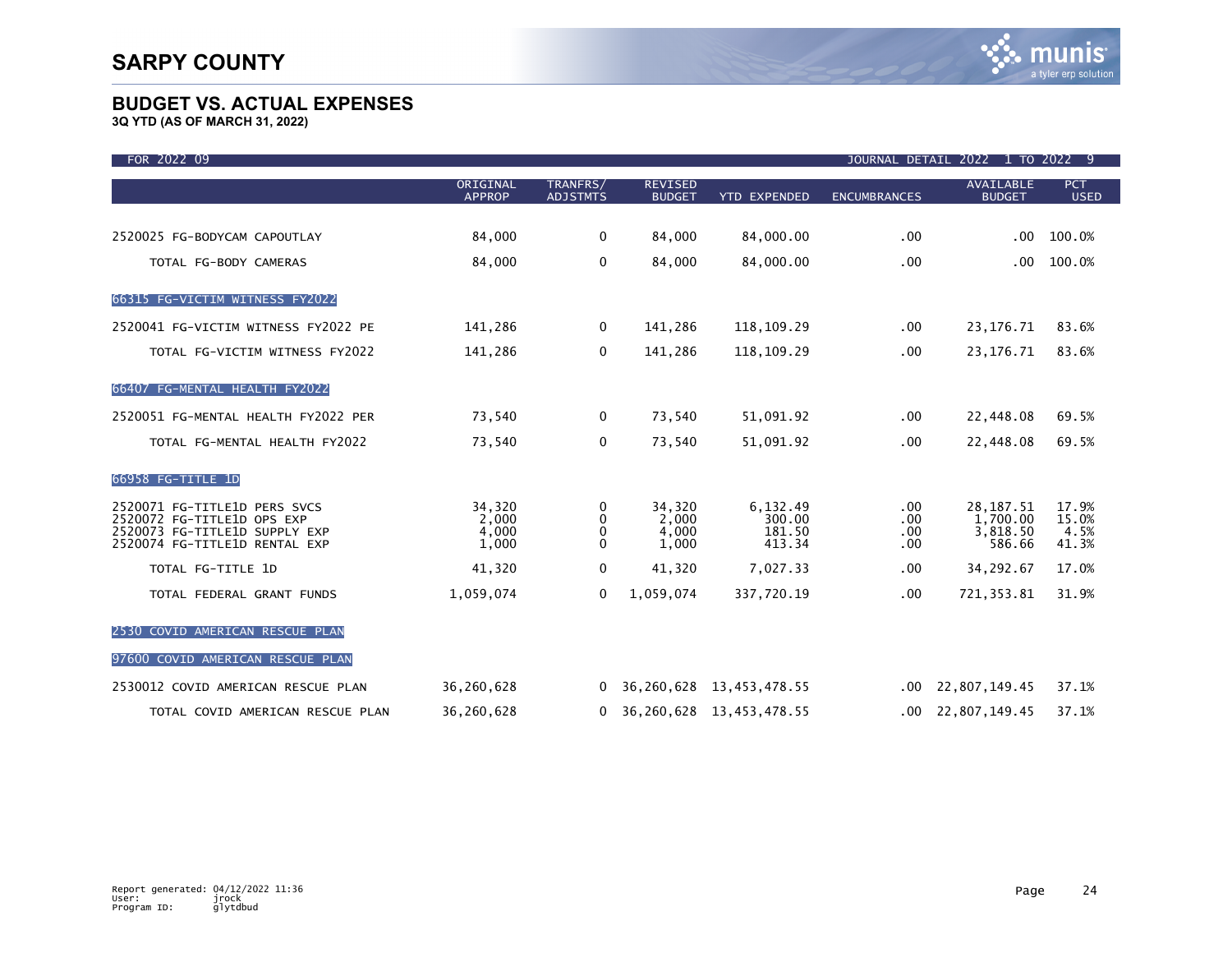**3Q YTD (AS OF MARCH 31, 2022)**

| FOR 2022 09                                                                                                                                     | JOURNAL DETAIL 2022 1 TO 2022 9            |                                               |                                            |                                                       |                          |                                                   |                                   |
|-------------------------------------------------------------------------------------------------------------------------------------------------|--------------------------------------------|-----------------------------------------------|--------------------------------------------|-------------------------------------------------------|--------------------------|---------------------------------------------------|-----------------------------------|
| 2530<br>COVID AMERICAN RESCUE PLAN                                                                                                              | ORIGINAL<br><b>APPROP</b>                  | TRANFRS/<br><b>ADJSTMTS</b>                   | <b>REVISED</b><br><b>BUDGET</b>            | <b>YTD EXPENDED</b>                                   | <b>ENCUMBRANCES</b>      | AVAILABLE<br><b>BUDGET</b>                        | <b>PCT</b><br><b>USED</b>         |
| TOTAL COVID AMERICAN RESCUE PLAN                                                                                                                | 36,260,628                                 | 0                                             | 36,260,628                                 | 13,453,478.55                                         | .00                      | 22,807,149.45                                     | 37.1%                             |
| 2700 INHERITANCE TAX                                                                                                                            |                                            |                                               |                                            |                                                       |                          |                                                   |                                   |
| 98010 INHERITANCE TAX                                                                                                                           |                                            |                                               |                                            |                                                       |                          |                                                   |                                   |
| 2700352 INHERITANCE TAX OPER EXP<br>2700355 INHERITANCE TAX CAPITAL EXP<br>2700356 INHERITANCE TAX DEBT EXP<br>2700357 INHERITANCE TAX XFER EXP | 320,000<br>7,556,668<br>272,000<br>600,000 | 0<br>$\mathbf{0}$<br>$\mathbf{0}$<br>$\Omega$ | 320,000<br>7,556,668<br>272,000<br>600,000 | 333, 111.31<br>337.964.77<br>203,974.68<br>600,000.00 | .00<br>.00<br>.00<br>.00 | $-13, 111.31$<br>7,218,703.23<br>68,025.32<br>.00 | 104.1%<br>4.5%<br>75.0%<br>100.0% |
| TOTAL INHERITANCE TAX                                                                                                                           | 8,748,668                                  | $\Omega$                                      | 8,748,668                                  | 1,475,050.76                                          | .00                      | 7, 273, 617.24                                    | 16.9%                             |
| TOTAL INHERITANCE TAX                                                                                                                           | 8,748,668                                  | 0                                             | 8,748,668                                  | 1,475,050.76                                          | .00                      | 7, 273, 617. 24                                   | 16.9%                             |
| <b>2800 KENO</b>                                                                                                                                |                                            |                                               |                                            |                                                       |                          |                                                   |                                   |
| 92000 KENO                                                                                                                                      |                                            |                                               |                                            |                                                       |                          |                                                   |                                   |
| 2800352 KENO OPER EXPENSE<br>2800357 KENO XFER EXP                                                                                              | 371,796<br>250,000                         | 0<br>0                                        | 371.796<br>250,000                         | 167,465.00<br>250,000.00                              | .00<br>.00               | 204, 331.00<br>.00                                | 45.0%<br>100.0%                   |
| TOTAL KENO                                                                                                                                      | 621,796                                    | $\mathbf{0}$                                  | 621,796                                    | 417,465.00                                            | .00                      | 204, 331.00                                       | 67.1%                             |
| TOTAL KENO                                                                                                                                      | 621,796                                    | 0                                             | 621,796                                    | 417,465.00                                            | .00                      | 204, 331.00                                       | 67.1%                             |
| BONDS-CORRECTIONAL CENTER<br>3300                                                                                                               |                                            |                                               |                                            |                                                       |                          |                                                   |                                   |
| 98600 BONDS-CORRECTIONAL CENTER                                                                                                                 |                                            |                                               |                                            |                                                       |                          |                                                   |                                   |
| 3300356 BONDS-CORRECTIONAL CTR DEBT                                                                                                             | 2,752,796                                  | 0                                             | 2,752,796                                  | $.00 \times$                                          | .00                      | 2,752,796.00                                      | .0%                               |
| TOTAL BONDS-CORRECTIONAL CENTER                                                                                                                 | 2,752,796                                  | 0                                             | 2,752,796                                  | .00                                                   | $.00 \,$                 | 2,752,796.00                                      | .0%                               |
| TOTAL BONDS-CORRECTIONAL CENTER                                                                                                                 | 2,752,796                                  | 0                                             | 2,752,796                                  | .00                                                   | .00                      | 2,752,796.00                                      | .0%                               |

3311 BONDS - STADIUM (PRIVATE)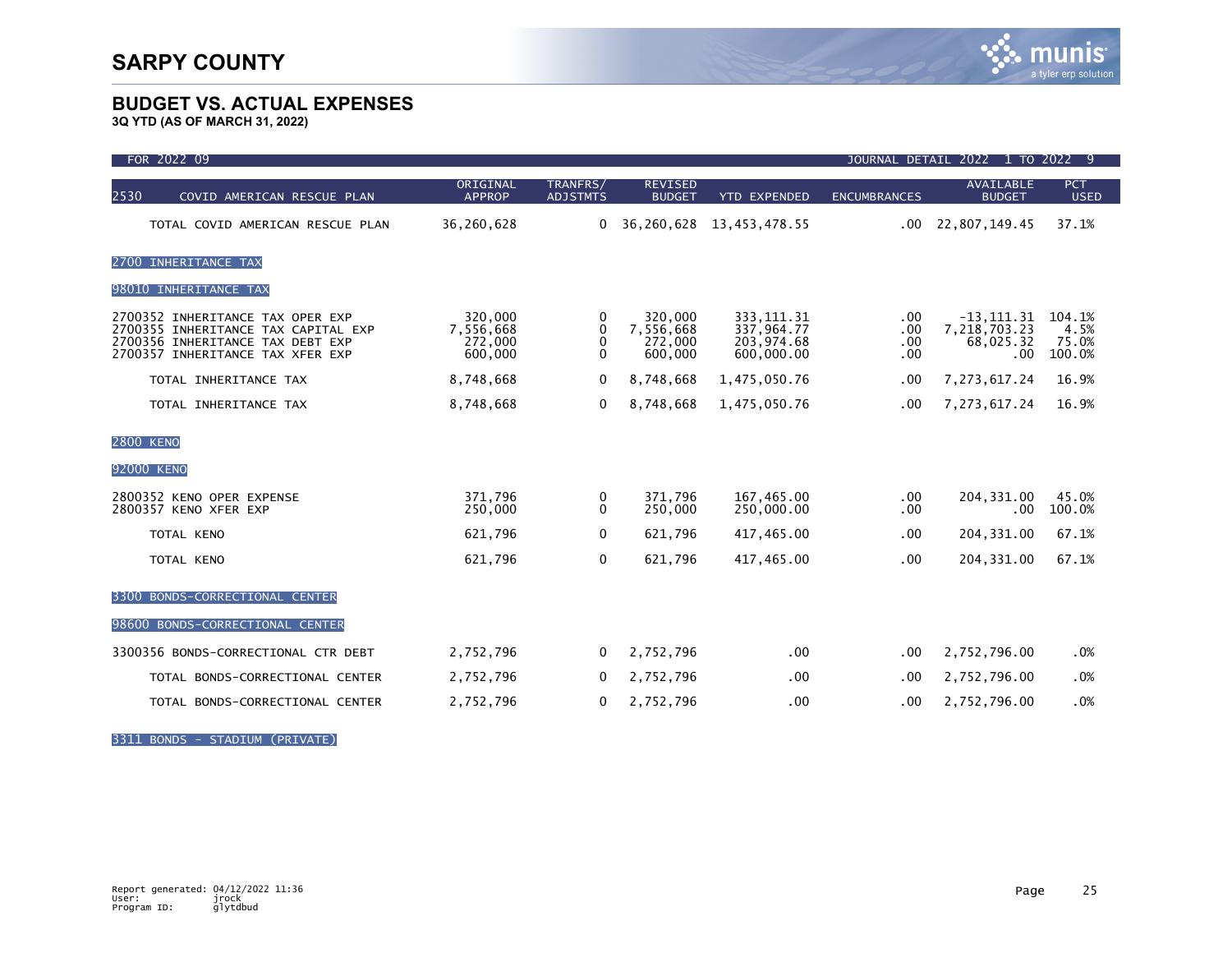| FOR 2022 09                                                               |                           |                             |                                 |                          |                     | JOURNAL DETAIL 2022 1 TO 2022 9   |                           |
|---------------------------------------------------------------------------|---------------------------|-----------------------------|---------------------------------|--------------------------|---------------------|-----------------------------------|---------------------------|
| <b>BONDS</b> - STADIUM (PRIVATE)<br>3311                                  | ORIGINAL<br><b>APPROP</b> | TRANFRS/<br><b>ADJSTMTS</b> | <b>REVISED</b><br><b>BUDGET</b> | <b>YTD EXPENDED</b>      | <b>ENCUMBRANCES</b> | <b>AVAILABLE</b><br><b>BUDGET</b> | <b>PCT</b><br><b>USED</b> |
| BONDS-STADIUM (PRIVATE)<br>90033                                          |                           |                             |                                 |                          |                     |                                   |                           |
| 3311352 BONDS-STADIUM (PRIVATE) OP<br>3311355 BONDS-STADIUM (PRIVATE) CAP | 327,853<br>1,785,000      | 0<br>$\Omega$               | 327,853<br>1,785,000            | 8,348.00<br>1,455,223.15 | $.00 \,$<br>.00.    | 319,505.00<br>329,776.85          | 2.5%<br>81.5%             |
| TOTAL BONDS-STADIUM (PRIVATE)                                             | 2, 112, 853               | 0                           | 2,112,853                       | 1,463,571.15             | .00                 | 649,281.85                        | 69.3%                     |
| TOTAL BONDS - STADIUM (PRIVATE)                                           | 2, 112, 853               | 0                           | 2,112,853                       | 1,463,571.15             | .00                 | 649,281.85                        | 69.3%                     |
| 3504 STADIUM-CAPITAL MAINT                                                |                           |                             |                                 |                          |                     |                                   |                           |
| 76400 STADIUM-CAPITAL MAINT                                               |                           |                             |                                 |                          |                     |                                   |                           |
| 3504412 STADIUM-CAPITAL MAINT OP EX                                       | 374,074                   | 0                           | 374,074                         | 254, 230.47              | .00                 | 119,843.53                        | 68.0%                     |
| TOTAL STADIUM-CAPITAL MAINT                                               | 374,074                   | 0                           | 374,074                         | 254, 230.47              | .00                 | 119,843.53                        | 68.0%                     |
| TOTAL STADIUM-CAPITAL MAINT                                               | 374,074                   | 0                           | 374,074                         | 254,230.47               | .00                 | 119,843.53                        | 68.0%                     |
| 4602 COUNTY SINKING FUND                                                  |                           |                             |                                 |                          |                     |                                   |                           |
| 98500 SINKING FUND                                                        |                           |                             |                                 |                          |                     |                                   |                           |
| 4602355 SINKING FUND CAPITAL EXP                                          | 13,251,949                | 0                           | 13,251,949                      | 9,554,427.63             | .00                 | 3,697,521.37                      | 72.1%                     |
| TOTAL SINKING FUND                                                        | 13,251,949                | 0                           | 13,251,949                      | 9,554,427.63             | $.00 \,$            | 3,697,521.37                      | 72.1%                     |
| TOTAL COUNTY SINKING FUND                                                 | 13,251,949                | 0                           | 13,251,949                      | 9,554,427.63             | .00                 | 3,697,521.37                      | 72.1%                     |
| 5200 LANDFILL                                                             |                           |                             |                                 |                          |                     |                                   |                           |
| 73100 LANDFILL                                                            |                           |                             |                                 |                          |                     |                                   |                           |
| 5200281 LANDFILL PERS SERV EXPENSE                                        | 130,589                   | 0                           | 130,589                         | 107,076.53               | .00                 | 23,512.47                         | 82.0%                     |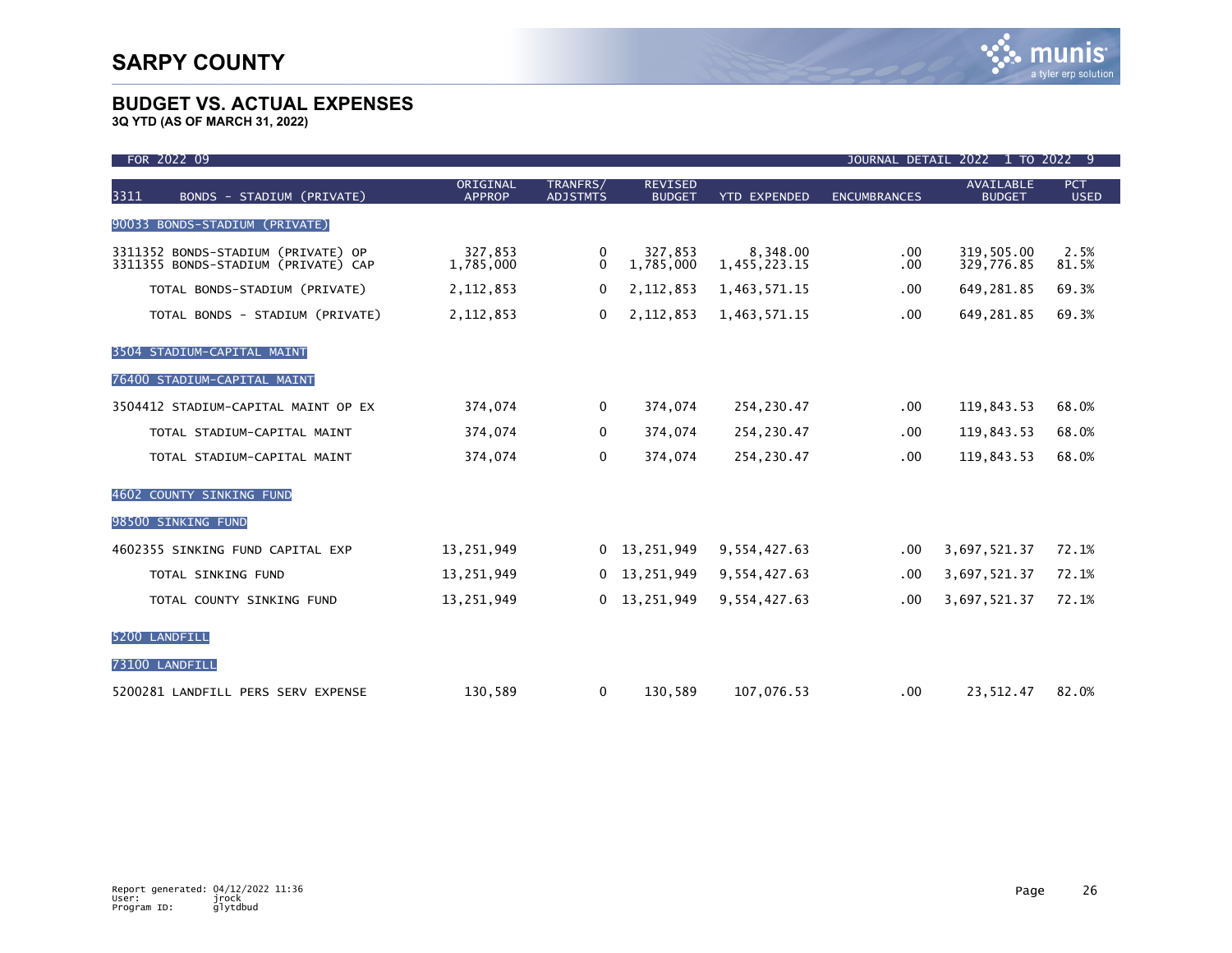**3Q YTD (AS OF MARCH 31, 2022)**

| FOR 2022 09<br>1 TO 2022<br><b>JOURNAL DETAIL</b><br>2022<br>- 9                                                                                   |                                           |                                        |                                           |                                                 |                          |                                                              |                                   |
|----------------------------------------------------------------------------------------------------------------------------------------------------|-------------------------------------------|----------------------------------------|-------------------------------------------|-------------------------------------------------|--------------------------|--------------------------------------------------------------|-----------------------------------|
| 5200<br>LANDFILL                                                                                                                                   | ORIGINAL<br><b>APPROP</b>                 | TRANFRS/<br><b>ADJSTMTS</b>            | <b>REVISED</b><br><b>BUDGET</b>           | <b>YTD EXPENDED</b>                             | <b>ENCUMBRANCES</b>      | <b>AVAILABLE</b><br><b>BUDGET</b>                            | <b>PCT</b><br><b>USED</b>         |
| 5200282 LANDFILL OPERATING EXPENSE<br>5200283 LANDFILL SUPPLY EXPENSE<br>5200284 LANDFILL RENTAL EXPENSE<br>5200285 LANDFILL CAPITAL<br><b>EXP</b> | 2,337,975<br>22,700<br>$\Omega$<br>35,600 | 0<br>0<br>$\mathbf{0}$<br>$\mathbf{0}$ | 2,337,975<br>22,700<br>$\Omega$<br>35,600 | 226,760.10<br>8,598.84<br>1,558.03<br>88,632.13 | .00<br>.00<br>.00<br>.00 | 2, 111, 214.90<br>14, 101. 16<br>$-1,558.03$<br>$-53,032.13$ | 9.7%<br>37.9%<br>100.0%<br>249.0% |
| TOTAL LANDFILL                                                                                                                                     | 2,526,864                                 | 0                                      | 2,526,864                                 | 432,625.63                                      | .00                      | 2,094,238.37                                                 | 17.1%                             |
| TOTAL LANDFILL                                                                                                                                     | 2,526,864                                 | 0                                      | 2,526,864                                 | 432,625.63                                      | .00                      | 2,094,238.37                                                 | 17.1%                             |
| 5201 LANDFILL CLOSURE                                                                                                                              |                                           |                                        |                                           |                                                 |                          |                                                              |                                   |
| 73110 LANDFILL CLOSURE                                                                                                                             |                                           |                                        |                                           |                                                 |                          |                                                              |                                   |
| 5201282 LANDFILL CLOSURE OPER EXP                                                                                                                  | 3,937,990                                 | $\Omega$                               | 3,937,990                                 | 47, 477.30                                      | .00                      | 3,890,512.70                                                 | 1.2%                              |
| TOTAL LANDFILL CLOSURE                                                                                                                             | 3,937,990                                 | $\Omega$                               | 3,937,990                                 | 47, 477.30                                      | .00                      | 3,890,512.70                                                 | 1.2%                              |
| TOTAL LANDFILL CLOSURE                                                                                                                             | 3,937,990                                 | $\Omega$                               | 3,937,990                                 | 47, 477.30                                      | .00                      | 3,890,512.70                                                 | 1.2%                              |
| 5250 SEWER-PAPIO WS CONNECT                                                                                                                        |                                           |                                        |                                           |                                                 |                          |                                                              |                                   |
| 73200 PAPIO WS SEWER-CONNECTION FEE                                                                                                                |                                           |                                        |                                           |                                                 |                          |                                                              |                                   |
| 5250351 PAPIO WS SEWER-CONNECT PERS<br>5250352 PAPIO WS SEWER-CONNECT OP E<br>5250355 PAPIO WS SEWER-CONNECT CAP                                   | 114,425<br>575,000<br>8,435,707           | 0<br>0<br>$\Omega$                     | 114,425<br>575,000<br>8,435,707           | 93, 338.37<br>1,282,599.16<br>.00               | .00<br>.00<br>.00        | 21,086.63<br>$-707,599.16$<br>8,435,707.00                   | 81.6%<br>223.1%<br>.0%            |
| TOTAL PAPIO WS SEWER-CONNECTION FEE                                                                                                                | 9,125,132                                 | 0                                      | 9,125,132                                 | 1,375,937.53                                    | .00                      | 7,749,194.47                                                 | 15.1%                             |
| TOTAL SEWER-PAPIO WS CONNECT                                                                                                                       | 9,125,132                                 | 0                                      | 9,125,132                                 | 1, 375, 937.53                                  | .00                      | 7,749,194.47                                                 | 15.1%                             |

5251 SEWER-PAPIO WS OPS

73600 PAPIO WS SEWER-OPERATIONS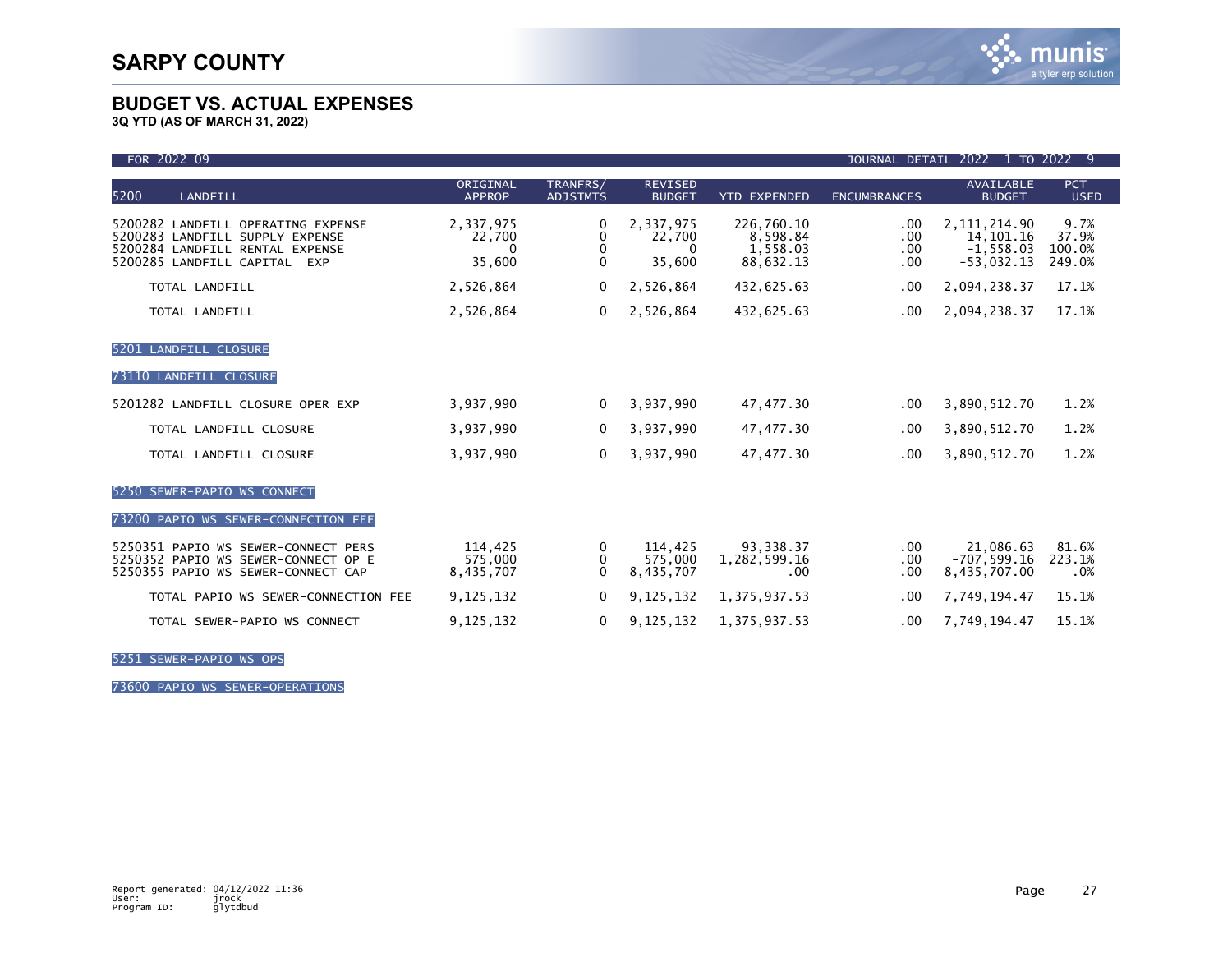| FOR 2022 09                                                                                                                                            | JOURNAL DETAIL 2022 1 TO 2022 9                 |                             |                                             |                                                       |                                          |                                                                |                                  |
|--------------------------------------------------------------------------------------------------------------------------------------------------------|-------------------------------------------------|-----------------------------|---------------------------------------------|-------------------------------------------------------|------------------------------------------|----------------------------------------------------------------|----------------------------------|
| 5251<br>SEWER-PAPIO WS OPS                                                                                                                             | ORIGINAL<br><b>APPROP</b>                       | TRANFRS/<br><b>ADJSTMTS</b> | <b>REVISED</b><br><b>BUDGET</b>             | <b>YTD EXPENDED</b>                                   | <b>ENCUMBRANCES</b>                      | <b>AVAILABLE</b><br><b>BUDGET</b>                              | <b>PCT</b><br><b>USED</b>        |
| 5251352 PAPIO WS SEWER-OPER OP EXP<br>5251355 PAPIO WS SEWER-OPER CAP EX                                                                               | 1,598,994<br>$\bf{0}$                           | 0<br>$\mathbf{0}$           | 1,598,994<br>$\mathbf{0}$                   | 1, 144, 722. 41<br>1,639.18                           | .00<br>.00.                              | 454,271.59<br>$-1,639.18$                                      | 71.6%<br>100.0%                  |
| TOTAL PAPIO WS SEWER-OPERATIONS                                                                                                                        | 1,598,994                                       | 0                           | 1,598,994                                   | 1,146,361.59                                          | $.00 \,$                                 | 452,632.41                                                     | 71.7%                            |
| TOTAL SEWER-PAPIO WS OPS                                                                                                                               | 1,598,994                                       | $\mathbf{0}$                | 1,598,994                                   | 1, 146, 361.59                                        | .00.                                     | 452,632.41                                                     | 71.7%                            |
| 5253 PLANNING-PAPIO WS OPS                                                                                                                             |                                                 |                             |                                             |                                                       |                                          |                                                                |                                  |
| 60812 PLANNING-PAPIO WS OPS                                                                                                                            |                                                 |                             |                                             |                                                       |                                          |                                                                |                                  |
| 5253112 PLANNING-PAPIO WS OPER EXP                                                                                                                     | 471,223                                         | $\Omega$                    | 471,223                                     | .00                                                   | .00.                                     | 471,223.00                                                     | .0%                              |
| TOTAL PLANNING-PAPIO WS OPS                                                                                                                            | 471,223                                         | 0                           | 471,223                                     | $.00 \times$                                          | .00                                      | 471,223.00                                                     | .0%                              |
| TOTAL PLANNING-PAPIO WS OPS                                                                                                                            | 471,223                                         | 0                           | 471,223                                     | .00 <sub>1</sub>                                      | .00                                      | 471,223.00                                                     | .0%                              |
| 5254 PLANNING-TIBURON SID SEWER                                                                                                                        |                                                 |                             |                                             |                                                       |                                          |                                                                |                                  |
| 60813 PLANNING-TIBURON SID SEWER                                                                                                                       |                                                 |                             |                                             |                                                       |                                          |                                                                |                                  |
| 5254112 PLANNING-TIBURON SID SWR OP                                                                                                                    | 1,025                                           | 0                           | 1,025                                       | .00                                                   | .00                                      | 1,025.00                                                       | .0%                              |
| TOTAL PLANNING-TIBURON SID SEWER                                                                                                                       | 1,025                                           | $\mathbf{0}$                | 1,025                                       | $.00 \times$                                          | .00                                      | 1,025.00                                                       | .0%                              |
| TOTAL PLANNING-TIBURON SID SEWER                                                                                                                       | 1,025                                           | $\mathbf 0$                 | 1,025                                       | .00                                                   | .00                                      | 1,025.00                                                       | .0%                              |
| 5255 SEWER- S SARPY CONNECTION                                                                                                                         |                                                 |                             |                                             |                                                       |                                          |                                                                |                                  |
| 73400 SSARPY WS SEWER-CONNECTION FEE                                                                                                                   |                                                 |                             |                                             |                                                       |                                          |                                                                |                                  |
| 5255351 SEWER S SARPY CONN PERSNL<br>5255352 SSARPY WS SEWER-CONNECT OPE<br>5255355 SSARPY WS SEWER-CONNECT CAP<br>5255357 SSARPY WS SEWER CONNECT XEX | $\mathbf{0}$<br>25,000<br>5,222,437<br>$\Omega$ | 0<br>0<br>0<br>$\Omega$     | $\Omega$<br>25,000<br>5,222,437<br>$\Omega$ | 25,027.71<br>$.00 \,$<br>1,978,775.42<br>2,500,000.00 | $.00 \,$<br>$.00 \,$<br>$.00 \,$<br>.00. | $-25,027.71$<br>25,000.00<br>3, 243, 661.58<br>$-2,500,000.00$ | 100.0%<br>.0%<br>37.9%<br>100.0% |
| TOTAL SSARPY WS SEWER-CONNECTION FEE                                                                                                                   | 5,247,437                                       | 0                           | 5,247,437                                   | 4,503,803.13                                          | .00                                      | 743,633.87                                                     | 85.8%                            |